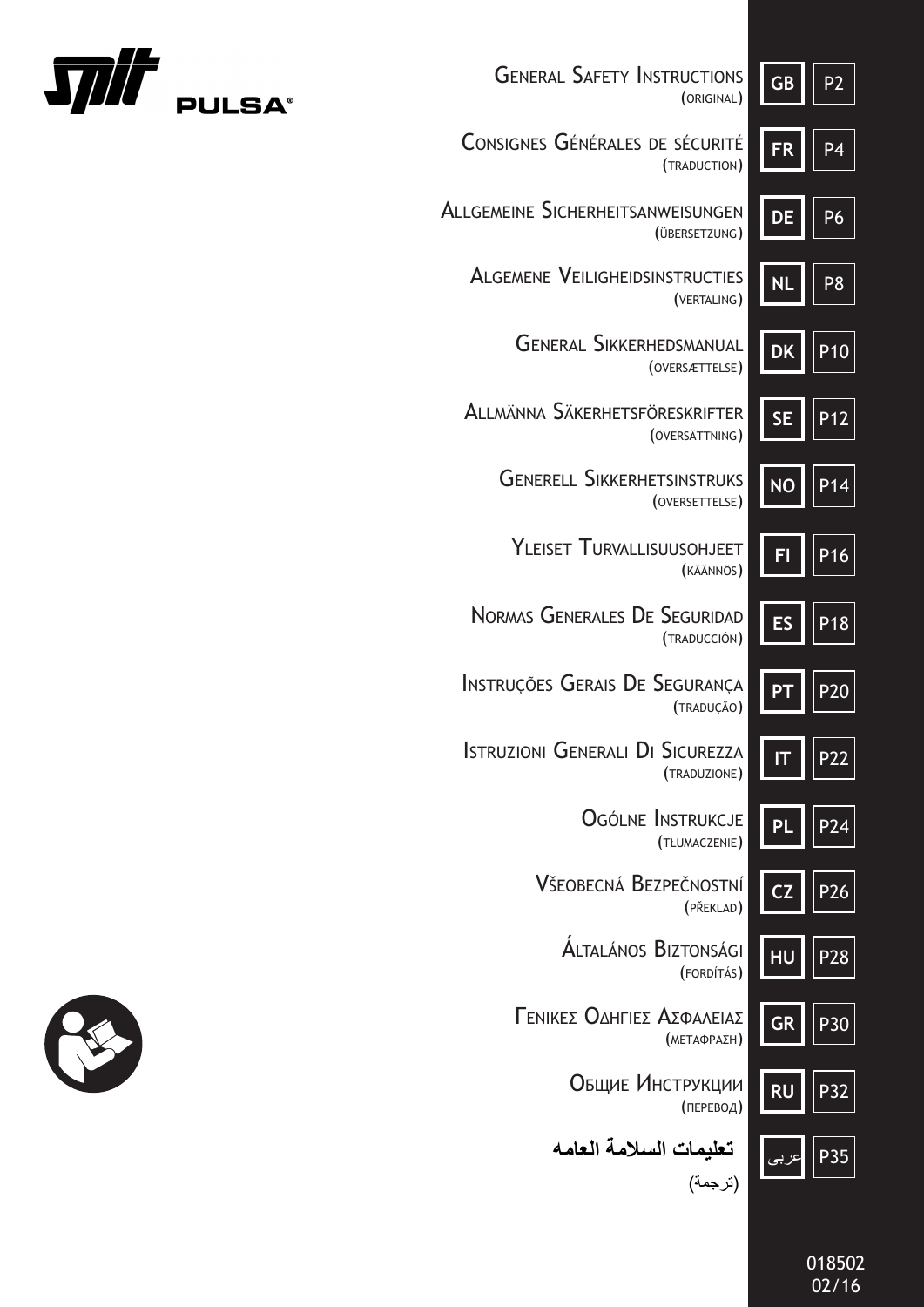



## **GENERAL SAFETY INSTRUCTIONS FOR THE USE OF INTERNAL COMBUSTION, GAS-OPERATED NAILER TOOLS.** TOOL, FUEL CELL, BATTERY AND BATTERY CHARGER

*- Original instructions -* 

 Thank you for choosing this SPIT product. SPIT has been manufacturing gas-fixing systems since 1993. We have more than 50 years in the nailing and stapling industry. Providing you follow the instructions in the operating and safety manuals, this product will provide you with many years of service.

 The European Standard EN 792-13: 2000 + A1: 2008 lays down certain safety requirements for non-electric portable nailing tools, and in your own interest we recommend you follow these safety requirements without exception.

EN 792-13 + A1. Item 7.2.1 a:

*Only those fasteners listed in the operating instructions may be used in the driving tools.* 

EN 792-13 + A1. Item 7.2.1 b:

*Only the main energy and the lubricants listed in the operating instructions may be used.* 

EN 792-13 + A1. Item 7.2.1 e:

*For the maintenance of fastener driving tools, only spare parts specified by the manufacturer or his authorised representative shall be used.* 

EN 792-13 + A1. Item 7.2.1 f:

*Repairs shall be carried out only by agent authorized by the manufacturer or by other specialists, having due regard to the information given in the operating instructions.* 

### EN 792-13 + A1. Item 7.2.5 a:

*Fastener driving tools operated by internal combustion shall only be used with dispensers for combustible gas which are listed in the operating instructions.* 

*The European Standard EN 792-13:2000 has the status of a British Standard.* 

**Only use SPIT specified consumables** compatibles. In accordance with EN 792-13, SPIT has specified, in its operating instructions, SPIT consumables as safe to use. In case of use of non-specified consumables, ensure that they are compatible, safe and lawfully on sale in European Union.



**Read all the safety instructions and the instructions in the user manual for the tool, fuel cell, battery and battery charger carefully.** 

## **PULSA® SYSTEM**



 The PULSA® system consists of: tool, fuel cell, battery, charger and fasteners. In the interests of operator and system safety, the tool, fasteners and the fuel cells referred to in the SPIT documents, must be considered as one single, complete system.

Only experienced operators should use the SPIT PULSA® nailing system. They must know how the tool works and must follow the manufacturer's operating and safety instructions.

Operators should be capable of conducting basic maintenance on the tool.

Please keep the nailer, fuel cell, battery and charger out of the reach of children.

When using the tool, the operator and any bystanders must wear appropriate eye and ear protection.

Only use the tool for nailing applications for which it was designed. This tool must not be used in a combustible environment.

Observe battery disposal regulations.

When not in use, remove the battery and the fasteners and return the tool to its carring case. Do not load fasteners with the trigger and/or work-contacting element pressed.

When using the tool, never point it at yourself or anyone else. If the operator has to move locations, the tool must be carried pointed downwards. Never carry the tool with your finger on the trigger. Always assume the tool is loaded.

The tool must be used in well-ventilated areas. Exhaust gases in a confined space can be hazardous. Do not use the tool outside in the rain or where excessive moisture is present.

Keep the tool from heat sources as the fuel cell could be damaged. Do not smoke when handling the fuel cell. Keep it away from your face and eyes. Do not inhale its contents.

When using the tool, the operator must be in a stable position. Operate the tool in a manner that should the tool recoil, there is no risk of injury to the operator.

The operator must ensure that no-one is in the immediate vicinity of the work area. Check the work place and environment.

If the tool misfires, always remove the battery prior to examination of the tool. If the problem persists contact the tool manufacturer. The tool should be regularly inspected for defective parts, loose screws (especially after cleaning), etc and any defects rectified before use. Check prior to each operation that the safety mechanism is functioning properly.

Never put your hand on the front of the tool. The tool must be operated only when it is in contact with the material to be fixed.

Ensure that you use the correct length of fastener with the depth adjuster correctly set, so that nails do not protrude when a fixing is made. Take particular care when nailing close to edges as fasteners can break-out and deflect out of the substrate.

Do not drive fasteners into knots or on top of other fasteners.

Never drive fasteners into areas with concealed hazards. The temperature of the tool may increase depending on the firing frequency. Observe the maximum cycle rates given in the operating instructions.

We recommend that you carry out regular maintenance (cleaning and lubrication) to keep the tool in good working order.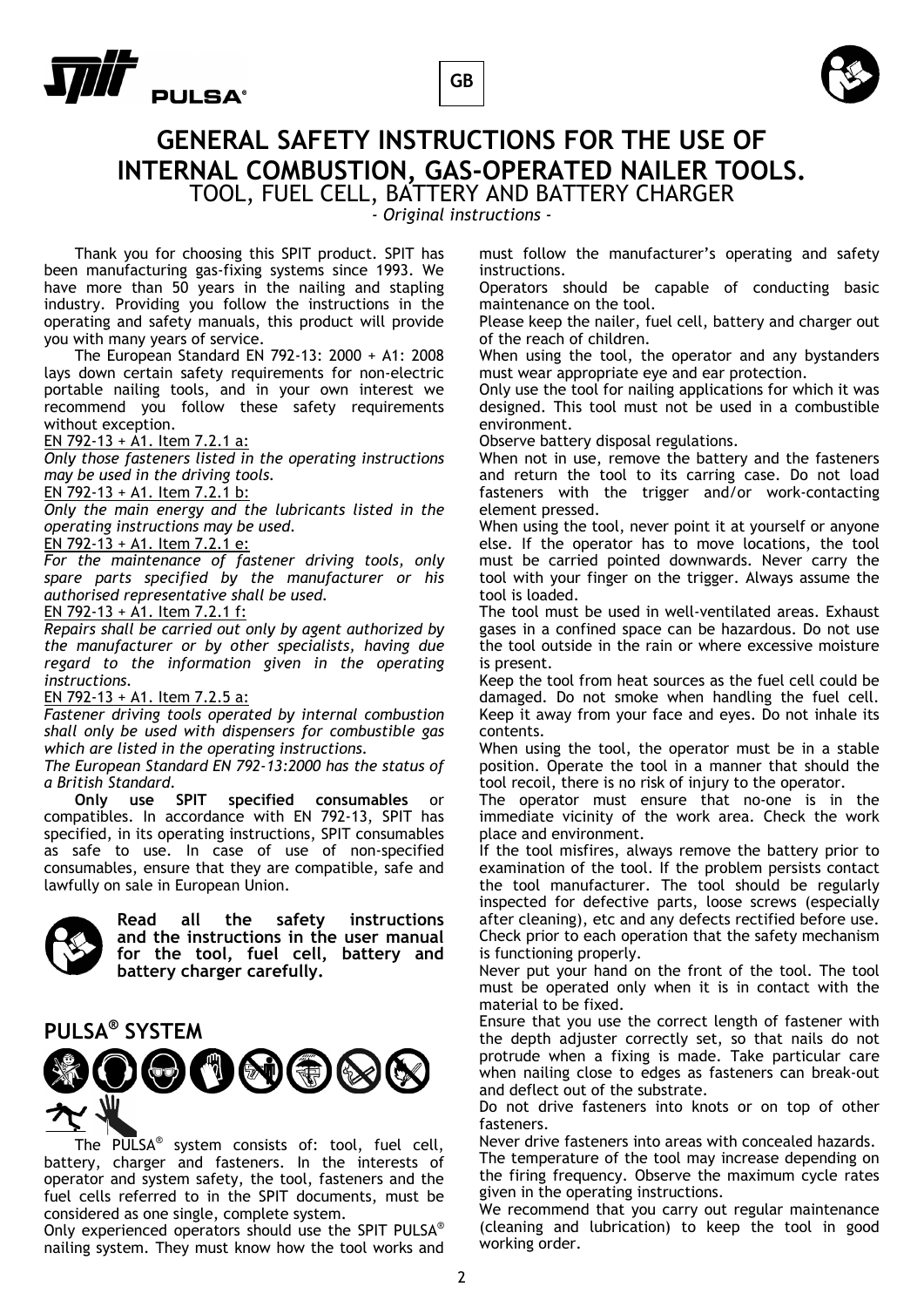It is not permitted to make any modification to the tool, fuel cell or battery, other than those specified by the manufacturer.

## **FUEL CELL**



 The fuel cell is an aerosol product corresponding to the 2008/47/EC regulations. It contains:

- Liquefied hydrocarbon gases (butane, propane, propylene) - A lubricant to maximize the tool durability.

When the fuel is used there will always be some propellant left inside the cartridge. The fuel cell is always pressurized. **Its contents are extremely flammable**. The fuel cell is not reusable. Do not attempt to refill.

Do not spray towards a flame or an incandescent body. Keep away from any heat sources and from electrostatic charges. Do not smoke when handling or loading fuel cells.

#### **Do not expose to temperatures exceeding 50°C.**

Warning: liquid gas can cause injury in the event of contact with the skin or eyes.

Store and use the cartridge in a well-ventilated area only. Do not inhale.

Do not pierce or burn the cartridge after use.

Keep away from children.

Dispose of only in designated places.

For optimum performance, use before the date indicated at the bottom of the cartridge.

## TRANSPORT

 Transport of small amounts (< 30 Kg) in a private vehicle is permitted without a transport and safety sheet. The regulations by transport categories are:

- Road/rail: ADR – RID – UN code 1950 class 2 code 5F

- Sea: IMDG – UN code 1950 + risk sheet FD S-U

- Air: IATA – UN code 1950 class 2.1

Goods must be accompanied by a transport emergency card for road UN 1950

## **Transport by post is not permitted**

## STORAGE

 Stores and showrooms must comply with building regulations. All local instructions corresponding to fire regulations must be followed.

Where possible, store fuel at a stable temperature in the range: 5 to 25°C. Do not expose to temperatures exceeding 50°C. Do not use tools that emit flames, sparks or reach high temperatures in the vicinity that fuel cells are stored.

Do not store in designated thoroghfares, hallways or starwells.

Store in a well-ventilated area. Fuel cells must not be displayed in shop windows.

Storage with pyrotechnic products is not permitted.

Direct contact with liquid gas may cause burns or frostbite.

In case of inhalation remove the person to fresh air, and encourage breathing. Should the casualty become unconscious, or breathing does not quickly return to normal, summon urgent medical assistance.

If gas gets into the eyes they should be flushed out with copious amounts of water. Skin contamination should be removed with soapy water.

If symptoms persist, seek medical assistance.

## **BATTERY AND BATTERY CHARGER**



 The adapter, charger and battery are designed to operate together as one system. Only use the 'SPIT PULSA®' charger for 'SPIT PULSA®' batteries.

The charging system is designed for use in covered areas. Do not expose it to rain or to excessive humidity.

Arrange the charger lead appropriately to avoid unnecessary damage to it. Do not use the system if the cable or plug is damaged. Replace immediately.

To avoid electrocution, disconnect the power supply adapter before cleaning the terminals and contacts. Use a dry cloth.

Do not short-circuit a battery.

Do not put a battery on charge if its temperature is less than 5°C or greater than 40°C. Do not use a battery charger which heats up excessively or gives off fumes when connected-disconnect the charger immediately.

Do not pierce or open the battery's cells.

Do not store batteries at a temperature above 50°C. Do not incinerate spent batteries.

Only charge one battery at a time.

Batteries and charging systems must be recycled or taken to a designated disposal areas.

Keep away from children.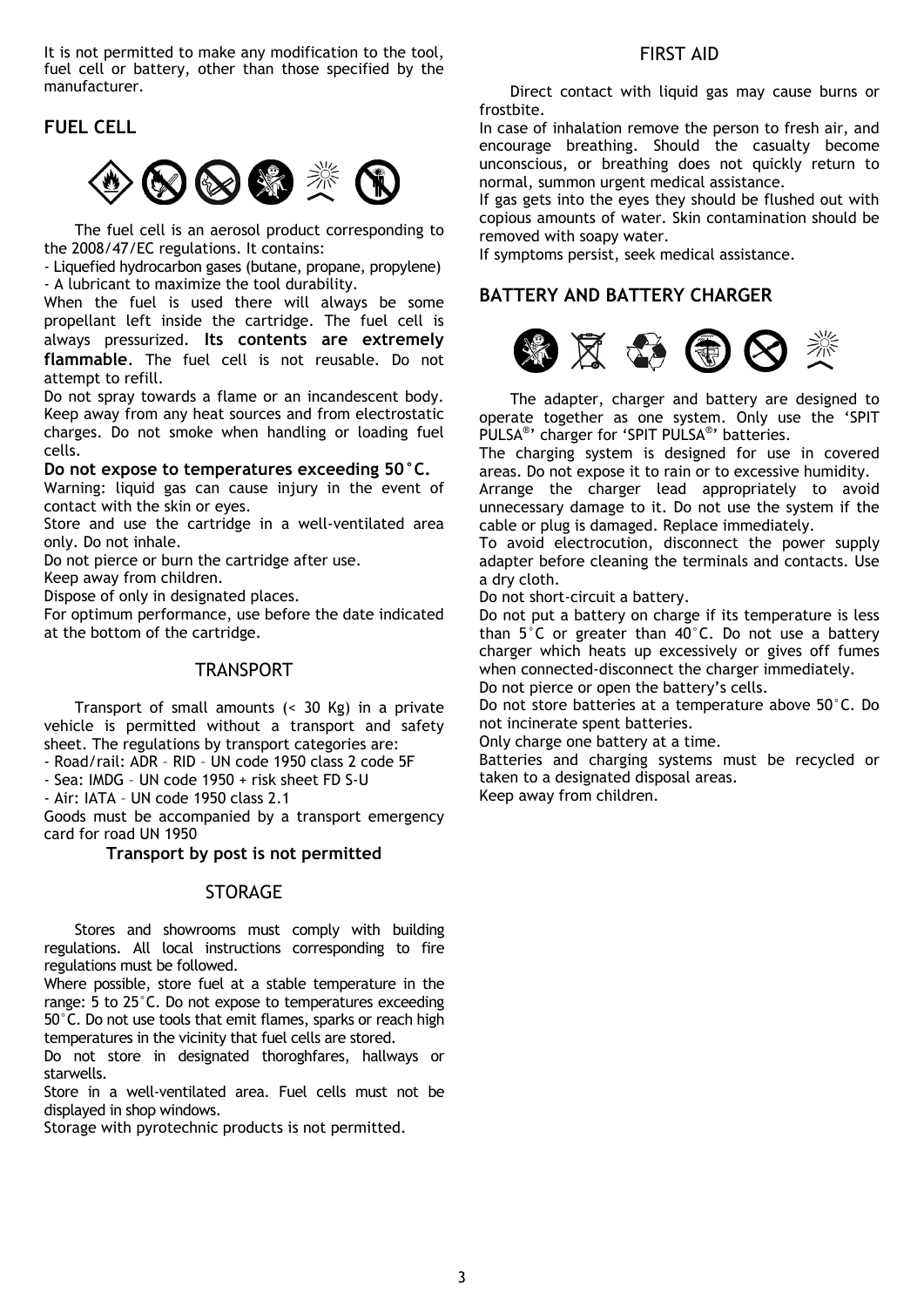



## **CONSIGNES GENERALES DE SECURITE POUR L'UTILISATION DES CLOUEURS A GAZ, A COMBUSTION INTERNE.** APPAREIL, CARTOUCHE DE GAZ, BATTERIE ET CHARGEUR DE BATTERIE

*- Traduction des consignes originales -* 

 Nous vous remercions d'avoir choisi un produit SPIT. Nous fabriquons des cloueurs à gaz depuis 1993 et avons 50 ans d'expérience dans l'industrie du clouage et de l'agrafage. En suivant les consignes d'utilisation et de sécurité, votre outil vous apportera pleine satisfaction et pour de nombreuses années.

 La norme européenne EN 792-13 : 2000 + A1: 2008 définit certaines conditions de sécurité à respecter pour l'utilisation de cloueurs non-électriques et nous vous recommandons de les suivre sans exception.

EN 792-13 + A1. § 7.2.1 a:

*Seules les fixations référencées dans les instructions d'emploi peuvent être utilisées avec la machine.*  EN  $792-13 + A1.$  § 7.2.1 b:

*Seuls les lubrifiants et la source d'énergie principale définis dans les instructions d'emploi peuvent être utilisés.*  EN 792-13 + A1. § 7.2.1 e:

*Seules les pièces détachées validées par le fabricant ou son représentant agréé peuvent être utilisées pour la maintenance des cloueurs.* 

EN 792-13 + A1. § 7.2.1 f:

*Les réparations ne doivent être effectuées que par des agents agréés par le fabricant ou par d'autres experts, en respectant les informations données dans les instructions d'emploi.* 

EN 792-13 + A1. § 7.2.5 a:

*Les machines à combustion interne ne doivent être utilisées qu'avec des réservoirs de gaz combustible référencés dans les instructions d'emploi.* 

 Dans un souci de sécurité, **n'utiliser que des clous et cartouches de gaz fabriqués par SPIT** ou compatibles. En conformité avec la norme EN792-13, SPIT a spécifié dans ses instructions d'emploi, les consommables SPIT utilisables en toute sécurité. En cas d'utilisation de produits autres que SPIT, assurez-vous que ces produits sont compatibles, utilisables en toute sécurité et légalement commercialisés dans l'Union Européenne.



**Lire toutes les instructions de sécurité et d'utilisation concernant l'appareil, les cartouches de gaz, la batterie et le chargeur de batterie.** 

## **SYSTÈME PULSA®**



Le système PULSA® se compose de :

l'outil, la cartouche de gaz, la batterie, son chargeur et ses clous.

En matière de sécurité, la machine, les fixations et les cartouches de gaz référencées dans les documents SPIT doivent être considérées comme un système unique et complet.

Seules des personnes expérimentées peuvent utiliser les outils de clouage SPIT. Ils doivent connaître le fonctionnement de l'outil et suivre les instructions d'utilisation et de sécurité. Les utilisateurs doivent être capables d'effectuer la maintenance de base sur l'outil. Garder l'outil hors de la portée des enfants.

Pendant le fonctionnement de l'appareil, l'utilisateur et son entourage doivent porter des protections individuelles adaptées : lunettes, protections anti-bruit, gants…

N'utilisez l'outil que pour les applications pour lesquelles il a été conçu. Certains domaines d'application particuliers peuvent exiger le respect de dispositions et de réglementations supplémentaires. Ces outils ne peuvent être utilisés dans des lieux présentant des risques d'explosion et d'inflammation.

Respecter les consignes de sécurité du site sur lequel vous travaillez.

Il est primordial d'enlever la batterie, les clous et la cartouche de gaz lorsque l'outil n'est plus utilisé et de le remettre dans son coffret. Ne pas charger les consommables avec la détente ou le palpeur de sécurité enfoncés.

Ne jamais pointer l'outil vers soi même ou vers quelqu'un d'autre. Si l'utilisateur se déplace, l'outil doit être orienté vers le bas et sans doigt sur la détente. Toujours considérer que l'outil est chargé.

L'outil doit être utilisé dans un endroit bien aéré, les gaz d'échappement dans un endroit confiné pouvant être dangereux. Ne pas exposer l'appareil à la pluie ou à l'humidité.

Conserver l'outil loin de sources de chaleur. Ne pas fumer lors de la manipulation de cartouche de gaz et maintenir éloigné de son visage. Ne pas inhaler son contenu.

Lors de l'utilisation, l'opérateur doit être dans une position stable. Tenir l'appareil de manière à éviter toutes blessures dans le cas d'un éventuel recul.

L'utilisateur doit s'assurer que personne n'est dans le voisinage immédiat de l'air de travail. Vérifier le poste de travail et son environnement.

Si l'appareil manque son tir, enlevez toujours la batterie avant de l'examiner. Si le problème persiste, contacter le fabricant. Les pièces et les commandes de l'outil doivent être régulièrement inspectées (notamment après le nettoyage), et les défauts doivent être rectifiés avant utilisation. Vérifier avant chaque utilisation que le palpeur de sécurité fonctionne correctement.

Ne jamais placer sa main à l'avant de l'outil. L'appareil ne doit être employé qu'avec le palpeur en contact avec la pièce à fixer.

Assurez-vous d'utiliser la bonne longueur de clous, avec le réglage de profondeur bien ajusté de manière à ce que le clou ne puisse pas traverser la pièce. Faites spécialement attention lorsque vous clouez près du bord car le clou peut casser la pièce et la traverser.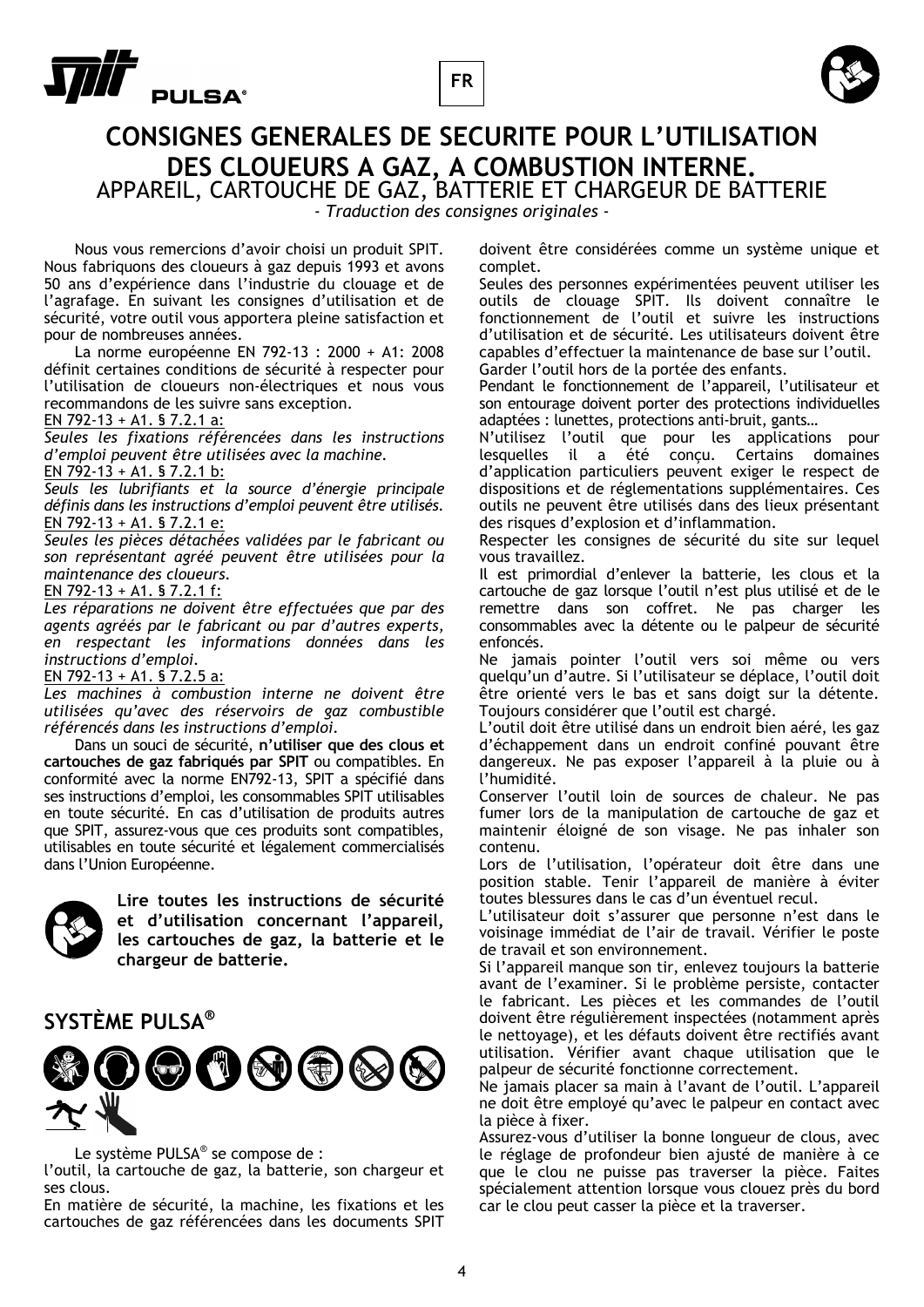Ne pas planter de clous sur un nœud ou sur un autre clou. Ne jamais clouer sur une surface cachant un danger (fils électriques, tuyau de gaz…).

La température de l'outil peut augmenter en fonction de la fréquence de tir.

Il n'est pas permis d'apporter de modifications à l'appareil, cartouches de gaz, batteries et clous autres que celles spécifiées par le fabricant.

## **CARTOUCHES DE GAZ**



La cartouche de gaz est un aérosol correspondant aux réglementations 2008/47/CE. Elle contient :

- des gaz hydrocarbures liquéfiés (butane, propane),

- un lubrifiant pour maximiser la durée du produit.

Le gaz propulseur reste dans la cartouche et la maintient sous pression. **Son contenu est extrêmement inflammable.** La cartouche n'est pas réutilisable ni rechargeable.

Ne pas pulvériser vers une flamme ou un corps incandescent. Tenir éloigné de sources de chaleur et de charge électrostatique. Ne pas fumer prés de la cartouche de gaz.

**Ne pas exposer à une température supérieure à 50°C.** 

Avant utilisation du système de charge

Le gaz peut provoquer des blessures au contact de la peau ou des yeux.

Utiliser les cartouches de gaz dans un endroit bien aéré. Ne pas inhaler.

Ne pas percer ou brûler les cartouches après utilisation. Tenir hors de portée des enfants.

Jeter uniquement dans les endroits prévus.

Pour un maximum de performance, à utiliser avant la date indiquée sous la cartouche.

## **TRANSPORT**

Le transport de petites quantités (< 30 kg) en véhicule privé est autorisé sans fiche de transport de sécurité. Respecter les réglementations suivantes :

- Route/rails: ADR – RID – UN code 1950 classe 2 code 5F

- Mer: IMDG – UN code 1950 + fiche de risque FD S-U

- Air: IATA – UN code 1950 classe 2.1

Les marchandises doivent être accompagnées de la fiche d'instructions pour accidents routiers UN 1950.

**L'envoi de cartouches par colis postal est interdit** 

## **STOCKAGE**

 Les entrepôts et salles d'exposition doivent être en conformité avec les réglementations du bâtiment. Toutes les instructions locales correspondant aux réglementations de protection contre le feu doivent être observées.

Si possible, stocker les cartouches à une température stable entre 5°C et 25°C. Ne pas exposer à des températures supérieures à 50°C. Ne pas utiliser d'outils émettant des flammes, des étincelles ou sources de chaleur à coté des cartouches.

Ne pas stocker dans un passage, une entrée ou près des fenêtres.

Stocker dans un espace bien ventilé. Ne pas disposer dans une vitrine.

Ne pas stocker avec des produits pyrotechniques.

## LES PREMIERS SECOURS

Le contact direct avec le gaz à l'état liquide peut provoquer des engelures ou des brûlures graves.

Lorsqu'une personne a inhalé du gaz, l'accompagner sans tarder à l'air libre et lui faire occuper une position confortable.

Lorsqu'une personne a perdu connaissance, l'allonger et la caler sur un côté. Si la personne ne respire plus, faire du bouche-à-bouche, et si nécessaire, emplir ses poumons d'oxygène.

Lorsque le gaz entre en contact avec les yeux, les rincer avec de l'eau fraîche durant plusieurs minutes en gardant les yeux ouverts.

Lorsque le gaz entre en contact avec la peau, utiliser de l'eau et du savon pour laver soigneusement les parties touchées par le gaz. Ensuite, appliquer une crème de soin de la peau sur les parties touchées. S'il y a lieu, consulter un médecin.

## **BATTERIE ET CHARGEUR DE BATTERIES**



 Le transformateur, le chargeur et la batterie sont conçus pour fonctionner ensemble comme un système. Utilisez le système uniquement pour des batteries 'PULSA®'.

Le système de charge est conçu pour fonctionner dans des endroits couverts, ne pas exposer à la pluie ou à l'humidité.

Arranger le câble de manière à ne pas l'endommager. Ne pas utiliser le système si la prise ou le câble est endommagé, le remplacer immédiatement.

Pour éviter d'être électrocuté, débrancher la prise avant de nettoyer le chargeur ou les contacts. Utiliser un chiffon. Ne pas court-circuiter la batterie. Un courant de forte intensité peut-être produit causant la surchauffe et la destruction de la batterie.

Ne pas mettre la batterie en charge si sa température n'est pas comprise entre 5°C et 40°C. Ne pas utiliser le chargeur s'il surchauffe ou fume. Le déconnecter immédiatement.

Ne pas percer ou ouvrir la batterie.

Ne pas stocker à une température supérieure à 50°C. Ne pas incinérer les batteries.

Ne charger qu'une batterie à la fois avec le chargeur.

La batterie et son système de chargement doivent être recyclés où disposés dans un endroit approprié (bacs de collecte suivant dispositions locales). Garder hors de portée des enfants.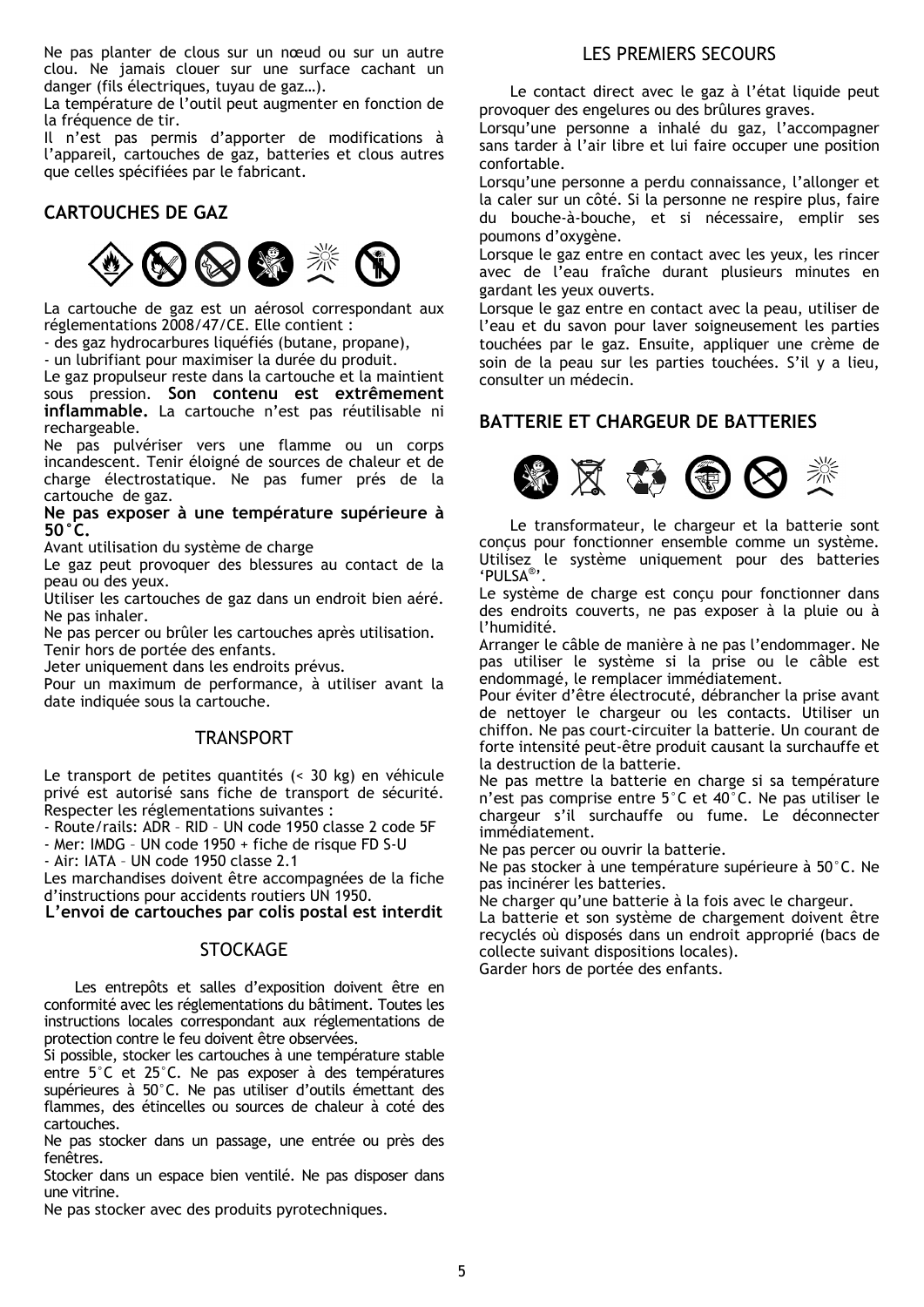





## **ALLGEMEINE SICHERHEITSANWEISUNGEN FÜR DIE VERWENDUNG VON GASBETRIEBENEN NAGELGERÄTEN MIT VERBRENNUNGSMOTOR**  GERÄT, BRENNSTOFFZELLE, AKKU UND LADEGERÄT

*- Übersetzung der Originalanweisungen -* 

 Danke, dass Sie sich für den Kauf dieses Produkts von SPIT entschieden haben. SPIT stellt seit 1993 gasbetriebene Befestigungssysteme her. Wir können bereits auf über 50 Jahre Erfahrung in der Nagel-und Klammertechnikbranche zurückblicken. Sofern Sie sich an die in den Betriebs- und Sicherheitshandbüchern beschriebenen Anweisungen halten, wird dieses Produkt viele Jahre lang gute Dienste leisten.

 In der europäischen Norm EN 792-13: 2000 + A1: 2008 sind bestimmte Sicherheitsanforderungen für nicht-elektrisch betriebene, tragbare Nagelgeräte festgelegt. In Ihrem eigenen Interesse empfehlen wir Ihnen, diese Sicherheitsanforderungen ausnahmslos zu erfüllen.

EN 792-13 + A1. Punkt 7.2.1 a:

*Mit den Eintreibgeräten sind nur die in den Betriebsanweisungen genannten Verbindungsmittel zu verwenden.* 

EN 792-13 + A1. Punkt 7.2.1 b:

*Es sind nur jene Energiequellen und Schmiermittel zu verwenden, die in den Betriebsanweisungen genannt sind.* 

EN 792-13 + A1. Punkt 7.2.1 e:

*Für die Wartung der Nagelgeräte sind nur die vom Hersteller oder seinem zugelassenen Vertreter freigegebenen Ersatzteile zu verwenden.* 

EN 792-13 + A1. Punkt 7.2.1 f:

*Reparaturarbeiten sind nur von Vertretern auszuführen, die vom Hersteller dafür autorisiert sind bzw. von sonstigen Spezialisten. Darüber hinaus sind Reparaturarbeiten nur unter genauer Beachtung der in den Betriebsanweisungen beschriebenen Inhalte vorzunehmen.* 

### EN 792-13 + A1. Punkt 7.2.5 a:

*Mit Verbrennungsmotoren betriebene Eintreibgeräte sind nur in Verbindung mit solchen Kartuschen für brennbares Gas zu verwenden, die in den Betriebsanweisungen genannt werden. Die europäische Norm EN 792-13:2000 besitzt den Status einer britischen Norm.* 

 Benutzen Sie nur von SPIT gelistete Verbindungsmittel oder welche die kompatibel sind. Die in der SPIT Bedienungsanleitung gelisteten SPIT Verbindungsmittel gelten gemäß der EN 792-13 sicher im Gebrauch. Im Falle von Verbindungsmitteln, die nicht in der Bedienungsanleitung gelistet sind, prüfen Sie bitte, dass diese kompatibel, sicher und gesetzlich zum Verkauf in der Europäischen Union sind.



**Lesen Sie alle Sicherheitsanweisungen sowie die Anweisungen im Benutzerhandbuch über Gerät, Brennstoffzelle, Akku und Ladesystem gründlich durch.** 

## **PULSA® SYSTEM**



 Die Bestandteile des PULSA® -Systems sind: Gerät, Brennstoffzelle, Akku und dazugehöriges Ladegerät, sowie Verbindungsmittel. In Bezug auf die Sicherheit sind das Gerät

sowie die in den SPIT-Unterlagen genannten Verbindungsmittel und Brennstoffzellen als ein einziges, komplettes System zu betrachten.

Nur erfahrene Personen dürfen das PULSA® -Nagelsystem von SPIT verwenden. Sie müssen über die Arbeitsweise des Geräts Bescheid wissen und die Betriebs- und Sicherheitsanweisungen des Herstellers einhalten.

Die Anwender sollten in der Lage sein, grundlegende Wartungsarbeiten am Gerät durchzuführen.

Halten Sie Nagelgerät, Brennstoffzelle und Ladesystem außer Reichweite von Kindern.

Bei Verwendung des Geräts haben Anwender und Umstehende entsprechende Schutzkleidung zu tragen, wie Augen- und Ohrenschutz, Handschuhe etc.

Das Gerät ist nur für jene Nagelanwendungen zu verwenden, für die es entworfen wurde. Besondere Anwendungsgebiete für das Eintreibgerät bedürfen unter Umständen der Einhaltung zusätzlicher Vorkehrungen und Richtlinien. Dieses Gerät darf nicht in einer feuergefährlichen Umgebung verwendet werden.<br>Halten Sie

die am Einsatzort bestehenden Entsorgungsrichtlinien ein.

Wird das Gerät nicht verwendet, müssen Akku und Nägel herausgenommen und das Gerät in den Koffer gelegt werden. Laden Sie niemals Verbindungsmittel, während der Abzug und/oder sonstiges Arbeitskontaktmaterial eingedrückt ist.

Richten Sie das Gerät niemals auf sich selbst oder eine andere Person. Muss der Benutzer seinen Standort wechseln, so muss das Gerät nach unten gerichtet sein. Tragen Sie das Gerät nie mit dem Finger am Abzug. Nehmen Sie immer an, dass es geladen sein könnte.

Das Gerät ist in einer gut belüfteten Umgebung zu verwenden. Abgase können in einem geschlossenen Raum gefährlich werden. Verwenden Sie das Gerät nicht im Regen oder bei großer Feuchtigkeit.

Halten Sie das Gerät von Hitze fern, um eine Beschädigung der Brennstoffzelle zu vermeiden. Rauchen Sie beim Hantieren mit der Brennstoffzelle nicht und halten Sie das Dosierventil von Ihrem Gesicht und Ihren Augen fern. Atmen Sie die Inhaltsstoffe nicht ein.

Der Anwender muss bei der Verwendung des Geräts in einer stabilen Position sein. Halten Sie das Gerät während der Arbeiten so, dass im Falle eines Verletzungsgefahr für den Kopf oder Körper besteht.

Der Anwender hat sicherzustellen, dass sich niemand in unmittelbarer Nähe des Arbeitsplatzes aufhält. Überprüfen Sie den Arbeitsplatz und die Umgebung.

Schießt das Gerät daneben, entfernen Sie vor einer Überprüfung des Geräts immer erst den Akku. Besteht das Problem weiterhin, setzen Sie sich mit dem Gerätehersteller in Verbindung.

Das Gerät sollte vor Gebrauch regelmäßig hinsichtlich defekter Teile, lockerer Schrauben (insbesondere nach dem Reinigen), u.ä. überprüft werden. Etwaige Mängel müssen vor Gebrauch behoben werden. Überprüfen Sie vor jedem Einsatz, ob der Sicherheitsmechanismus ordnungsgemäß funktioniert. Halten Sie Ihre Hand niemals vor das Gerät. Das Nagelgerät darf nur aktiviert werden, wenn es bereits mit dem zu fixierenden Material in Kontakt ist.

space bars are missing: Stellen Sie mit Hilfe des richtig eingestelleten Tiefenreglers sicher, dass Sie die richtige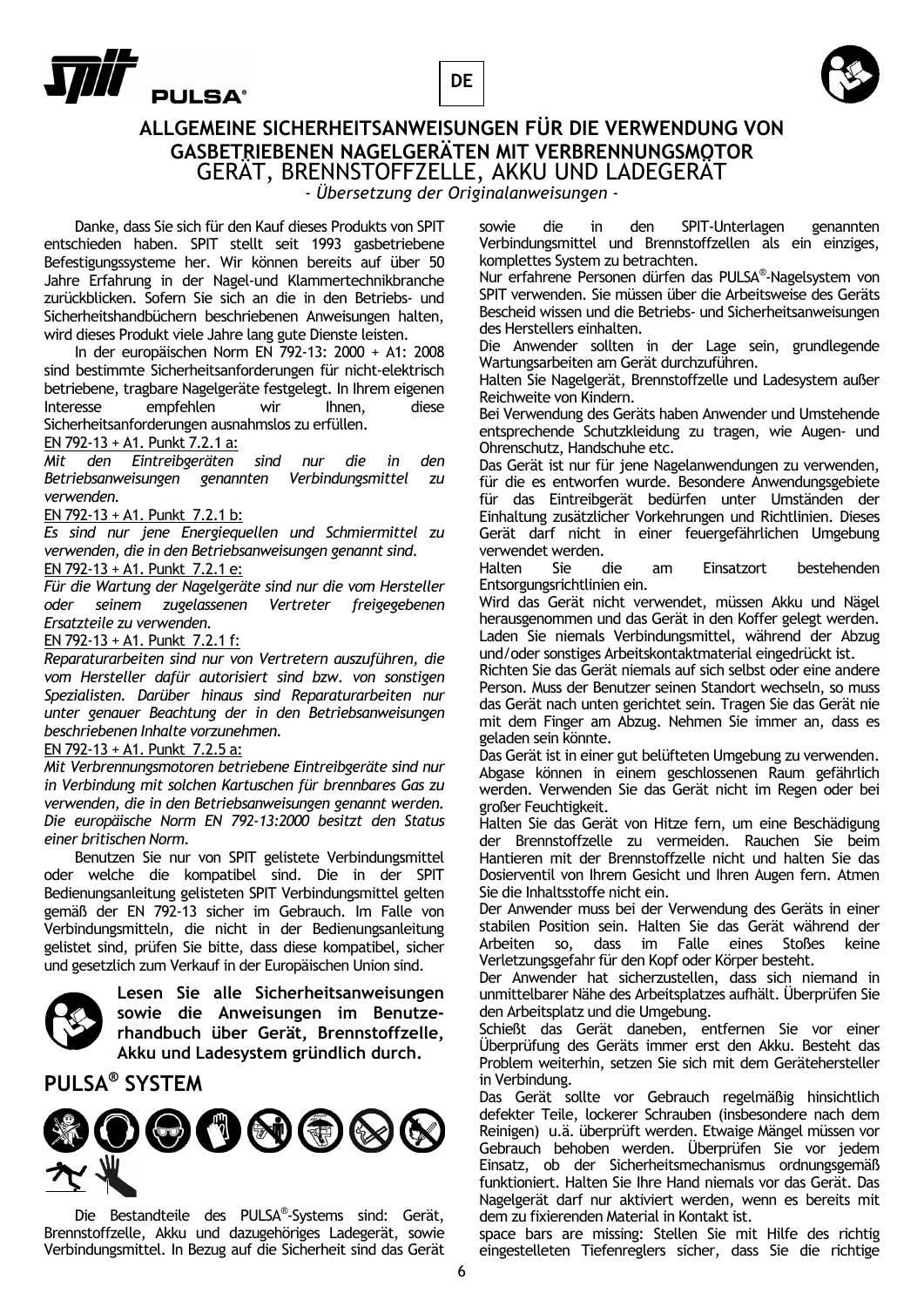Nagellänge verwenden, sodass die Nägel nach der Befestigung nicht hervorstehen. Passen Sie insbesondere beim Arbeiten in der Nähe von Ecken auf, da Verbindungsmittel brechen und aus dem Holz hervorstehen können.

Treiben Sie keine Nägel in Astknoten oder auf bereits bestehende Verbindungsmittel ein. Treiben Sie Verbindungsmittel niemals in Bereiche mit verborgenen Gefahren ein.

Je nach Schussfrequenz kann die Temperatur des Geräts steigen. Halten Sie sich an die Angaben in den Betriebsanweisungen: 2 bis 3 Nägel pro Sekunde, 1000 Nägel pro Stunde.

Der Zustand des Geräts ist mindestens einmal jährlich vom Hersteller oder einer autorisierten Stelle zu überprüfen. Es wird empfohlen, dass Sie regelmäßige Wartungsarbeiten (Reinigung und Schmierung) durchführen, um das Gerät in guter Betriebsfähigkeit zu halten.

Sämtliche Änderungen am Gerät, an der Brennstoffzelle oder am Akku, die vom Hersteller nicht spezifiert sind, sind untersagt.

## **BRENNSTOFFZELLE**



Bei der Brennstoffzelle handelt es sich um ein Treibmittelprodukt, das den Bestimmungen 2008/47/EC entspricht. Inhaltsstoffe:

- Flüssigkohlenwasserstoffe (Butan, Propan, Propylen).

- Schmiermittel, um die Lebensdauer des Gerätes zu maximieren.

Wenn der Brennstoff aufgebraucht ist, befindet sich immer noch etwas Treibmittel in der Kartusche. Die Brennstoffzelle steht immer unter Druck. **Ihr Inhalt ist extrem brennbar.** Die Brennstoffzelle ist nicht wiederverwertbar. Sie darf keinesfalls wiederbefüllt werden.

Sprühen Sie nicht in Richtung einer Flamme oder eines glühenden Objekts. Halten Sie sie von Wärmequellen und elektrostatischer Aufladung fern. Rauchen Sie nicht.

**Setzen Sie sie niemals einer Temperatur von über 50°C aus.** 

Achtung: Flüssiggas kann bei Kontakt Haut- oder Augenverletzungen hervorrufen.

Lagern und benutzen Sie die Kartusche ausschließlich in einer gut belüfteten Umgebung. Inhalieren Sie nicht.

Stechen Sie verbrauchte Kartuschen nicht auf und verbrennen Sie diese nicht.

Außer Reichweite von Kindern halten.

Entsorgung nur an dafür vorgesehenen Orten.<br>Eine optimale Leistung wird nu

Eine optimale Leistung wird nur bis zum Mindesthaltbarkeitsdatum, welches am Kartuschenboden zu finden ist, gewährleistet.

## BEFÖRDERUNG

 Die Beförderung von kleinen Mengen (< 30 Kg) in einem privaten Kraftfahrzeug ist ohne Beförderungs- bzw. Sicherheitskennzeichnung erlaubt. Es folgen die Bestimmungen je nach Beförderungskategorie:

- Straße/Bahn: ADR – RID – UN Code 1950 Klasse 2 Code 5F

- Schiff: IMDG – UN Code 1950 + Gefahrengutkennzeichnung FD S-U

- Luft: IATA – UN Code 1950 Klasse 2.1

Bei Gütern muss ein Merkblatt mit Anweisungen für Unfälle bei der Beförderung für Straße UN 1950 beiliegen. **Die Beförderung per Post ist untersagt** 

## LAGERUNG

 Lagerräume und Werkstätten haben baurechtliche Bestimmungen zu erfüllen. Es müssen alle örtlich gegebenen Anweisungen zum Brandschutz eingehalten werden.

Wenn möglich, ist der Brennstoff bei einer stabilen Temperatur zwischen 5 und 25°C zu lagern. Niemals einer Temperatur von über 50°C aussetzen. Verwenden Sie in der Nähe der Kartuschen keine Geräte, die Flammen bzw. Funken abgeben oder die hohe Temperaturen entwickeln.

Lagern Sie sie nicht in Durchgängen, Eingangshallen oder in der Nähe von Türen.

Lagerung in gut belüfteter Umgebung. Brennstoffzellen dürfen nicht im Schaufenster ausgestellt werden. Eine Lagerung neben pyrotechnischen Produkten ist untersagt.

## ERSTE HILFE

Der direkte Kontkat mit flüssigem Gas kann Verbrennungen oder Erfrierungen verursachen.

Wenn das Gas eingeatmet/inhaliert wurde, bringen Sie diese Person an die frische Luft in eine angenehme Position.

Wenn jemand ohnmächtig wird, bringen Sie ihn in die stabile Seitenlage. Bei Atemstillstand leisten Sie Erste Hilfe, beginnen Sie mit den Wiederbelebungsmaßnahmen und rufen Sie einen Arzt.

Wenn Ihre Augen mit dem Gas in Berührung gekommen sind, waschen Sie das Auge in geöffnetem Zustand mit fließendem Wasser aus.

Wenn Ihre Haut mit dem Gas in Kontakt gekommen ist, waschen Sie die Haut mit Wasser und Seife ab.

Wenn notwendig, rufen Sie einen Arzt.

## **AKKU UND LADESYSTEM**



Der Adapter, das Ladegerät und der Akku sind für den gemeinsamen Betrieb als ein System konzipiert.

Verwenden Sie für "SPIT PULSA®"-Batterien nur ein "SPIT PULSA<sup>®</sup>"-Ladegerät.

Das Ladegerät ist für die Verwendung in trockener Umgebung konzipiert. Setzen Sie es nicht dem Regen oder hoher Feuchtigkeit aus.

Richten Sie das Ladegerät so ein, dass eine unnötige Beschädigung ausgeschlossen werden kann. Verwenden Sie das Gerät nicht, wenn das Kabel oder der Stecker beschädigt ist. Nehmen Sie einen sofortigen Austausch vor.

Um das Risiko eines Stromschlags während der Reinigung auszuschließen, nehmen Sie den Adapter von der Stromversorgung, bevor Sie die Anschlüsse und Kontakte reinigen. Verwenden Sie dazu ein trockenes Tuch.

Schließen Sie den Akku nicht kurz. Durch die mögliche Erhöhung der Stromstärke könnte eine Überhitzung und somit ein Schaden am Akku verursacht werden.

Laden Sie den Akku nicht, wenn seine Temperatur unter 5°C oder über 40°C liegt. Verwenden Sie ein Ladegerät nicht, wenn es sich nach Anschluss stark erhitzt oder Rauch abgibt. Nehmen Sie das Ladesystem sofort ab.

Stechen Sie die Batteriezellen nicht auf und öffnen Sie diese auch nicht.

Lagern Sie Akkus nicht über einer Temperatur von 50°C. Verbrennen Sie die Akkus nicht.

Laden Sie immer nur ein Akku im Ladegerät.

Akkus müssen recycled oder an einen dafür vorgesehenen Entsorgungsort gebracht werden (Sammelbehälter gemäß örtlichen Bestimmungen).

Außer Reichweite von Kindern halten.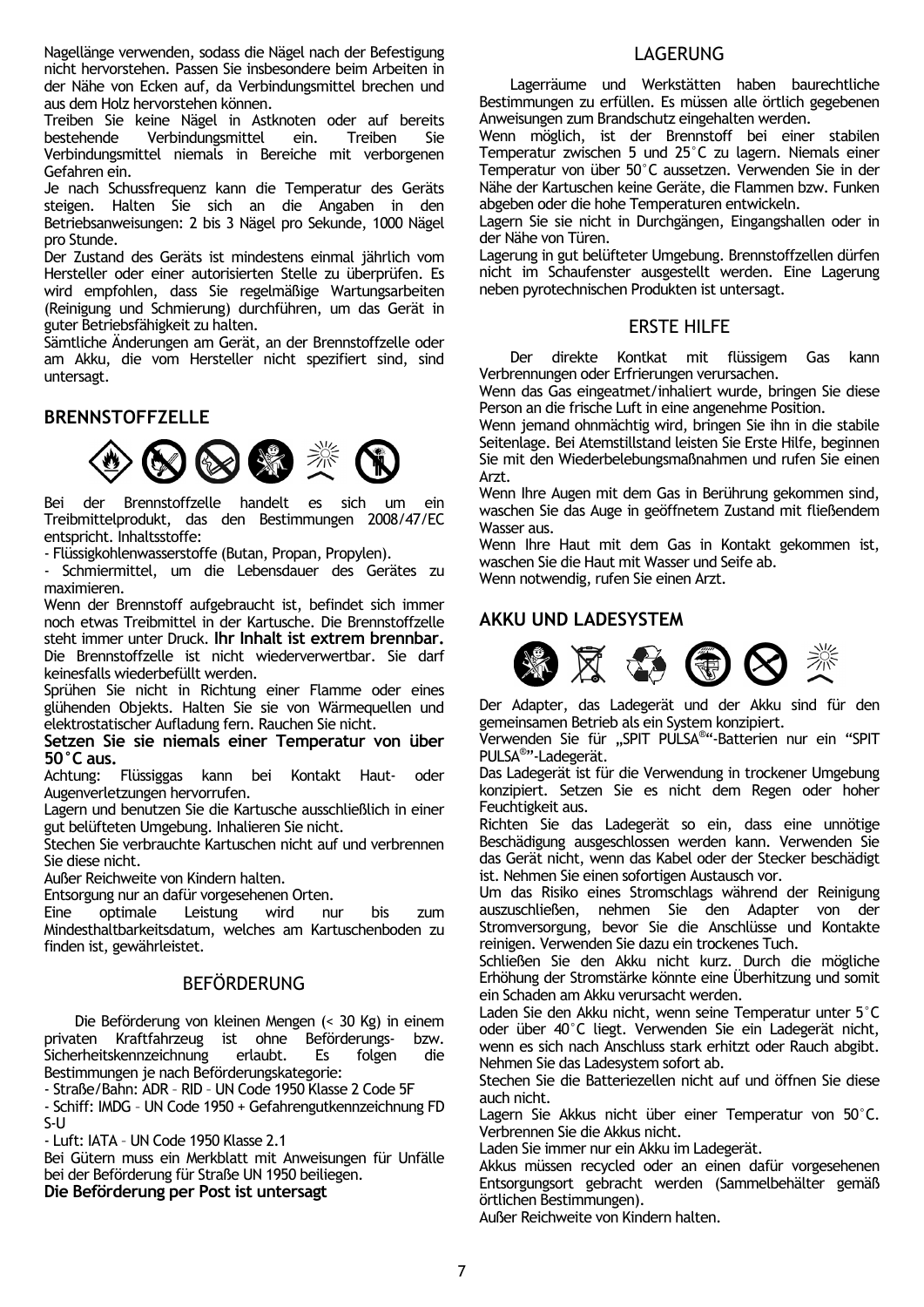





## **ALGEMENE VEILIGHEIDSINSTRUCTIES VOOR GASAPPARATEN MET INTERNE VERBRANDINGS MOTOR**

APPARAAT, GASPATROON,ACCU ENACCULADER

*- Vertaling van de originele instructies -* 

 Dank u voor het kiezen van dit SPIT apparaat. SPIT produceert gasgedreven bevestigingssystemen sinds 1993. Wij hebben meer dan 50 jaar ervaring in de spijker- en kramindustrie.Wanneerudegebruikers-

enveiligheidsinstructies volgt, is dit product u vele jaren van dienst.

 De Europese standaard EN 792-13 : 2000 + A1: 2008 legt bepaalde veiligheidseisen vast voor niet-elektrische, draagbare spijkerapparaten. Wij adviseren u in uw eigen belang-om de instructies zonder uitzondering op te volgen.

## EN 792-13 + A1. § 7.2.1 a:

*Uitsluitend de in de gebruiksvoorschriften aangeduide bevestigingsmiddelen mogen met het apparaat verwerkt worden.* 

## EN 792-13 + A1. § 7.2.1 b:

*Uitsluitend de smeermiddelen en de hoofdenergiebron, gedefinieerd in de gebruiksvoorschriften, mogen gebruikt worden.* 

## EN 792-13 + A1. § 7.2.1 e:

*Voor het onderhoud van deze bevestigingssystemen mogen enkel reserveonderdelen worden gebruikt die door de fabrikant of zijn erkende vertegenwoordiger worden bepaald.* 

### EN 792-13 + A1. § 7.2.1 f:

*Reparaties van de apparaten mogen enkel worden uitgevoerd door erkende vertegenwoordigers van de fabrikant of door deskundigen, met inachtneming van de gegevens, verstrekt in de gebruiksvoorschriften.* 

## EN 792-13 + A1. § 7.2.5 a:

*Les machines à combustion interne ne doivent être utilisées qu'avec Bevestigingsapparaten met inwendige verbranding mogen slechts gebruikt worden met verdelers voor brandbaar gas als opgegeven in de gebruiksvoorschriften.* 

*De Europese norm EN792-13: 2000 heeft de status van een Belgische en een Nederlandse norm* 

**Gebruik uitsluitend verbruiksartikelen volgens SPIT specificaties of gelijkwaardig.** Geheel in overeenstemming met EN 792-13, heeft SPIT in haar gebruiksvoorschriften gespecificeerd welke SPIT verbruiksartikelen veilig te gebruiken zijn. In geval van nietgespecificeerde verbruiksartikelen, dient u zichzelf ervan te overtuigen dat deze gelijkwaardig en veilig zijn en rechtmatig verkocht worden in de Europese Unie.



**Lees zorgvuldig alle veiligheids- en gebruikersinstructies van het apparaat, gaspatroon, accu en acculader** 

## **PULSA® SYSTEEM**



 het PULSA® systeem is samengesteld uit: Het apparaat, de gaspatroon, de accu, de acculader en de bevestigingsmiddelen. Uit oogpunt van veiligheid dient het apparaat, de bevestigingsmiddelen en de gaspatronen, welke genoemd worden in de gebruiksvoorschriften, als een compleet systeem beschouwt te worden

Alleen ervaren personen mogen het SPIT PULSA® systeem gebruiken. Zij moeten weten hoe het apparaat werkt, dienen de gebruiks-en veiligheidsvoorschriften van de fabrikant op te volgen. Gebruikers moeten tevens in staat zijn standaard onderhoud uit te voeren.

Houd het spijkerapparaat, gaspatroon, accu en acculader buiten het bereik van kinderen.

Bij gebruik van het apparaat moeten de gebruiker en omstandersgoedgekeurdeindividuelebeschermingsmiddele n dragen: oog-en gehoorbescherming, handschoenen, enz. Gebruik het apparaat alleen voor spijkertoepassingen waar het voor ontworpen is. Speciale toepassingen voor apparaten voor het indrijven van bevestigingsmiddelen vereisen mogelijk het in acht nemen van extra voorzieningen en voorschriften. Dit apparaat mag niet in brandbare omgeving gebruikt worden.

Leef de afvalvoorschriften die gelden op de bouwplaats na Wanneer het apparaat niet gebruikt wordt, is het van belang de accu en de spijkers te verwijderen en het in de koffer op te bergen. Laad geen bevestigingsmiddelen met de trekker en/of de veiligheidsbeugel ingedrukt.

Wanneer het apparaat gebruikt wordt, richt dit nooit op uzelf of iemand anders. Wanneer de gebruiker zich moet verplaatsen, dient het apparaat naar beneden gericht te worden, loop nooit met uw vinger aan de trekker. Ga er altijd van uit dat het apparaat geladen is.

Het apparaat moet worden gebruikt in een goed geventileerde ruimte; uitlaatgassen kunnen in een gesloten ruimte gevaarlijk zijn. Gebruik het apparaat niet in de regen of in een extreem vochtige omgeving. Adem de inhoud niet in.

Wanneer het apparaat gebruikt wordt, moet de gebruiker stabiel staan. Houd het apparaat gedurende het werk zodanig vast dat deze bij een terugslag het hoofd of het lichaam niet kan verwonden.

De gebruiker moet zich ervan overtuigen dat er niemand in de directe omgeving van de werkplek is. Houd het apparaat, gedurende het werken opzo'n manier vast, dat geen verwondingen kunnen ontstaan aan hoofd en lichaam bij een eventuele terugslag Wanneer het apparaat weigert, verwijder altijd de accu voordat het apparaat nagekeken wordt. Als het probleem blijft voortduren, neem contact op de met de fabrikant.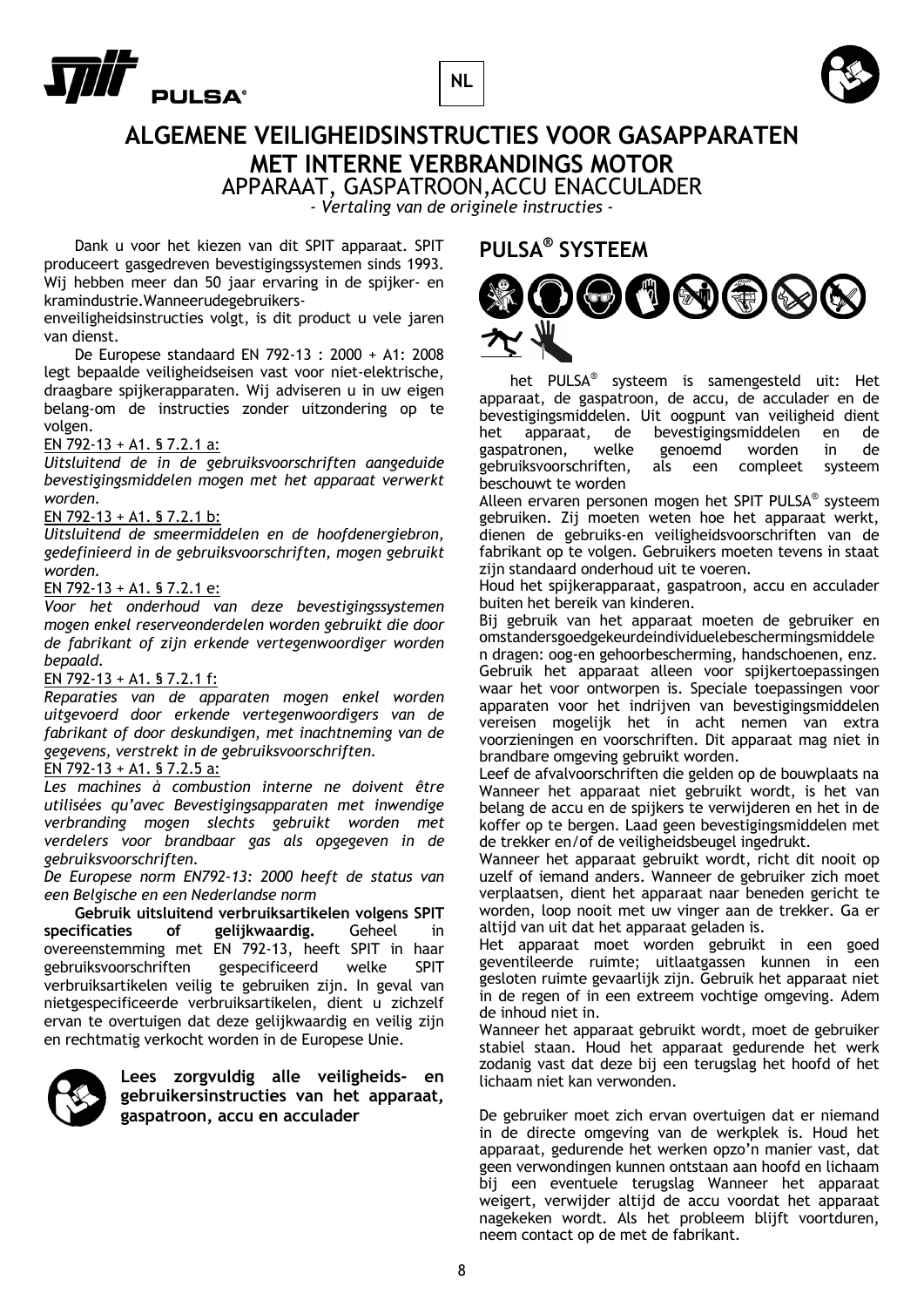Het apparaat moet periodiek nagekeken worden op defecte onderdelen, losse boutjes, (in het bijzonder na het schoonmaken), enz. De gebreken moeten vóór gebruik verholpen worden. Contoleer iedere keer voor ingebruikname de juiste werking van het veiligheidsmecha-nisme.

Houd nooit uw hand voor het apparaat. Het spijkerapparaat mag alleen werken wanneer het contact maakt met te bevestigen materiaal.

Wees er zeker van dat de juiste nagellengte wordt gebruikt en de diepte-instelling goed is afgesteld, opdat de nagels na het bevestigen niet uitsteken. Wees erg voorzichtig wanneer dicht aan de randen gespijkerd wordt; spijkers kunnen breken en/of gebogen worden in hout.

Schiet geen nagels in knoesten of op elkaar. Schiet nagels niet in delen met verborgen gevaren.

De temperatuur van het apparaat kan, afhankelijk van de schotfrequentie, stijgen. Houd u aan de schotinterval, zoals aangegeven in de gebruikersvoorschriften: 2 tot 3 spijkers per seconde, 1000 spijkers per uur.

De toestand van het apparaat moet minstens 1 keer per jaar gecontroleerd worden door de fabrikant of gevolmachtigd agent. Om het apparaat in goede conditie te houden, adviseren wij u regelmatig onderhoud uit te voeren, zoals schoonmaken en smeren.

Het is niet toegestaan het apparaat, gaspatroon of accu te wijzigen, anders dan welke door de fabrikant worden gespecificeerd.

## **GASPATROON**



De gaspatroon is een aërosol product, overeenkomstig met 2008/47/EC voorschriften. Het bevat:

- Vloeibare koolwaterstofgassen (butaan, propaan),

- Een smeermiddel dat de levensduur van het apparaat verlengt Wanneer de brandstof is verbruikt, zal er altijd wat drijfstof in de patroon achterblijven. **Deze inhoud is extreem brandbaar.** De gaspatroon kan niet hergebruikt worden. Probeer deze niet te hervullen.

Verstuif gas niet in de richting van een vlam of gloeiend voorwerp. Houd weg van warmtebronnen en van elektrostatisch geladen voorwerpen. Rook niet.

**Niet blootstellen aan temperaturen boven de 50º C.**  Waarschuwing: vloeibaar gas kan schade veroorzaken wanneer het in contact komt met huid of ogen.

De patroon opslaan en gebruiken in een goed geventileerde ruimte. Gas niet inademen.

De patroon niet doorboren of verbranden.

Weghouden van kinderen.

Alleen wegwerpen op de daarvoor aangewezen plekken.

Voor maximale prestaties gebruik vóór de aangegeven datum, welke vermeld staat aan de onderzijde van de patroon.

## VERVOER

Vervoer van kleine aantallen (< 30 kg) in een personenauto is toegestaan, zonder een vervoers-en veiligheidsblad. Hieronder zijn de vervoersvoorschriften per categorie vermeld:

- Spoor: ADR ADR UN code 1950 klasse 2 code 5F
- Zee: IMDG UN code 1950 + risico blad FD S-U

- Lucht: IATA – UN code 1950 klasse 2.1 Goederen moeten vergezeld gaan van een transportdocument UN 1950

**Verzending per post is niet toegestaan** 

## OPSLAG

 Winkels en showrooms moeten aan alle bouwvoorschriften voldoen. Alle lokale instructies met betrekking tot brandvoorschriften moeten opgevolgd worden.

Wanneer mogelijk, sla brandstof op bij een stabiele temperatuur (5tot 25°C). Stel nietblootaaneen temperatuur boven de 50ºC. Gebruik geen apparaten die vlammen of vonken afgeven, of hoge temperaturen bereiken.

Niet opslaan in gangen, bij deuren en ingangen.

Opslaan in goed geventileerde ruimtes. Gaspatronen mogen niet in etalages geplaatst worden.

Opslag. gecombineerd met vuurwerk. is niet toegestaan

## EERSTE HULP

Direct contact met vloeibaar gas kan brandwonden of bevriezingen veroorzaken.

Wanneer gas ingeademd wordt, breng de persoon naar buiten en plaats hem in comfortabele houding.

Wanneer iemand bewusteloos is, leg hem op zijn zij en als de ademhaling stopt, begin te reanimeren.

Wanneer het in contact met de ogen komt, maak de ogen schoon met stromend water terwijl het oog open is.

Wanneer het in contact met huid komt, was de huid met zeep en water.

Indien noodzakelijk bel een arts

## **ACCU EN ACCULADER**



 De adapter, lader en accu zijn ontworpen om als een geïntegreerd systeem te werken. Gebruik alleen de "SPIT PULSA®" lader voor "SPIT PULSA®" accu's.

Het laadsysteem is ontworpen om te werken in overdekte ruimtes. Stel niet bloot aan regen of zeer hoge vochtigheid.

Wees zorgvuldig met het laadsnoer om schade te voorkomen. Gebruik het laadsysteem niet als de kabel is beschadigd. Vervang deze direct. Om kans op elektrocutie te voorkomen, koppel de stroom af voor het reinigen van huis en contacten.

Sluit de accu niet kort; een hoge stroomsterkte kan opgewekt worden en kan oververhitting en schade aan de accu veroorzaken. Laad een accu niet op, wanneer zijn temperatuur lager is dan 5ºC of hoger dan 40ºC. Gebruik geen acculader die extreem heet wordt of een geur afgeeft. Koppel de lader direct af!

Doorboor of open de accu's niet.

Sla de accu's niet op bij een temperatuur boven de 50ºC. Verbrand de accu's niet.

Laad geen 2 accu's tegelijkertijd.

Accu's moeten worden gerecycled of afgegeven bij een daarvoor bestemd depot.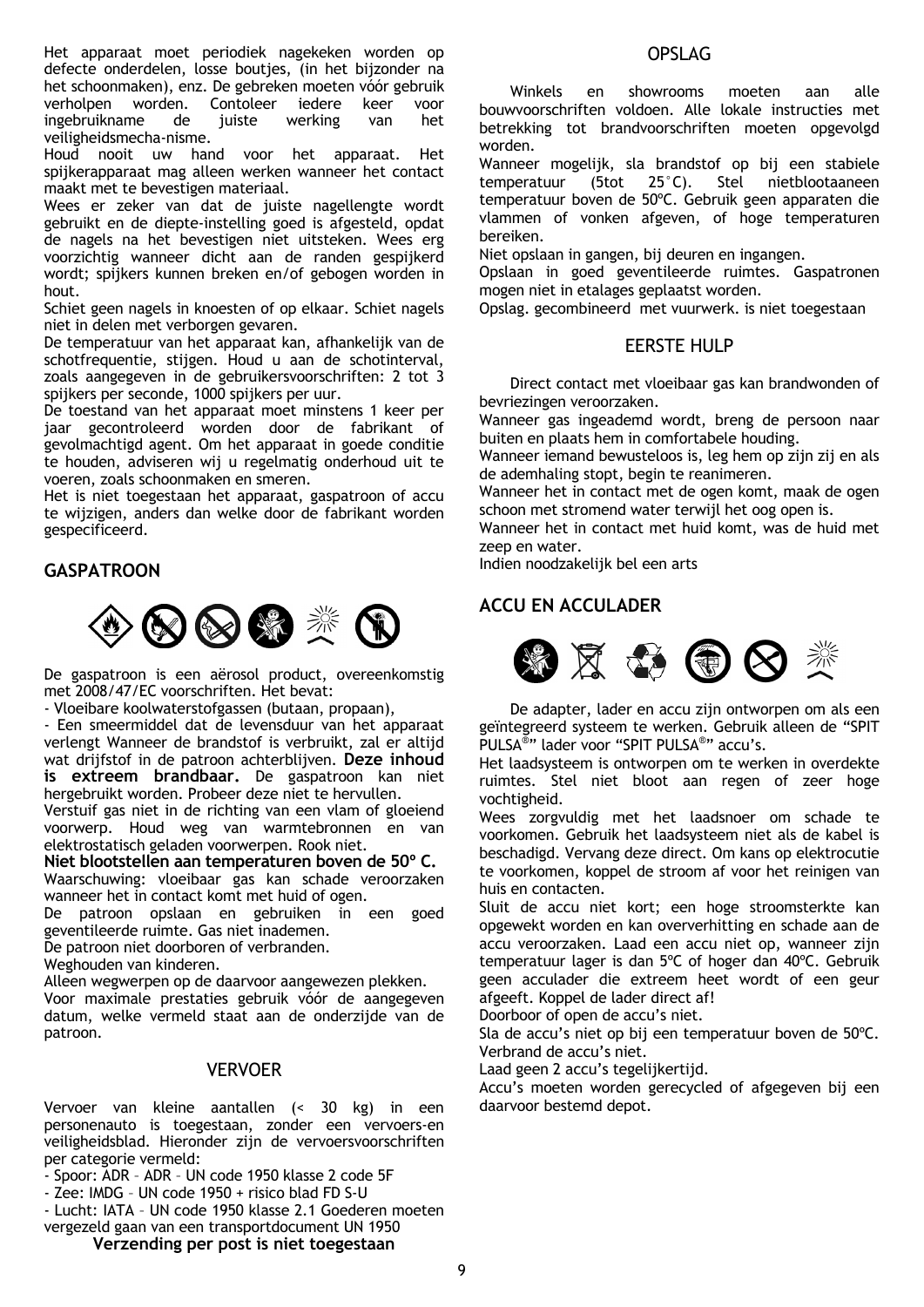**DK**





## **GENEREL SIKKERHEDSMANUAL FOR BRUG AF GASDREVET SØMPISTOL.**

VÆRKTØJ, GASPATRON, BATTERI OG BATTEROPILADER

*- Oversættelse af den oringinale vejledning -* 

 Tak fordi De valgte dette produkt fra SPIT. SPIT har fremstillet gasdrevet værktøjer siden 1993. Vi har en baggrund med mere end 50 år i søm- og hæfteindustrien. Hvis De følger instruktionerne i betjenings- og sikkerhedsvejledningerne, vil De kunne få glæde af dette produkt i mange år.

Den europæiske standard EN 792-13 : 2000 + A1: 2008 fastsætter visse sikkerhedskrav for ikke elektriske bærbare sømpistoler, og vi anbefaler, at De følger disse sikkerhedskrav uden undtagelse.

EN 792-13 + A1. § 7.2.1 a:

*Kun søm, klammer og dykkere nævnt i betjeningsvejledningen må anvendes i sømpistoler.* 

EN 792-13 + A1. § 7.2.1 b:

*Kun brændstof og smøremidler nævnt i betjeningsvejledningen må anvendes.* 

EN 792-13 + A1. § 7.2.1 e:

*Til vedligeholdelse af befæstelsesværktøj, må kun anvendes reservedele, som er specificeret af producenten eller dennes autoriserede repræsentant.* 

EN 792-13 + A1. § 7.2.1 f:

*Reparationer skal udføres af en person, som er autoriseret af producentren eller andre specialister, som tager hensyn til informationerne i betjeningsvejledningen.* 

EN 792-13 + A1. § 7.2.5 a:

*Sømpistoler drevet af intern forbrænding må kun bruges med beholder til brændbar gas, som er nævnt i betjeningsvejledningen. Den europæiske Standard EN 792- 13:2000 har status af British Standard.* 

**Brug kun forbrugsvarer specificeret af SPIT,** eller som er forenelige hermed. I henhold til EN 792-13, har SPIT i sin betjeningsvejlednings specificeret, SPIT forbrugsvarer som værende sikre at anvende.



**Læs alle sikkerheds- og**  betjeningsvejledninger for pistol, **gaspatron, batteri og oplader omhyggeligt.** 

## **PULSA® SYSTEMET**



 PULSA® systemet består af: Pistol, gaspatron, batteri, oplader og søm, klammer og dykkere (forbrugsmaterialer). Hele det system, der refereres til i SPIT dokumenter, skal ses som en samlet enhed hvad angår sikkerhed.

SPIT PULSA® systemer må kun anvendes af erfarne personer. De skal vide, hvordan værktøjet virker og skal følge producentens betjenings-og sikkerhedsvejledninger. Brugere skal være i stand til at udføre grundlæggende vedligeholdelse på sømpistolen.

Sømpistol, gaspatron, batteri og oplader bør opbevares utilgængeligt for børn.

Under brug af sømpistol skal brugeren og personer i nærheden bruge passende personligt sikkerhedsudstyr: Øjneog høreværn, handsker osv.

Brug kun sømpistolen til opgaver, som den er designet til. Særlige arbejdsområder for sømpistolen kan kræve overholdelse af yderligere forholdsregler og forordninger. Dette værktøj må ikke anvendes i et brandbart miljø.

Se de rŒd om bortskaffelse, der findes pŒ byggepladsen, og overhold dem.

Når maskinen ikke bliver brugt, er det vigtigt at fjerne batteriet og sømmene og opbevare sømpistolen i kufferten. Sæt ikke søm i maskinen med aftrækker og/eller næse trykket ind.

Under brug af sømpistolen, må man aldrig pege den mod sig selv eller andre. Hvis brugeren skal bevæge sig rundt, skal værktøjet pege nedad. Bær aldrig på værktøjet med fingeren pŒ aftr¾kkeren. GŒ altid ud fra, at v¾rkt¿jet er ladt.

Denne sømpistol skal bruges i et godt ventileret sted. Udstødningsgasser i et dårlig ventileret lokale kan være farlige. Brug ikke værktøjet ude i regnvejr, eller hvor der er meget fugtighed.

Hold værktøjet væk fra varmekilder, da det kan beskadige gaspatronen. Undlad at ryge under arbejde med gaspatronen, hold doseringsventilen væk fra ansigt og øjne. Undgå at indånde indholdet.

Under brug af værktøjet skal brugeren stå stabilt. Hold sømpistolen på en sådan måde under arbejdet, at der ikke kan ske skader på hoved og krop i tilfælde af evt. tilbageslag.

Brugeren skal sikre sig, at der ikke befinder sig nogen i umiddelbar nærhed af arbejdsområdet. Kontroller arbejdsstedet og miljøet.

Hvis pistolen sætter ud, skal batteriet fjernes, inden man undersøger den. Hvis problemet fortsætter, kontaktes producenten.

Sømpistolen bør efterses for defekte dele regelmæssigt, f.eks. løse skruer osv. (specielt efter rengøring), og evt. skal defekter korrigeres før brug. Undersøg, at sikkerhedsmekanismen virker hver gang sømpistolen skal bruges.

Sæt aldrig hånden ind foran værktøjet. Sømpistolen må kun betjenes, når den er i kontakt med materiale, der skal fastgøres.

Sørg for, at du bruger den rigtige længde søm med dybdejusteringen korrekt indstillet, således at sømmene ikke stikker ud, når de er skudt ind i træet. Vær særlig opmærksom ved sømning tæt på kanter, da søm kan blive slynget ud i lokalet.

Skyd ikke søm i knaster eller oven på andre søm. Skyd aldrig søm i områder med skjulte farer.

Sømpistolens temperatur kan stige afhængig af affyringshyppighed. Bemærk cyklustiden betjeningsvejledningen: 2 til 3 søm i sekundet, 1000 søm i timen.

Sømpistolens tilstand bør kontrolleres af producenten eller en autoriseret person mindst en gang om året. Vi anbefaler,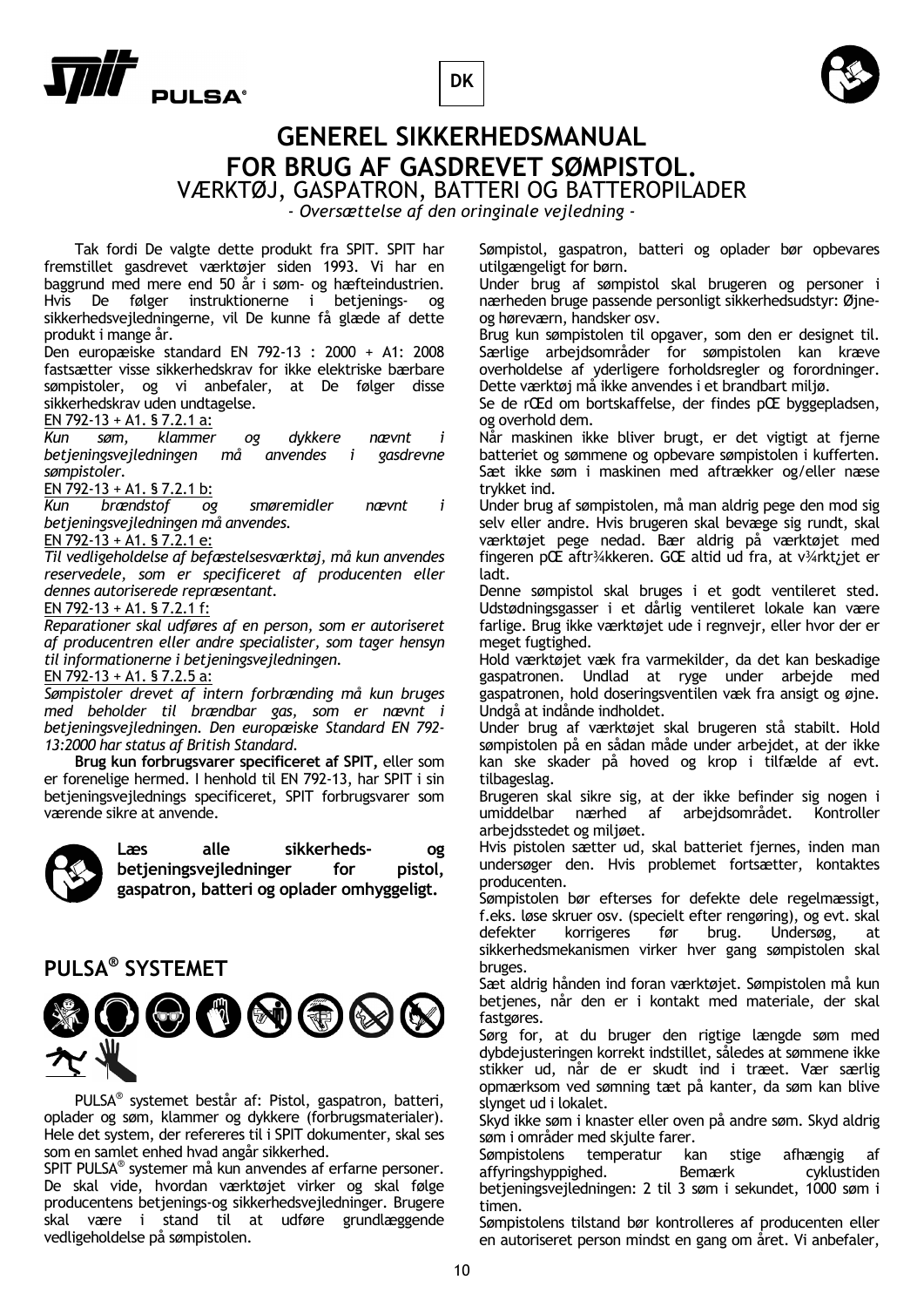at De sørger for regelmæssig vedligeholdelse (rengøring og smøring) for at holde sømpistolen i god stand.

Det er ikke tilladt at foretage ændringer på sømpistolen, gaspatronen eller batteriet, bortset fra de beskrevet nærmere af producenten.

## **GASPATRON**



Gaspatronen er et aerosolprodukt, som overholder reglerne i 2008/47/EC. Den indeholder:

- Flydende kulbrintegas (butan, propan, propylen)

- Et smøremiddel, som øger værktøjets holdbarhed.

Når gassen er brugt, vil der altid være lidt drivstof tilbage i BATTERI OG OPLADER patronen. Gaspatronen er altid under tryk. **Indholdet er meget brandfarligt.** Gaspatronen kan ikke genbruges. Forsøg ikke at genopfylde den.

Må ikke anvendes mod åben ild eller varme overflader. Hold den væk fra varmekilder og elektrostatiske ladninger. Rygning forbudt.

**Undgå at udsætte den for temperaturer på over 50° C.**  Advarsel: Flydende gas kan medføre skader i tilfælde af kontakt med huden eller øjnene.

Opbevar, og brug pistolen på et godt ventileret sted. Undgå indånding.

Gaspatronen må ikke punkteres eller brændes efter brug.

Opbevares utilgængeligt for børn.

Bortskaf kun på angivne steder.

For optimal ydelse bør den bruges, inden udløbsdatoen, som findes på undersiden / bunden af gaspatronen.

## **TRANSPORT**

 Det er tilladt at transportere mindre mængder (< 30 kg) i en privatbil uden særlig sikkerhedsmærkning. Nedenfor findes reglerne for transportkategorier:

- Vej/jernbane: ADR – RID – UN kode 1950 klasse 2 kode 5F

- Skib: IMDG – UN kode 1950 + sikkerhedsmærkning F-D,S-U klasse 2

- Fly: IATA – UN kode 1950 klasse 2.1

Gods skal følges af transport nødkort for vejtransport UN1950

**Forsendelse med post er ikke tilladt** 

## **OPBEVARING**

 Lagre og udstillingslokaler skal overholde brandsikringsreglementet. Alle lokale instruktioner vedrørende brandforskrifter skal overholdes.

Hvor det er muligt, opbevares gas ved en ensartet temperatur inden for temperaturområdet: 5 til 25° C. Undgå at udsætte den for temperaturer på over 50° C. Brug ikke pistoler som udsender flammer, gnister eller har høj temperatur tæt på gaspatronen.

Må ikke opbevares på gange, indgangspartier og tæt på døre. Opbevar i godt ventileret lokale. Gaspatroner må ikke placeres i udstillingsvinduer.

Opbevaring sammen med pyrotekniske produkter (f.eks.: krudt) er ikke tilladt.

## FØRSTEHJÆLP

Pas på: direkte kontakt med flydende gas kan give forbrændinger eller forfrysninger.

I tilfælde af indånding af gas, bringes personen udenforog placeres i en komfortabel stilling.

Hvis en person er bevidstløs, lægges vedkommende på siden, og hvis vejrtrækningen er stoppet, påbegyndes genoplivning. Ved kontakt med øjnene skylles øjnene med rindende vand, mens de holdes åbne.

Ved kontakt med huden, vaskes huden med sæbe og vand. Om nødvendigt tilkaldes læge.

## **BATTERI OG OPLADER**



 Adapter, oplader og batteri er designet til at arbejde sammen. Brug kun 'SPIT PULSA® ' lader til 'SPIT PULSA® ' batterier.

Opladeren er designet til brug i overdækkede områder. Udsæt den ikke for regn eller overdreven fugtighed.

Placer opladeren hensigtsmæssigt for at undgå unødvendig skade. Brug ikke systemet, hvis kabel eller stik er beskadiget. Udskift straks.

For at undgå elektrisk stød afbryd strømforsyningen, inden terminaler og kontakter rengøres. Brug en tør klud.

Undgå at kortslutte et batteri. Der kan opstå en høj ladning, som medfører overophedning og skade på batteri.

Sæt ikke et batteri til opladning, hvis dets temperatur er under 5° C eller over 40° C. Undgå at bruge en oplader, som bliver meget varm eller afgiver røg, når den bliver tilsluttet. Afbryd straks opladeren.

Undgå at punktere eller åbne batterier.

Opbevar ikke batterier ved temperaturer over 50° C. Undgå at brænde batterier.

Oplad kun et batteri ad gangen.

Batterier og opladere skal genbruges eller afleveres på en genbrugsstation (containere i henhold til lokale regler). Opbevares utilgængeligt for børn.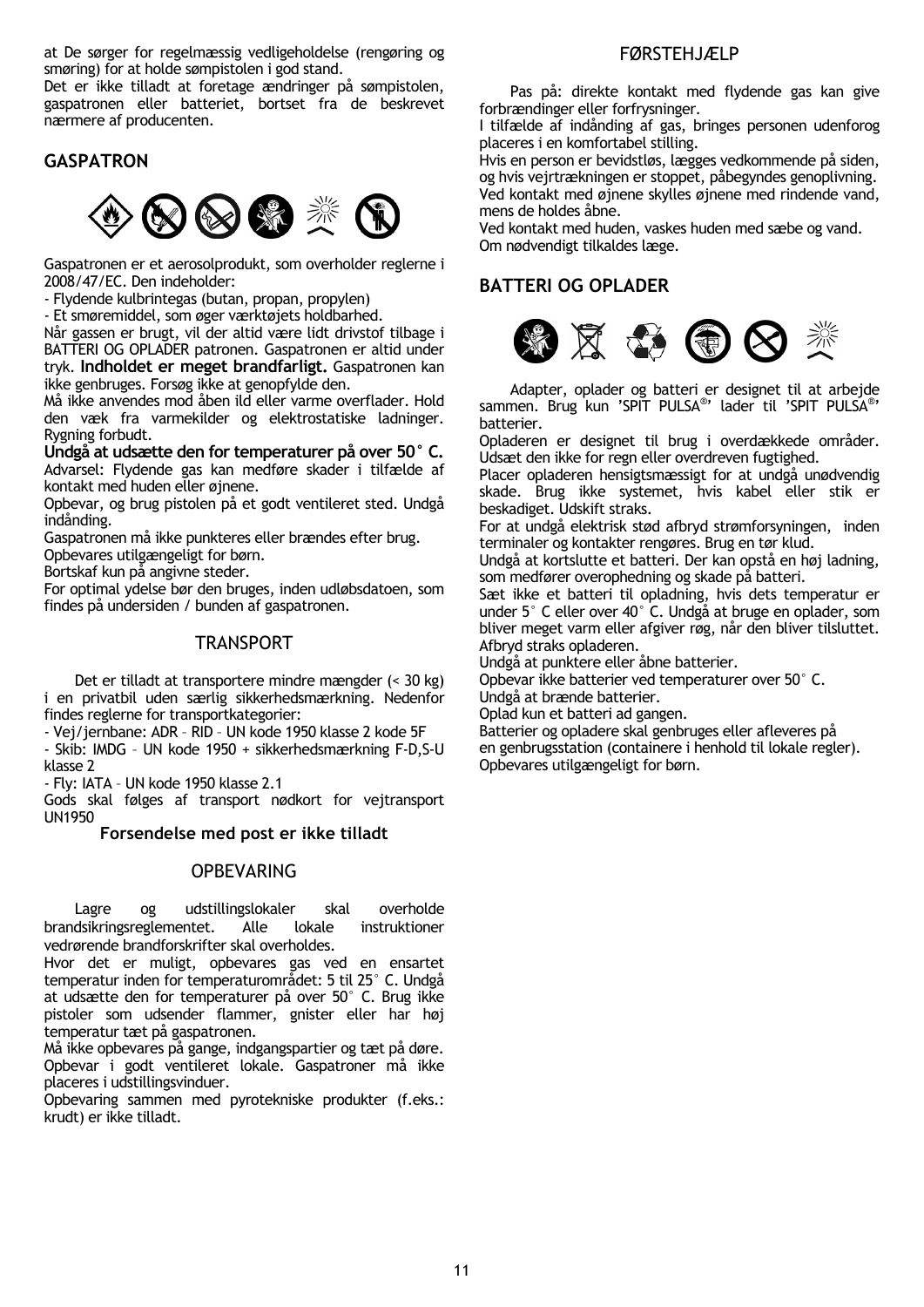





## **ALLMÄNNA SÄKERHETSFÖRESKRIFTER FÖR ANVÄNDANDE AV GASDRIVNA VERKTYG.**

VERKTYG, BRÄNSLECELL, BATTERI OCH BATTERILADDARE

*- Översättning av originalanvisningarna -* 

 Tack för att du valt denna SPIT produkt. SPIT har tillverkat gasmontage system sedan 1993. Vi har mer än 50 års erfarenhet av system för spik, klammer och dyckert. Förutsatt att du följer instruktionerna i användar- och säkerhetsmanualerna, kommer denna produkt att kunna användas i många år.

 Europeisk Standard EN 792-13 : 2000 + A1: 2008 anger speciella säkerhetsföreskrifter för icke elektriska bärbara spikverktyg, och vi rekommenderar att du följer dessa föreskrifter utan undantag.

## EN 792-13 + A1. § 7.2.1 a:

*Enbart de infästningar som är listade i användarmanualen ska användas i verktygen.* 

EN 792-13 + A1. § 7.2.1 b:

*Enbart de bränsleceller och den olja som är listade i användarmanualen ska användas.* 

### EN 792-13 + A1. § 7.2.1 e:

*Vid underhåll av fästelementdrivande verktyg får endast av tillverkaren eller dennes auktoriserade representant rekommenderade reservdelar användas.* 

#### EN 792-13 + A1. § 7.2.1 f:

*Reparationer ska enbart utföras av en av tillverkaren auktoriserad verkstad eller av annan specialist, med kännedom om den information som anges i användarmanualen.* 

## EN 792-13 + A1. § 7.2.5 a:

*Till spikverktyg som drivs med brännbar gas ska endast gasbehållare som är angivna i användarmanualen användas. Europeisk Standard EN 792-13:2000 har samma status som Brittisk standard.* 

**Använd enbart SPITS specificerade förbrukningsvaror** eller likvärdiga. I enlighet med EN 792 13, har SPIT, i användarmanualen, specificerat SPITs förbrukningsvaror som är säkra att använda. Vid användande av ej specificerade förbrukningsvaror, försäkra dig om att de är kompatibla, säkra och lagliga på den Europeiska marknaden.



**Läs noga igenom alla säkerhets instruktioner och instruktionerna i användarmanualen för verktyg, bränslecell, batteri och batteriladdare.** 

## **PULSA® SYSTÈME**



 PULSA® systemet består av: Verktyget, bränslecellen, batteriet, dess laddare och fästelement. Med hänsyn till säkerheten, måste fästelement och bränslecellerna angivna i SPITs dokumentation betraktas som ett enda komplett system.

Enbart utbildade personer får använda SPIT PULSA® spiksystem. Dessa måste ha kunskap om hur verktyget fungerar och måste följa tillverkarens användar- och säkerhetsinstruktioner. Användaren ska kunna utföra erforderligt basunderhåll av verktyget.

Håll spikverktyg, bränslecell, batteri och laddare utom räckhåll för barn.

Vid bruk av verktyget, måste användaren och åskådare bära lämplig individuell skyddsutrustning: ögon- och öronskydd, handskar, etc.

Använd enbart verktyget för de användningsområden som det är avsett för. Speciella användningar kan kräva att ytterligare regler iakttas. Detta verktyg får inte användas i lättantändlig miljö.

Observera och följ de råd för avfall som gäller på byggarbetsplatsen.

När verktyget inte används är det av största vikt att ta bort batteriet, och spiken, samt placera verktyget i sin väska. Ladda ej verktyget med avtryckaren och/eller säkringsbygeln intryckt.

Vid bruk av verktyget sikta aldrig på dig själv eller någon annan. Vid förflyttning rikta verktyget nedåt, bär aldrig verktyget med fingret på avtryckaren. Utgå alltid ifrån att verktyget är laddat.

Verktyget ska användas på välventilerad plats. Gasångor inom en trång yta kan vara farligt. Använd inte verktyget i regn eller vid hög luftfuktighet.

Håll undan verktyget från eldfarliga källor då bränslecellen kan bli skadad. Rök ej vid hantering av bränslecellen, håll undan ansikte och ögon från gasventilen. Inandas inte innehållet.

Vid bruk av verktyget ska användaren vara I stabil position. Håll verktyget i läge så att inga skador mot huvud eller kropp uppstår pga en möjlig rekyl under arbetet.

Användaren måste försäkra sig om att ingen är närvarande inom det direkta arbetsområdet. Kontrollera området och omgivningen.

Om verktyget krånglar, ta alltid bort batteriet innan verktyget undersöks. Om problemet kvarstår kontakta verktygstillverkaren.

Verktyget bör regelbundet kontrolleras avseende defekta delar, lösa skruvar (speciellt efter rengöring), osv och varje defekt ska åtgärdas innan användande. Kontrollera att säkerhetsmekanismerna fungerar som de ska före varje användande.

Sätt aldrig din hand framför verktyget. Verktyget får enbart användas i kontakt med de material som ska fästas.

Försäkra dig om att du använder korrekt spiklängd med djupjusteraren korrekt inställd så spiken inte sticker ut efter infästningen. Var extra noggrann vid spikning nära kanter då spiken kan tränga ut ur virket.

Skjut inte spiken i kvistar eller ovanpå annan spik. Skjut aldrig spik i områden där du misstänker dolda risker.

Verktygets temperatur kan öka beroende på hur frekvent det avfyrats. Observera de värden som angives i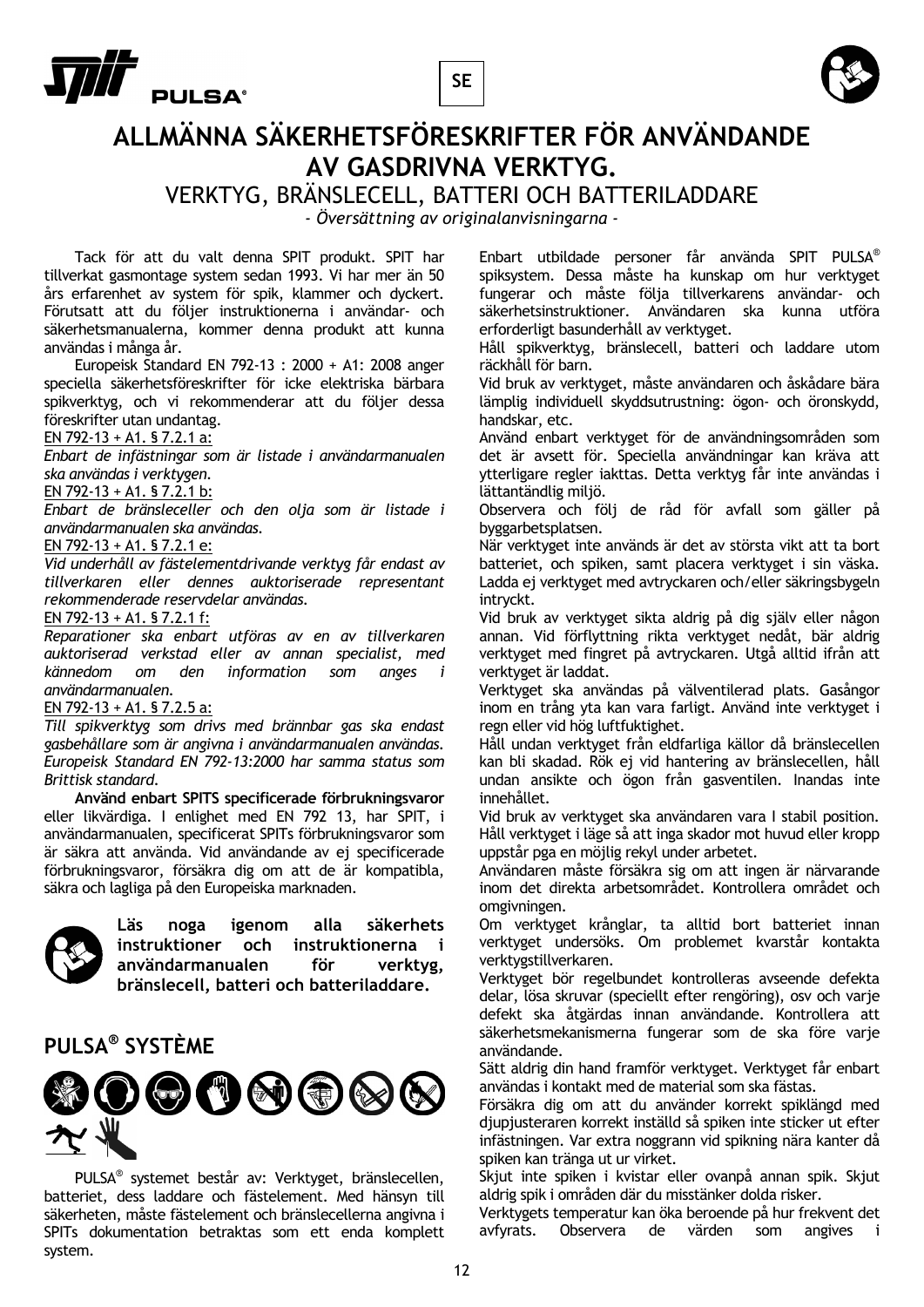användarinstruktionerna: 2 till 3 spik per sekund, 1000 spik per timme.

Verktygets skick bör kontrolleras åtminstone en gång per år av tillverkaren eller auktoriserat ombud. Vi rekommenderar att du genomför regelbundet underhåll (rengöring och inoljning) för att hålla verktyget i gott brukbart skick.

Det är inte tillåtet att göra några ändringar i verktyget, bränslecellen eller batteriet annat än de som är specificerade av tillverkaren.

## **BRÄNSLECELL**



 Bränslecellen är en gasprodukt enligt föreskrifterna 2008/47/EC. De innehåller:

- Flytande hydrocarbongas (butan,propan,propylen)

- Ett smörjmedel för att maximera verktygets livslängd. När bränslet är förbrukat är det alltid rester kvar i behållaren. Bränslecellen är alltid under tryck. **Dess innehåll är extremt brandfarligt.** Bränslecellen kan inte återanvändas, gör inga försök att fylla på.

Spraya inte mot eldslåga eller glödande material. Håll den borta från eldfarliga källor och från elektrostatiska laddningar. Rök ej.

**Exponera den ej för temperaturer överstigande 50°C.** 

Varning: flytande gas kan orsaka skador om det kommer i kontakt med hud eller ögon.

Förvara och använd behållaren enbart i välventilerade

För optimalt utförande, använd före datumet som är tryckt under behållaren.

## **TRANSPORT**

 Transport av små mängder (<30 kg) i en privat bil är tillåtet utan ett transport och säkerhetsdatabladet. Nedan reglementet med transport kategorier:

- Väg / järnväg: ADR - RID - UN-nummer 1950 klass 2-kod 5F

- Sjö: IMDG - UN-nummer 1950 + risk ark FD S-U

- Flyg: IATA - UN-nummer 1950 Klass 2.1

I övrigt följ regler enligt ADR 2009.

## **FÖRVARING**

 Lager och visningsrum måste följa byggbestämmelser. Alla lokala instruktioner gällande brandföreskrifter måste observeras.

Om möjligt, förvara bränslecellerna i stabil temperatur mellan 5 till 25°C. Exponera ej i temperatur överstigande 50°C. Använd inte verktyg som genererar flammor, gnistor eller håller hög temperatur nära behållarna.

Förvara ej i korridorer, entréhallar eller nära dörröppningar. Förvara på väl ventilerad plats. Bränsleceller får ej exponeras i skyltfönster.

Förvaring tillsammans med pyrotekniska produkter är inte tillåten.

## FÖRSTA HJÄLPEN

Direkt kontakt med flytande gas kan orsaka brännskador eller köldskador.

Vid inandning av gas, ta den drabbade personen utomhus och placera honom/henne i bekvämt läge.

Vid medvetslöshet, lägg personen på sidan och om andning upphör ge konstgjord andning och tillkalla hjälp.

Vid ögonkontakt, skölj i rinnande vatten med öppna ögon. Om huden kommer i kontakt med gasen tvätta med tvål och vatten.

Tveka inte att kontakta läkare om nödvändigt.

## **BATTERI OCH BATTERILADDARE**



 Adaptern, laddaren och batteriet är avsedda att fungera som ett system.

Använd enbart "SPIT PULSA® "-laddaren till "SPIT Impuse" batterier.

Laddningssystemet är avsett att användas under tak. Utsätt det inte för regn eller hög luftfuktighet

Se till att laddningsledningen inte skadas. Använd inte systemet om sladd eller kontakt är skadad. Ersätt omedelbart.

För att undvika elöverslag, koppla bort adapterns kraftkälla innan du rengör terminal och kontakter. Använd en torr trasa.

Tjuvkoppla inte batteriet. Hög växelström kan orsaka överbelastning och förstöra batteriet.

Sätt inte batteriet på laddning om dess temperatur är lägre än 5°C eller högre än 40°C. Använd inte batteriladdare som hettas upp orimligt eller avger rök när de kopplas in. Koppla bort batteriet omedelbart.

Gör varken åverkan eller öppna batteriet.

Förvara inte batteriet i temperaturer över 50°C. Bränn inte batteriet.

Ladda enbart ett batteri åt gången i laddaren.

Batterier och laddningssystem måste återvinnas eller tas till avfallscentral (enligt lokala bestämmelser).

Förvaras åtkomligt för barn.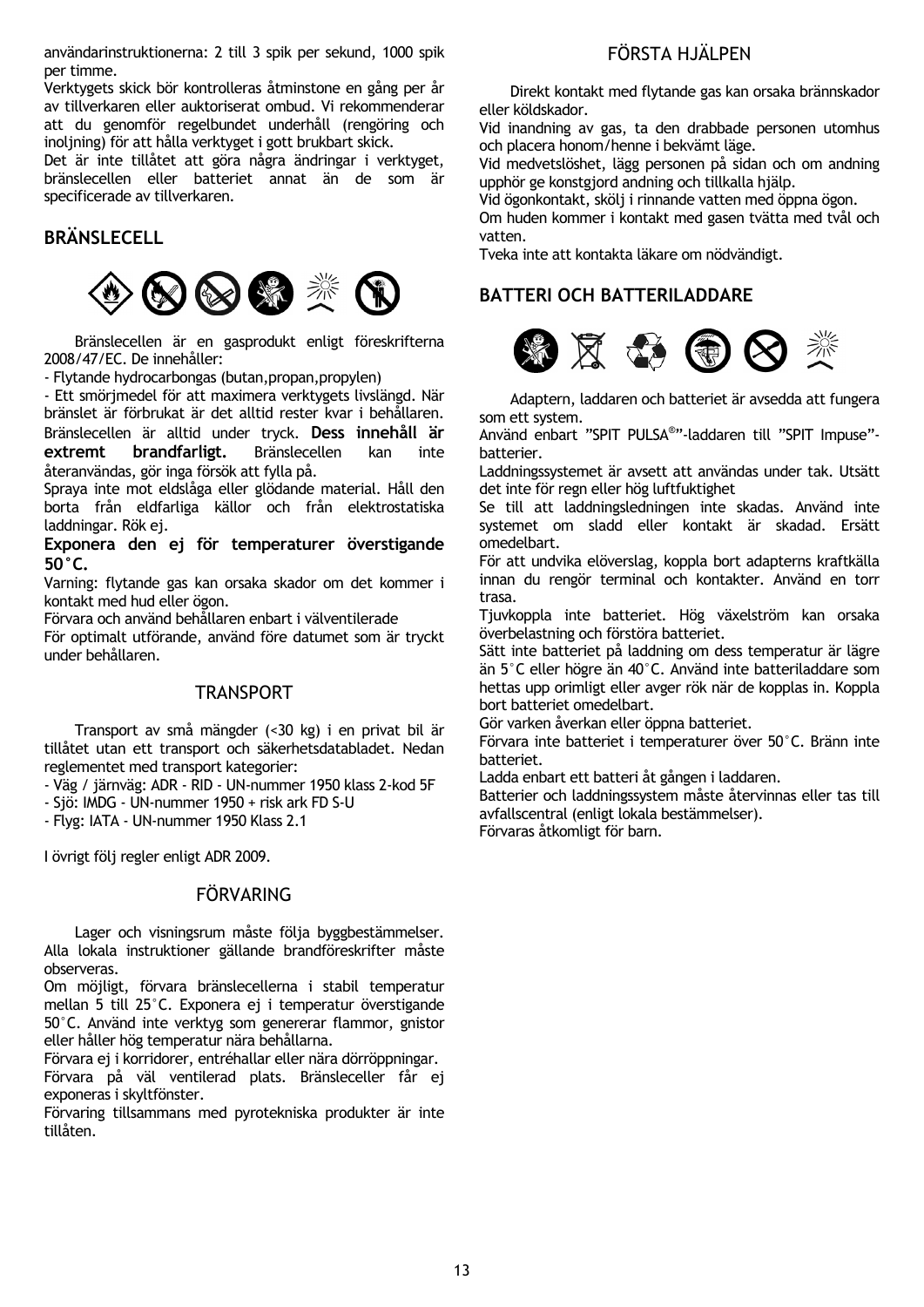



## **GENERELL SIKKERHETSINSTRUKS FOR BRUK AV GASSDREVNE VERKTØY.**

VERKTØY, GASSPATRON, BATTERI OG BATTERILADER

*- Oversettelse av den originale bruksanvisningen-* 

 Takk for at du valgte dette SPIT produktet. SPIT har produsert gassmontasje system siden 1993. Vi har mer enn 50 års erfaring med systemer for spiker, kramper og dykkert. Forutsatt at du følger instruksjonene i bruker-og sikkerhetsmanualene, vil dette produktet kunne brukes i mange år.

 Europeisk Standard EN 792-13 : 2000 + A1: 2008 angir spesielle sikkerhetsforskrifter for ikke-elektriske bærbare spikringsverktøy, og vi oppfordrer deg til å følge disse forskriftene uten unntak.

EN 792-13 + A1. § 7.2.1 a:

*Kun de festemidlene som står i brukermanualen skal brukes i verktøyet.* 

EN 792-13 + A1. § 7.2.1 b:

*Kun de gasspatroner og den olje som står i brukermanualen skal brukes.* 

EN 792-13 + A1. § 7.2.1 e:

*Til vedlikehold av det gassdrevede spikringsverktøyet må det kun brukes løse deler som er anbefalt av produsenten eller dennes autoriserte representant.* 

### EN 792-13 + A1. § 7.2.1 f:

*Reparasjoner skal kun utføres autorisert verksted eller annen spesialist, men kunnskap om den informasjon som angis i brukermanualen.* 

EN 792-13 + A1. § 7.2.5 a:

*Til spikerverktøy som drives med brennbar gass skal det kun brukes gassbeholdere som er angitt i brukermanualen. Europeisk Standard EN 792-13:2000 har samme status som Britisk standard.* 

**Bruk kun SPIT spesifisert forbruksmateriell** eller forenlige. I samsvar med EN 792-13, har SPIT, i brukermanualen, spesifisert SPIT forbruksmateriell som er sikre å bruke. Ved bruk av ikke spesifisert forbruksmateriell, forsikre deg om at de er forenlige, sikre og lovlige på det Europeiske markedet.



**Les nøye igjennom alle sikkerhetsinstruksjoner og instruksjonene i brukermanualen for verktøy, gasspatron, batteri og batterilader.** 

## **PULSA® SYSTÈME**



 PULSA® systemet består av: Verktøyet, gasspatronen, batteriet og festeelementet. Med hensyn til sikkerheten, må festeelementet og gasspatronene det henvises til i SPITs dokumentasjon betraktes som ett komplett system.

Kun erfarne personer får bruke SPIT PULSA® spikringssystem. Disse må ha kunnskap om hvordan verktøyet fungerer og må følge produsentens bruker og sikkerhetsinstruksjoner.

Brukeren skal kunne utføre grunnleggende vedlikehold av verktøyet.

Hold spikerverktøy, gasspatron, batteri og lader utenfor barns rekkevidde.

Ved bruk av verktøyet, må brukeren og evt. tilskuere bruke egnet individuell beskyttelse: øye-og ørebeskyttelse, hansker, etc.

Bruk kun verktøyet til de bruksområdene det er designet for. Spesielle bruksområder kan kreve at ytterligere forskrifter og bestemmelser kreves. Dette verktøyet må ikke brukes i lett antennelig miljø.

Observer og følg de råd som gjelder på byggeplassen.

Når verktøyet ikke er i bruk er det viktig å fjerne batteriet og spikeren, samt plasser verktøy i kofferten. Lad ikke verktøyet med avtrekker og/eller sikkerhetsbøylen inntrykket.

Ved bruk av verktøyet sikt aldri på deg selv eller andre. Om du skal flytte deg skal verktøyet peke nedover, bær aldri verktøyet med fingeren på avtrekkeren. Regn alltid med at verktøyet er ladet.

Verktøyet skal brukes i godt ventilerte rom. Gassdamp i trange rom kan være farlig. Bruk ikke verktøyet i regn eller ved høy luftfuktighet.

Hold verktøyet borte fra varmekilder da gasspatronen kan bli skadet. Røyk ikke ved håndtering av gasspatronen, hold ansikt og øyne borte fra gassventilen. Innånde ikke innholdet.

Ved bruk av verktøyet skal brukeren være i stabil posisjon. Hold verktøyet slik at skader på hode og kropp ikke inntreffer pga. mulig rekyl under arbeidet.

Brukeren må forsikre seg om at ingen er i umiddelbar nærhet innen det direkte arbeidsområdet. Kontroller området og omgivelsene.

Om verktøyet klikker, ta alltid bort batteriet før du undersøker verktøyet. Om problemet vedvarer, ta kontakt med produsenten.

Verktøyet bør kontrolleres regelmessig for å sjekke defekte deler, løse skruer, (særlig etter rengjøring), osv og eventuelle defekter rettes før bruk. Kontroller at sikkerhetsmekanismene fungerer som de skal før hvert bruk. Hold aldri hånden foran verktøyet. Verktøyet skal kun brukes

i kontakt med de materiale som skal festes.

Forsikre deg om at du bruker riktig spikerlengde med dybdejustereren korrekt innstilt slik at ikke spikeren stikker ut etter innfestingen. Vær ekstra nøye ved spikring nære kanter sa spikeren kan skifte retning og trenge ut av virket.

Skyt ikke spikeren i kvister eller oppå annen spiker. Skyt aldri spiker i områder der du mistenker skjulte farer.

Verktøyets temperatur kan øke avhengig av hvor hyppig det avfyres. Observer skuddtaktene som er angitt i brukermanualen: 2-3 spiker pr sekund, 1000 spiker pr time.

Verktøyets tilstand bør kontrolleres minst en gang pr. år av produsent eller autorisert verksted. Vi anbefaler at du gjennomfører regelmessig vedlikehold (rengjøring og smøring) for å holde verktøyet i god stand.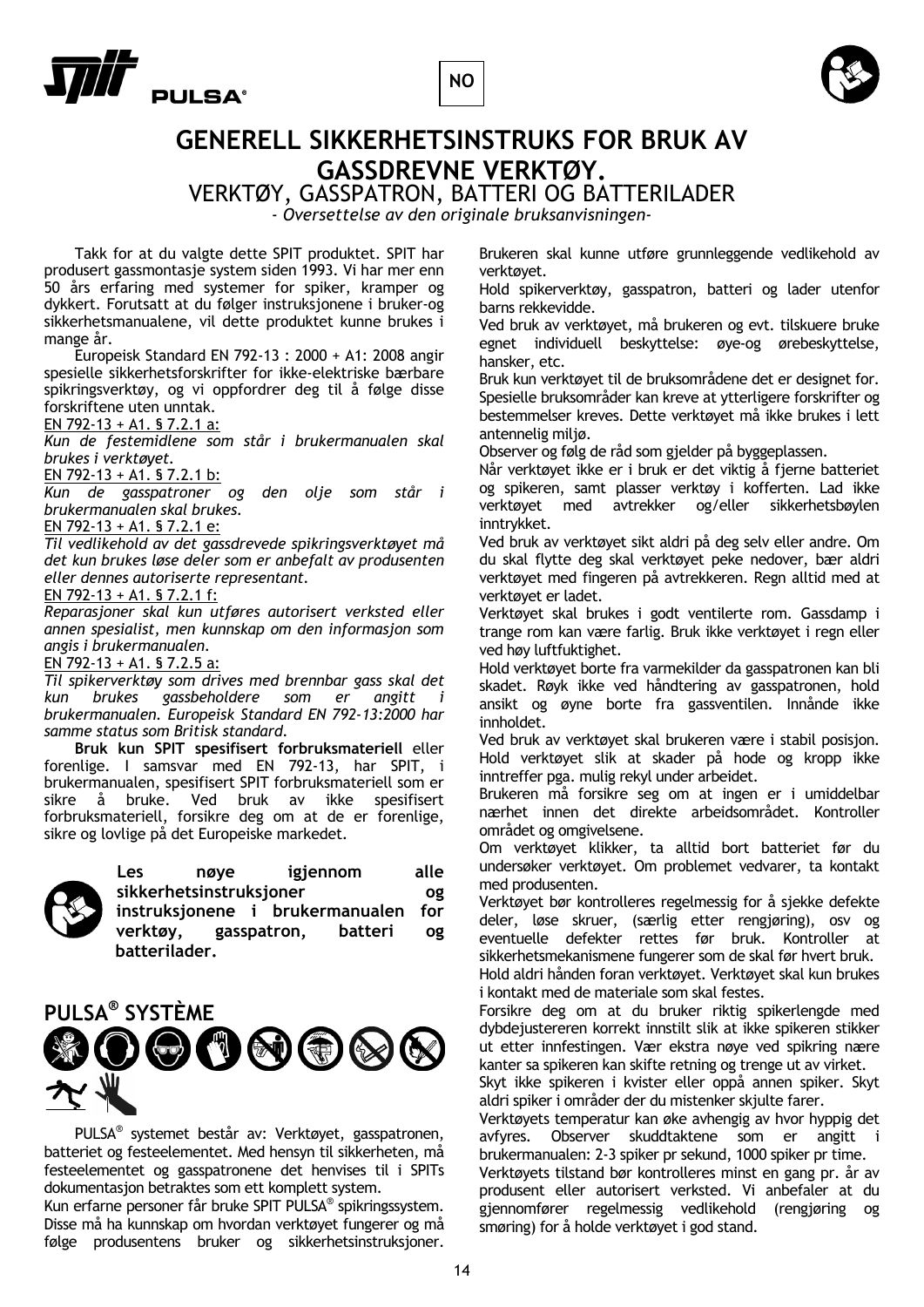Det er ikke tillatt å gjøre forandringer på verktøyet, gasspatronen eller batteriet annet enn de som er spesifisert av produsenten.

## **GASSPATRON**



 Gasspatronen er et gassprodukt i hht. forskriftene 2008/47/EC. De inneholder:

- Flytende hydrocarbongass (butan,propan,propylen)

- Et smøremiddel for å maksimere verktøyets levetid.

Når brennstoffet er brukt opp er det alltid rester igjen i beholderen. Gasspatronen er alltid under trykk. **Innholdet er ektremt brannfarlig.** Gasspatronen kan ikke brukes om igjen, ikke gjør forsøk på å fylle på.

Spray ikke mot flammer eller glødende materiale. Hold den borte fra varmekilder og fra elektrostatiske ladninger. Røyking forbudt.

### **Må ikke utsettes for temperatur over 50°C.**

Advarsel: flytende gass kan forårsake skader ved kontakt med hud og øyne.

Oppbevar og bruk beholderen på godt ventilerte steder. Må ikke innåndes.

Gasspatronen må ikke gjennomhulles eller brennes etter bruk.

Gasspatronen skal holdes unna barn.

Kastes kun på anvist område.

For optimal ytelse, bruk patronen før utløpsdatoen som står i bunnen av beholderen.

## **TRANSPORT**

 Transport av små mengder (< 30 Kg) i privat kjøretøy er tillatt uten spesiell tillatelse. Se forskriftene nedenfor:

- Lastebil/Tog: ADR – RID – UN kode 1950 klasse 2 kode 5F

- Sjø: IMDG – UN kode 1950 + risikodokument F-D,

S-U klasse 2

- Fly: IATA – UN kode 1950 klasse 2.1

Gods må følges av transport nødsituasjonskort for vei UN 1950

## **Transport via post er ikke tillatt (tillatt i Osloområdet og tom. postnr. 4000)**

## OPPBEVARING

 Lager og visningsrom må følge byggeforskriftene. Alle lokale instruksjoner som gjelder brannforeskrifter må observeres

Hvis mulig, oppbevar gasspatronene i stabil temperatur mellom 5 till 25°C. Må ikke eksponeres for temperaturer som overstiger 50°C. Bruk ikke verktøy som genererer flammer, gnister eller holder høy temperatur i nærheten av beholderne.

Må ikke oppbevares i korridorer, entreer eller nær døråpninger.

Oppbevares på godt ventilert plass. Gasspatroner må ikke plasseres i utstillingsvindu.

Oppbevaring sammen med pyrotekniske produkter er ikke tillatt.

## FØRSTE HJELP

Direkte kontakt med flytende gass kan forårsake brannskader eller forfrysning.

Ved innånding, ta personen med utendørs og plasser han/hun i en komfortabel stilling.

Ved bevisstløshet, legg personen på siden, om åndedrett opphører start gjenoppliving og tilkall hjelp.

Ved øyekontakt, skyll i rennende vann med åpne øyne.

Om huden kommer i kontakt med gassen vask med såpe og vann.

Kontakt lege om nødvendig.

## **BATTERI OG BATTERILADER**



 Adapteren, laderen og batteriet er konstruert for å fungere som et system. Bruk kun "SPIT PULSA®"-laderen til "SPIT Impuse"-batterier.

Ladesystemet er konstruert for bruk under tak. Må ikke utsettes for regn eller høy luftfuktighet.

Pass på at ladeledningen ikke skades. Systemet må ikke brukes dersom kabel eller kontakt er skadet. Erstatt umiddelbart.

For å unngå eloverslag, koble adapteren fra strømmen før du gjør rent terminaler og kontakter. Bruk en tørr klut.

Batteriet må ikke kortsluttes. Høy vekselstrøm kan forårsake overbelastning og ødelegge batteriet.

 Plasser ikke batteriet i laderen dersom temperaturen er lavere enn 5°C eller høyere enn 40°C. Bruk ikke batteriladere som blir for varme eller avgir røyk når de kobles til. Koble bort batteriet umiddelbart.

Ikke lag hull i eller åpne batteriet. Oppbevar ikke batteriet i temperaturer over 50°C. Brenn ikke batteriet. Lad kun ett batteri av gangen i laderen. Batterier og ladesystem må gjenvinnes eller tas til avfallssentral ( i hht. lokale bestemmelser). Oppbevares utilgjengelig for barn.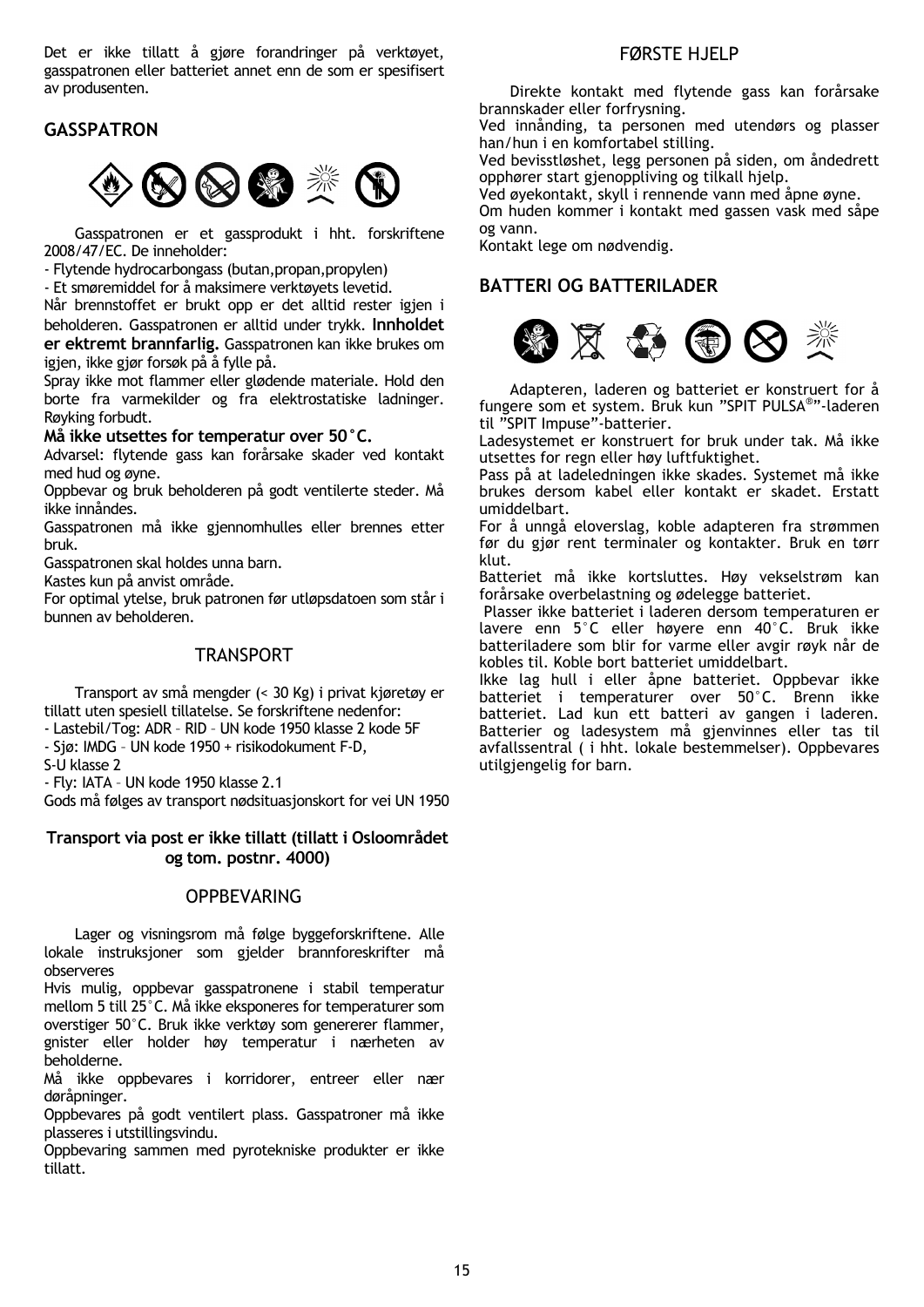





## **YLEISET TURVALLISUUSOHJEET PULSA®NAULAIMEN KÄYTTÖÄ VARTEN**

NAULAIN, KAASUPATRUUNA, AKKU JA AKUN LATAUSLAITTEISTO

*- Alkuperäisten ohjeiden käännös -* 

 Kiitämme SPIT naulaimen hankkimisesta. SPIT on valmistanut PULSA® naulaimia vuodesta 1993 lähtien. Taustallamme on 50 vuoden kokemus naulaustekniikan valmistajana. Käyttämällä naulainta tämän käyttö- ja turvallisuusohjeen mukaan, ostamanne tuote palvelee teitä monen vuoden ajan.

 Eurooppalainen standardi EN 792-13: 2000 + A1: 2008 asettaa tiettyjä vaatimuksia ei-sähköisille kannettaville naulaustyökaluille. Myös teidän etunne mukaisesti me suosittelemme teitä noudattamaan seuraavia turvallisuusvaatimuksia tinkimättä.

EN 792-13 + A1. § 7.2.1 a:

*Vain kiinnikkeitä, jotka ovat lueteltu käyttöohjeessa, tulee käyttää naulaimessa.* 

EN 792-13 + A1. § 7.2.1 b:

*Vain pääkäyttöenergiaa ja voiteluaineita, jotka käyttöohjeessa on listattu, tulee käyttää.* 

EN 792-13 + A1. § 7.2.1 e:

*Naulaustyökalujen huoltamiseen tulee käyttää ainoastaan valmistajan tai valtuutetun edustajan määrittämiä varaosia.*  EN 792-13 + A1. § 7.2.1 f:

*Laitteen korjauksia voi suorittaa vain henkilöt, joille maahantuoja tai valmistaja on antanut riittävän koulutuksen.* 

EN 792-13 + A1. § 7.2.5 a:

*Naulaustyökaluissa, joissa on sisäänrakennettu polttokammio, tulee käyttää vain käyttöohjeissa lueteltuja kaasunannostelijoita.* 

**Käytä vain mainittuja SPIT** yhteensopivia tarvikkeita, noudattaen EN 792-13 standardia. SPIT on määritellyt käyttöohjeessa nimetyt tarvikkeet turvallisiksi käyttää. Mikäli käytätte ei-lueteltuja tarvikkeita, varmistukaa niiden yhteensopivuudesta, turvallisuudesta ja myynnin laillisuudesta Euroopan yhteisössä.



**Lukekaa huolellisesti kaikki turvallisuussekä käyttöohjeet koskien naulainta, kaasupatruunaa, akkua ja lataustarvikkeita.** 



 PULSA® laitteistoon kuuluvat: Naulain, kaasusäiliö, akku, akun latauslaitteet sekä käytettävät kiinnikkeet. Laitteiston osat muodostavat käyttöturvallisuuden kannalta yhden kokonaisuuden.

Vain laitteeseen perehtyneet henkilöt saavat käyttää SPIT PULSA® laitteita. Heidän tulee tietää, kuinka laite toimii ja heidän täytyy noudattaa laitteen valmistajan käyttö- ja

turvallisuusohjeita. Käyttäjän tulee myös suoriutua laitteen normaaleista huoltotoimista.

Pidä naulain, ja naulaimen tarvikkeet lasten ulottumattomissa. Naulainta käytettäessä tulee naulaimen käyttäjällä sekä lähistöllä olevilla henkilöillä olla asianmukaiset suojaimet, kuten silmä- ja kuulosuojaimet. jne.

Käytä naulainta vain niihin käyttösovelluksiin, joihin se on suunniteltu. Käytä naulainta vain puuta puuhun kiinnityksiin. Naulainta ei saa käyttää räjähdysalttiissa ympäristössä.

Tutustukaa työmaalla annettuihin ohjeisiin ja noudattakaa niitä.

Kun naulain ei ole käytössä, on ehdottoman tärkeää irrottaa akku ja naulat naulaimesta sekä säilyttää naulain kuljetuslaukussaan. Älkää ladatko nauloja liipaisin puristettuna ja/tai nokkavarmistin pohjaan painettuna.

Älkää koskaan osoittako naulaimella itseänne tai toista henkilöä. Jos käyttäjän tarvitsee siirtyä, on naulain osoitettava alaspäin. Älkää koskaan kuljettako naulainta pitämällä sormea yhtaikaa liipaisimella. Oleta, että naulain on alati ladattu.

Naulainta tulee käyttää vain hyvin tuuletetussa tilassa. Palokaasut suljetussa tilassa voivat olla vaaraksi. Älkää käyttäkö naulainta vesisateessa tai erityisen kosteissa olosuhteissa.

Pidä naulain erossa lämmönlähteistä, koska naulaimen kaasupatruuna saattaa vahingoittua. Älä tupakoi<br>käsitellessäsi patruunaa. Pitäkää patruunan käsitellessäsi annosteluventtiili kaukana silmistä ja kasvoista. Älkää hengittäkö patruunan sisältöä.

Naulainta käytettäessä on käyttäjän oltava tukevassa asennossa. Pidä naulainta käytön aikana niin, että mahdollinen naulaimen rekyyli ei pääse aiheuttamaan vammaa vartaloon tai päähän.

Käyttäjän tulee varmistua, että muita ei ole työpisteen välittömässä läheisyydessä. Tarkista työtila ja ympäristö.

Jos naulain laukeaa tahattomasti, poista akku naulaimesta ennen naulaimen tutkimista. Mikäli sama toistuu, (varsinkin puhdistuksen jälkeen), ota yhteys valmistajaan tai sen edustajaan.

Naulain tulee säännöllisesti tarkistaa rikkoutuneiden osien, löystyneiden ruuvien jne. varalta. Nämä viat täytyy korjata ennen käyttöä. Varmista käyttöohjeen mukaisesti, että kaikki naulaimen osat toimivat moitteettomasti.

Älä koskaan laita kättä naulaimen eteen. Naulaimen saa laukaista vain, kun se on kosketuksessa kiinnitettävään materiaaliin.

Varmista, että käytät oikean pituista naulaa sekä oikeaa syvyydensäätöasetusta, ettei naula tule läpi naulaustyössä. Ole erityisen huolellinen naulatessa lähelle puun reunaa, ettei naula tule ulos puun kyljestä aiheuttaen vaaran käyttäjälle.

Älkää naulatko oksan kohtaan tai toiseen naulaan. Älkää koskaan naulatko paikkaan, jossa naula voi aiheuttaa piilevän vaurion.

Naulaimen lämpötila nousee riippuen naulaustahdista. Seuratkaa laukaisutiheyttä ja huomioikaa käyttöohjeessa annetut rajat. Kahdesta kolmeen laukausta sekunnissa, 1000 laukausta tunnissa.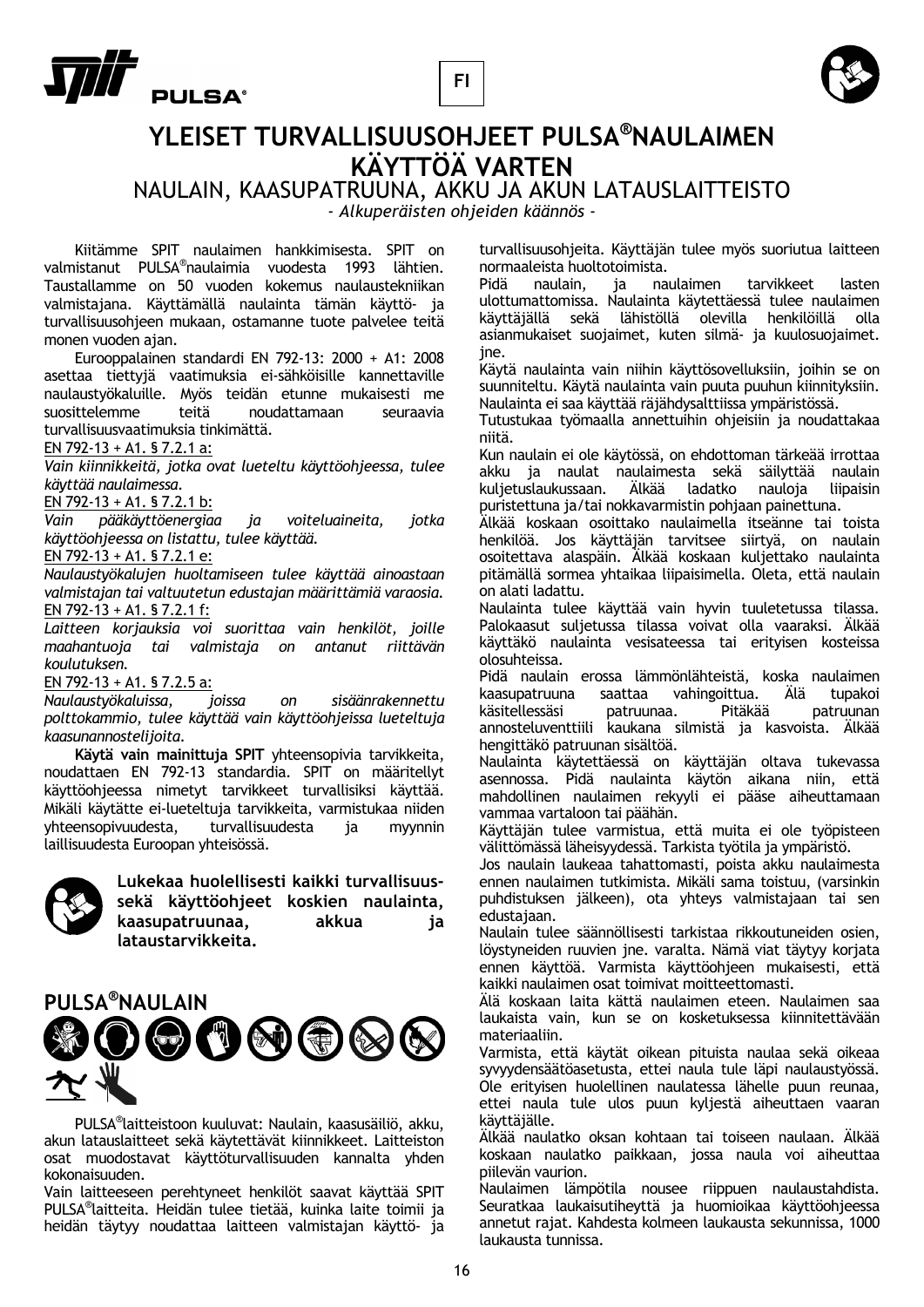Naulaimen kunto tulisi tarkistuttaa vähintään kerran vuodessa joko valmistajalla tai valtuutetulla huoltoliikkeellä. Suosittelemme, että itse huolehditte ylläpidosta (puhdistus • ja voitelu) ja hyvästä käyttökunnosta.

Naulaimelle, kaasupatruunalle tai akulle ei ole sallittua tehdä mitään muita muutoksia kuin ne, jotka valmistaja on erikseen maininnut.

## **KAASUPATRUUNA**



 Kaasupatruuna on aerosoli, joka vastaa 2008/47/EC säädöksiä. Se sisältää:

Nesteytettyä hiilivetykaasuja (butaani, propaani, propyleeni)

- Voiteluainetta, joka maksimoi naulaimen kestävyyden.<br>Kaasupatruunaan jää tyhjenemisen iälkeen aina Kaasupatruunaan jää tyhjenemisen jälkeen aina ponneainetta.

Kaasupatruuna on aina paineen alaisena. **Patruunan sisältö on erittäin helposti syttyvää.** Patruuna ei ole uudelleenkäytettävä. Älkää yrittäkö täyttää kaasupatruunaa. Älä suihkuta sprayta avotuleen tai hehkuvaan pintaan. Pidä erossa lämmönlähteistä ja kipinöivistä laitteista. Älä tupakoi.

## **Ei saa altistaa yli 50 °C lämpötiloille.**

Varoitus: Nestekaasu saattaa aiheuttaa vamman joutuessaan iholle tai silmään.

Varastoi ja käytä patruunaa hyvin tuuletetuissa tiloissa. Älä hengitä sisältöä.

Ei saa puhkaista tai polttaa tyhjänäkään.

Pidettävä erossa lasten ulottuvilta.

Jätteet toimitettava niille tarkoitettuun paikkaan.

Parhaan toimivuuden takaamiseksi, käytä patruunan ennen patruunassa ilmoitettua päivämäärää.

## KULJETUS

Pienet määrät (< 30 Kg) yksityisautossa on sallittu ilman kuljetuksen turvaohjetta. Alla ovat ohjesäännöt kuljetusluokittain.

- Maantie/juna ADR – RID – UN koodi 1950 luokka 2 koodi 5F

- Meri: IMDG – UN koodi 1950 + riskilomake F-D,S-U luokka 2 - Ilma: IATA – UN koodi 1950 luokka 2.1

Tuotteiden mukana täytyy olla kuljetuksen

turvallisuusohjekortti UN 1950.

**Postipakettina lähettäminen ei ole sallittua** 

## VARASTOINTI

 Varasto- ja esittelytilojen on täytettävä rakennusmääräykset. Palomääräyksiä ja muita alueellisia ohjeita on noudatettava.

Mahdollisuuksien mukaan, varastoi kaasupatruunat tasaisessa 5 - 25 °C lämpötilassa. Ei saa asettaa alttiiksi yli 50 °C lämpötiloille. Kaasupatruunoiden läheisyydessä ei saa käyttää kipinöiviä, tai korkeita lämpötiloja kehittäviä työkaluja.

Ei saa varastoida käytäville tai sisäänkulkuaukkojen viereen. Varastoitava hyvin tuulettuvassa tilassa

Kaasupatruunoita ei saa asettaa näyteikkunoille.

Varastointi yhdessä ilotulitteiden kanssa on kielletty.

Nestekaasun kontakti voi aiheuttaa palo-tai paleltumisvamman

Kaasun joutuessa hengityselimiin, henkilö on toimitettava raittiiseen ilmaan ja asetettava makuulle.

Tajuton henkilö on asetettava kylkiasentoon. Hengityksen pysähtyessä on aloitettava elvyttäminen.

Kaasun joutuessa silmiin on silmät huuhdottava runsaalla vedellä. Silmä on pidettävä avoimena.

Kaasua joutuessa iholle, on iho pestävä saippualla ja huuhdottava.

Tarvittaessa ota yhteys lääkäriin.

## **AKKU JA LATAUSLAITTEET**



 Verkkomuuntaja, latauslaite ja akku ovat suunniteltu toimimaan kokonaisuutena. Käytä vain 'SPIT PULSA®' latauslaitteistoa 'SPIT PULSA®' akuille.

Käytä latauslaitteistoa vain kuivassa tilassa. Laitteistoa ei saa altistaa sateelle tai korkealle ilman kosteudelle.

Pidä huoli, että muuntajan virtajohto ei pääse vahingoittumaan. Älkää käyttäkö latauslaitteistoa, jos johto tai pistoke on vioittunut. Viat on korjattava välittömästi.

Ennen puhdistustoimia, irrota muuntaja sähköverkosta välttääksesi sähköiskun riskin. Käytä puhdistamisessa kuivaa kangasta.

Älkää oikosulkeko akkua. Voimakas virta aiheuttaa kuumenemisen ja saattaa vahingoittaa akkua.

Älkää ladatko akkua alle 5 °C tai yli 40 °C lämpötilassa.<br>Älkää käyttäkö latauslaitetta. ioka kuumene

käyttäkö latauslaitetta, joka kuumenee voimakkaasti tai käytön aikana "käryää". Irrota sähköverkosta välittömästi.

Älkää puhkaisko tai avatko akun kuorta.

Älkää varastoiko akkua yli 50 °C lämpötilassa. Akkua ei saa polttaa.

Lataa latauslaitteessa vain yhtä akkua kerrallaan.

Akut ja latauslaitteet on kierrätettävä annettujen ohjeiden mukaan niille kuuluviin paikkoihin. Ota selvää alueesi kierrätyspisteistä.

Pidettävä erossa lasten ulottuvilta.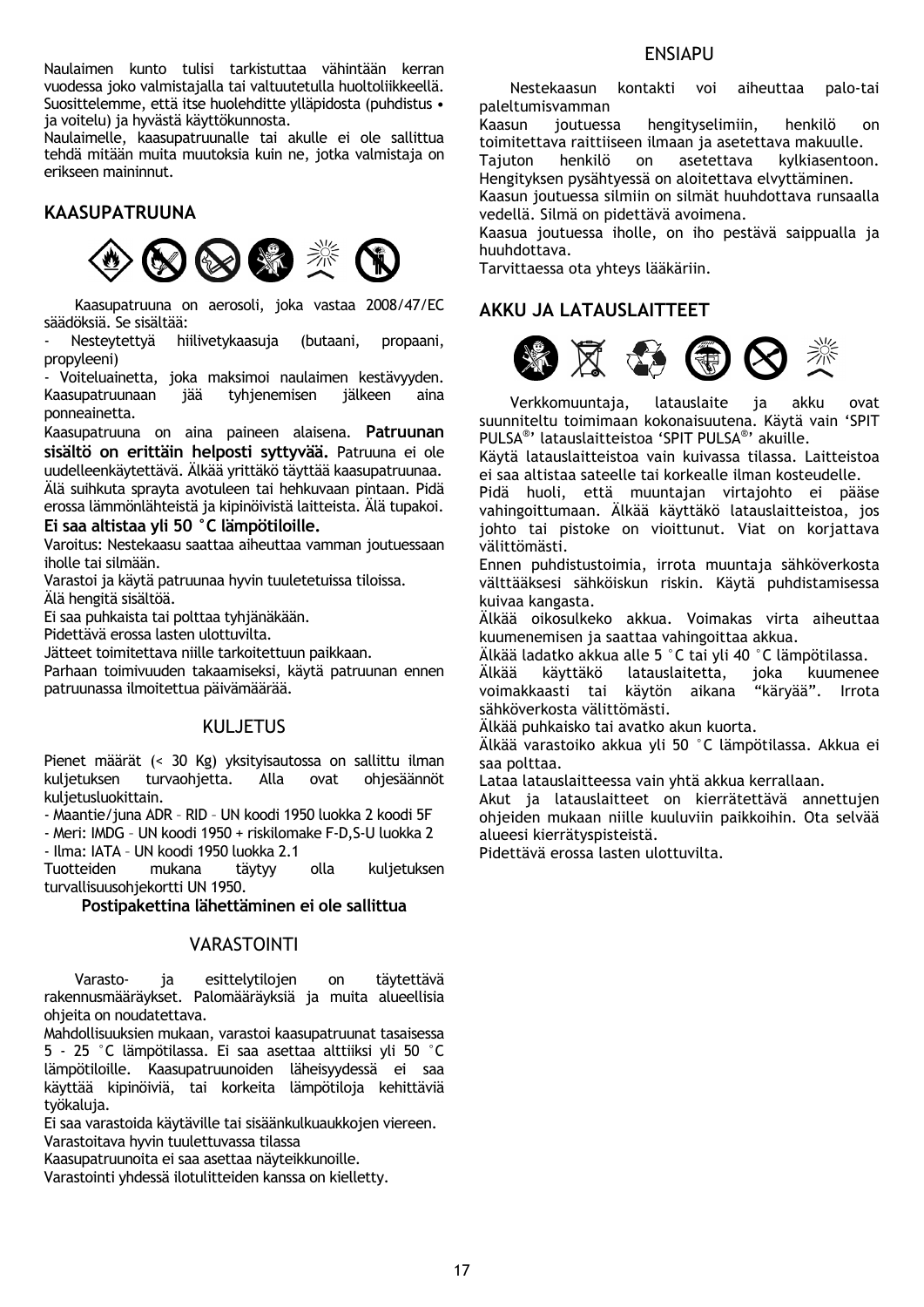



## **NORMAS GENERALES DE SEGURIDAD PARA EL USO DE HERRAMIENTAS CLAVADORAS A GAS, POR COMBUSTIÓN INTERNA.** HERRAMIENTA, CARTUCHO DE GAS, BATERÍA Y CARGADOR DE LA BATERÍA

*- Traducción de las instrucciones originales -* 

 Le agradecemos que haya elegido este producto SPIT. SPIT lleva fabricando sistemas de fijación a gas desde 1993. Nuestra experiencia es de más de 50 años en la industria de las grapadoras y clavadoras. Si observa atentamente las normas de seguridad y el manual de uso, este producto le ofrecerá muchos años de servicio.

 La norma europea EN 792-13: 2000 + A1: 2008 define ciertos requisitos de seguridad para las herramientas clavadoras portátiles de accionamiento no eléctrico, por lo que, en su propio interés, le recomendamos respetar estos requisitos de seguridad sin excepción.

### EN 792-13 + A1. Item 7.2.1 a:

*Con las herramientas, únicamente pueden utilizarse las fijaciones que figuran en las instrucciones de uso.* 

EN 792-13 + A1. Item 7.2.1 b:

*Únicamente pueden utilizarse los lubricantes y la fuente principal de energía que figuran en las instrucciones de uso.*  EN 792-13 + A1. Item 7.2.1 e:

*Para el mantenimiento de las máquinas de fijación, sólo deben utilizarse las piezas de recambio especificadas por el fabricante o su representante autorizado.* 

#### EN 792-13 + A1. Item 7.2.1 f:

*Las reparaciones sólo pueden ser realizadas por agentes autorizados por el fabricante u otros técnicos especializados, con el debido respeto de la información proporcionada en las instrucciones de uso.* 

### EN 792-13 + A1. Item 7.2.5 a:

*Las herramientas para clavar elementos de fijación accionadas por combustión interna sólo se deben utilizar con los dispensadores de gas que figuran en las instrucciones de uso.* 

*La norma europea EN 792-13:2000 tiene el status de norma británica.* 

 **Sólo se deben usar consumibles especificados por SPIT** o compatibles. De acuerdo con la norma EN 792-13, SPIT ha especificado, en las instrucciones de uso, los consumibles de SPIT como seguros para su uso. En caso de usar consumibles no especificados, es necesario asegurarse de que sean compatibles, seguros y de venta legal en la Unión Europea.



**Lea atentamente todas las instrucciones de seguridad, así como las instrucciones del manual del usuario para la herramienta, el cartucho de gas, la batería y el cargador de la batería.**



 El sistema PULSA® está compuesto por: la herramienta, el cartucho de gas, la batería, su cargador y las fijaciones. En materia de seguridad, la herramienta, las fijaciones y los cartuchos de gas a los que se hace referencia en la

documentación de SPIT se deben considerar como un sistema único y completo.

Sólo las personas debidamente cualificadas pueden usar el sistema de clavado PULSA® de SPIT. Dichas personas, deben conocer cómo funciona la herramienta y deben respetar las instrucciones de seguridad y de uso del fabricante. Los operadores deben ser capaces de realizar las tareas básicas de mantenimiento de la herramienta.

Mantener la herramienta clavadora, el cartucho de gas, la batería y el cargador fuera del alcance de los niños.

Durante el uso de la herramienta, el operador y quienes le rodean deben estar equipados de las oportunas protecciones de seguridad personal: gafas, protectores auditivos, guantes, etc.

La herramienta sólo debe usarse para las aplicaciones de clavado para las que ha sido diseñada. Los campos especiales de aplicación para la herramienta de fijación pueden requerir el cumplimiento de disposiciones y normativas adicionales. Esta herramienta no se debe usar en un entorno combustible.

Observar el aviso para eliminación de residuos existente en el lugar de la obra y cumplirlo.

Cuando no se use, es imprescindible retirar la batería y los clavos, y guardar la herramienta en su caja. No cargar fijaciones con el gatillo o elemento accionador presionado.

Cuando se use la herramienta, no dirigirla nunca hacia uno mismo ni hacia otras personas. Si el operador debe desplazarse, se debe transportar la herramienta apuntando hacia el suelo, y con el dedo retirado del gatillo. Siempre se debe asumir que la herramienta está cargada.

La herramienta debe utilizarse en un lugar bien aireado. Los gases de escape en un lugar cerrado pueden ser peligrosos. No usar la herramienta bajo la lluvia o en lugares con excesiva humedad.

Mantener la herramienta alejada de fuentes de calor ya que el cartucho de gas podría dañarse. No fumar durante la manipulación del cartucho de gas, y mantener la válvula dosificadora lejos de la cara y los ojos. No inhalar su contenido.

Cuando use la herramienta, el operador debe estar situado en una posición estable. Durante el uso, se debe sostener la herramienta de tal manera que no se puedan provocar lesiones en la cabeza o en el cuerpo en el caso de un posible retroceso.

El operador debe asegurarse de que no haya nadie en las proximidades del área de trabajo. Comprobar el lugar de trabajo y el entorno.

Si la herramienta falla, siempre se debe retirar la batería antes de examinar la herramienta. Si el problema persiste, debe informarse de ello al fabricante. Se recomienda inspeccionar regularmente la herramienta en busca de piezas defectuosas, tornillos sueltos (especialmente después de la limpieza), etc., y se debe reparar cualquier defecto antes del uso. Comprobar antes de cada uso que el mecanismo funciona correctamente.

Nunca poner la mano delante de la herramienta. El dispositivo clavador debe accionarse cuando esté en contacto con el material que hay que fijar.

Asegurarse de que los clavos tengan la longitud adecuada con el regulador de profundidad ajustado correctamente con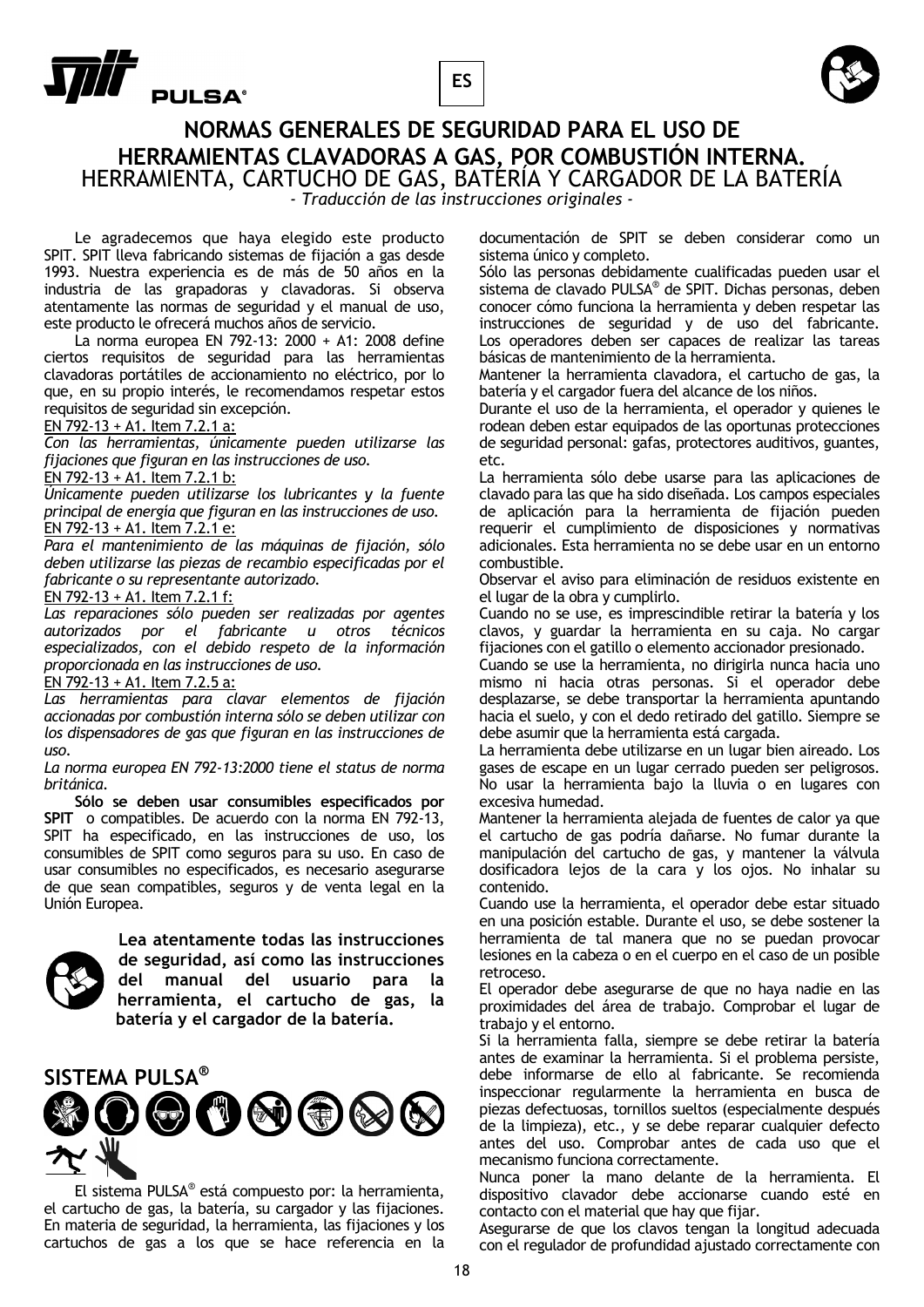el fin de que los clavos no sobresalgan cuando se lleve a cabo una fijación. Se debe tener particular cuidado cuando se use la herramienta cerca de los bordes, ya que las fijaciones podrían romperse y desviarse de la madera.

No aplicar fijaciones en nudos ni encima de otras fijaciones. Nunca aplicar fijaciones en áreas con riesgos ocultos.

La temperatura de la herramienta puede aumentar en función de la frecuencia de disparo. Respetar las cadencias de uso que se indican en las instrucciones de uso.

Se recomienda realizar tareas de mantenimiento regulares (limpieza y engrase) para mantener la herramienta en perfecto estado de funcionamiento.

Está prohibido introducir cualquier modificación en la herramienta, el cartucho de gas o la batería, salvo las previstas por el fabricante.

## **CARTUCHO DE GAS**



 El cartucho de gas es un producto que se corresponde con las directivas 2008/47/EC. Contiene:

Gases de hidrocarburos licuados (butano, propano, propileno).

- Un lubricante para maximizar la vida de la herramienta.

Aunque se use todo el combustible, siempre quedarán restos del propulsor dentro del cartucho. El cartucho de gas siempre está presurizado. **Su contenido es extremadamente inflamable**. El cartucho de gas no se puede reutilizar y está prohibido rellenarlo.

No vaporizarlo hacia una llama o cuerpo incandescente. Mantenerlo alejado de las fuentes de calor y de las cargas electrostáticas. No fumar.

### **No exponer a temperaturas superiores a 50°C.**

Atención: el gas líquido puede provocar lesiones en caso de contacto con la piel o con los ojos.

Almacenar y utilizar el cartucho en lugares bien aireados. No inhalar.

No perforar ni quemar el cartucho después del uso.

Mantener fuera del alcance de los niños.

Desecharlo únicamente en los lugares destinados a tal efecto.

Para obtener un rendimiento óptimo, usar el cartucho antes de la fecha indicada en su parte inferior.

## **TRANSPORTE**

 Está autorizado su transporte en pequeñas cantidades (< 30 kg) en un vehículo particular, sin necesidad de ficha de transporte y de seguridad. A continuación se indican las directivas por categorías de transporte:

- Terrestre: ADR – RID – código ONU 1950 clase 2 código 5F

- Marítimo: IMDG – código ONU 1950 + ficha de riesgos FD S-U - Aéreo: IATA – código ONU 1950 clase 2.1

Las mercancías deben ir acompañadas de la tarjeta de emergencia de transporte para carretera ONU 1950

**No está autorizado su transporte por paquete postal** 

## ALMACENAMIENTO

 Los almacenes y salas de exposición deben cumplir las normativas de la construcción. Deben observarse todas las ordenanzas locales relativas a las directivas de protección contra incendios.

Siempre que sea posible, almacenar el combustible a temperatura estable en el siguiente intervalo de temperaturas: de 5 a 25°C. No exponer a una temperatura superior a los 50°C. Cerca de los cartuchos no se deben usar herramientas que emitan llamas, chispas o que puedan alcanzar temperaturas elevadas.

No almacenar en lugares de paso o vestíbulos, ni cerca de los accesos de entrada.

Almacenar en áreas bien aireadas. Los cartuchos de gas no deben estar expuestos en escaparates.

No está autorizado su almacenamiento con otros productos pirotécnicos.

## PRIMEROS AUXILIOS

El contacto directo con el gas líquido puede provocar quemaduras o congelaciones.

Si se produce una inhalación del gas, sacar a la persona al aire libre y colocarla en una posición cómoda.

Si la persona está inconsciente, ponerla de lado y si la respiración se detiene, iniciar la reanimación.

Si el producto entra en contacto con los ojos, limpiar los ojos bien abiertos con abundante agua corriente.

Si el producto entra en contacto con la piel, lavar la zona de la piel con agua y jabón.

Si es necesario, llamar a un médico.

## **BATERÍA Y CARGADOR DE LA BATERÍA**



 El adaptador, el cargador y la batería se han diseñado para funcionar conjuntamente como un único sistema. El cargador 'SPIT PULSA® ' sólo se debe usar con las baterías 'SPIT PULSA® '.

El sistema de carga está diseñado para su uso en lugares cubiertos. No exponerlo a la lluvia o a un exceso de humedad.

Colocar el cable del cargador correctamente para evitar dañarlo de forma innecesaria. No usar el sistema si el cable o el enchufe están dañados. Sustituirlos de inmediato.

Para evitar riesgos de electrocución, desconectar el adaptador de alimentación antes de limpiar los terminales y contactos. Para la limpieza, emplear un paño seco.

No cortocircuitar una batería, ya que podría producirse una corriente de alta intensidad que provoque el corriente de alta intensidad que provoque el sobrecalentamiento de la batería y la inutilice.

No poner a cargar una batería si su temperatura es inferior a 5°C o superior a 40°C. No usar un cargador de batería que se caliente excesivamente o desprenda humo al conectarlo. Desconectar el cargador inmediatamente.

No perforar ni abrir los elementos de la batería.

No almacenar las baterías a temperaturas superiores a los 50°C. No incinerar las baterías.

No cargar más de una batería a la vez en un cargador.

Las baterías y sistemas de carga deben reciclarse o depositarse en las áreas de eliminación de residuos designadas a tal efecto (puntos limpios conformes con las disposiciones locales).

Mantener fuera del alcance de los niños.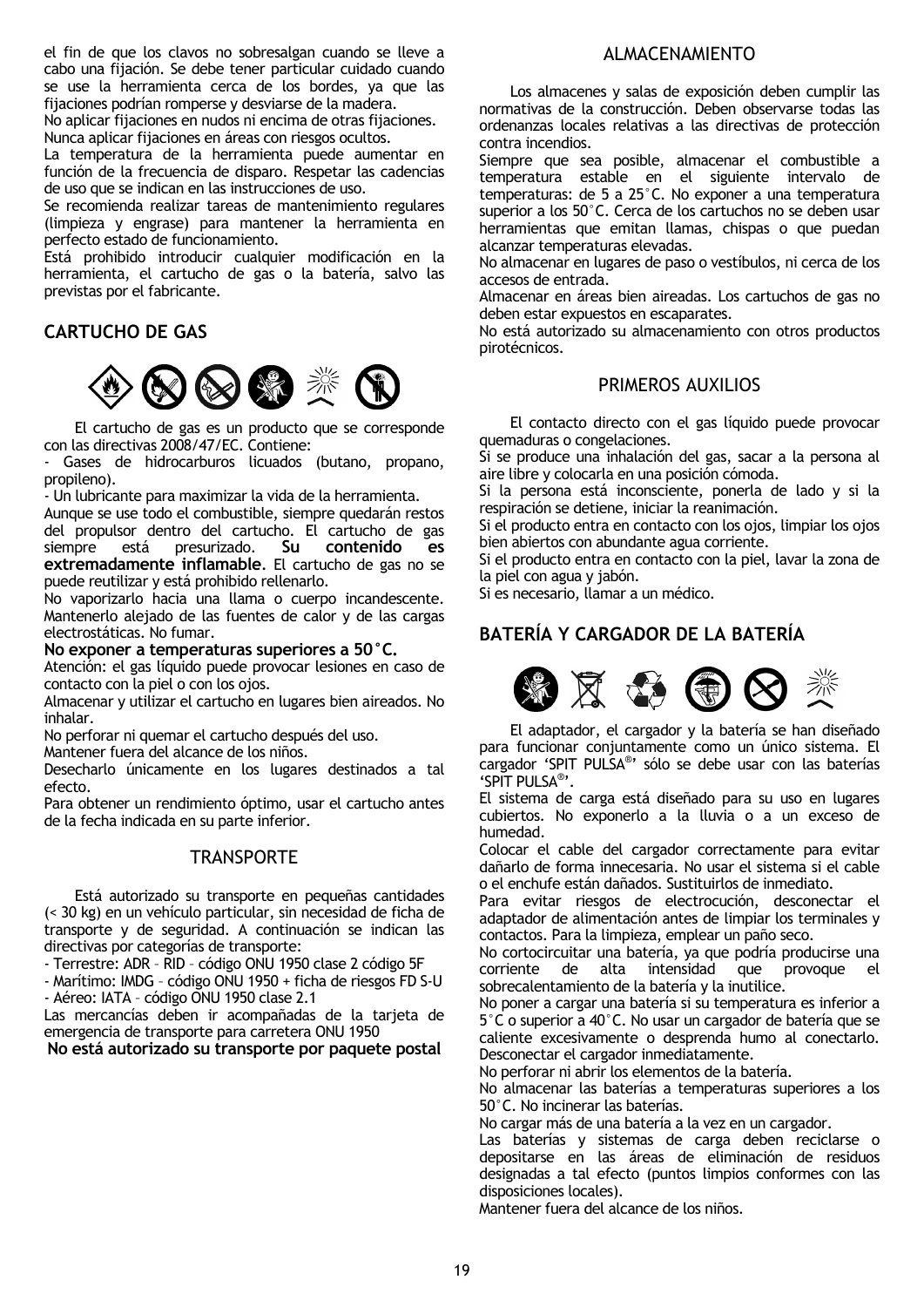





## **INSTRUÇÕES GERAIS DE SEGURANÇA PARA A UTILIZAÇÃO DAS PISTOLAS DE CRAVAÇÃO À GÁS DE COMBUSTÃO INTERNA.** APARELHO, CARTUCHO DE GÁS, BATERIA E CARREGADOR DA BATERIA

*- Tradução das instruções originais -* 

 Obrigada por ter escolhido esse produto SPIT. A SPIT produz sistemas de fixação a gás desde 1993 e tem mas de 50 anos de experiência na indústria de pregos e agrafos. A vida útil de seu aparelho será mas longa se as instruções de utilização e de segurança forem devidamente cumpridas.

 A norma européia EN 792-13: 2000 + A1: 2008 define certos requisitos de segurança para pistolas de cravação portáteis não eléctricas e para seu próprio interesse vos aconselhamos-lhe vivamente a cumprir estes requisitos sem restrição alguma.

## EN 792-13 + A1. Item 7.2.1 a:

*Somente as fixações referenciadas nas instruções de utilização podem ser utilizadas com as máquinas.* 

#### EN 792-13 + A1. Item 7.2.1 b:

*Somente a fonte de energia principal e os lubrificantes referenciados nas instruções de utilização podem ser utilizados.* 

#### EN 792-13 + A1. Item 7.2.1 e:

*Para a manutenção dos aparelhos de fixação, só se deve utilizar as peças sobresselentes especificadas pelo fabricante ou pelo seu representante autorizado.* 

#### EN 792-13 + A1. Item 7.2.1 f:

*Os consertos só podem ser realizados pelo mandatário designado pelo fabricante ou por outros especialistas, tendo em conta as informações fornecidas no manual de instruções.* 

#### EN 792-13 + A1. Item 7.2.5 a:

*Os aparelhos de fixação de combustão interna devem ser utilizados apenas com distribuidores de gás referenciados no manual de instruções.* 

#### *A norma européia EN 792-13:2000 tem o estatuto de norma britânica.*

 **Use apenas combustíveis SPIT especificados** ou compatíveis. Em conformidade com a norma EN 792-13, SPIT especificou em suas instruções de uso, combustíveis SPIT seguros. Caso não use esses combustíveis, assegurese que sejam compatíveis, seguros e legalmente à venda na União Européia.



**Leia atentamente todas as instruções de segurança e as instruções do manual de utilização do aparelho, do cartucho de gás, da bateria e do carregador da bateria.** 



 O sistema PULSA® é constituído pelos seguintes elementos: aparelho, cartucho de gás, bateria e seu carregador, e a gama de fixações. Em matéria de segurança, o aparelho, as fixações e os cartuchos de gás

referenciados nos documentos SPIT devem ser considerados como um sistema único e completo.

Somente as pessoas qualificadas podem utilizar o sistema de cravação SPIT PULSA®. Estas pessoas devem conhecer perfeitamente o funcionamento do aparelho e seguir exatamente as instruções de uso e de segurança do fabricante.

Os operadores devem ser capazes de assegurar a manutenção básica do aparelho.

Mantenha o aparelho, o cartucho de gás, a bateria e seu carregador fora do alcance das crianças.

Durante a utilização do aparelho, o operador e as pessoas que trabalham à volta devem usar protecções individuais apropriadas: óculos, protecções anti-ruído, luvas etc..

Utilize o aparelho unicamente para as aplicações de cravação para as quais ele foi concebido pelo fabricante.

Áreas especiais de aplicação podem exigir o cumprimento de regras adicionais. Este aparelho não deve ser utilizado em um ambiente de combustíveis.

Observe o painel de conselhos que se encontra em cada site e siga-os.

Quando não estiver usando o aparelho, deve-se retirar imperativamente a bateria, e os pregos, e arrumá-lo em sua caixa. Não carregar retentores com o gatilho ou elemento accionador pressionado.

Durante a sua utilização, nunca dirigir o aparelho em direcção de uma pessoa ou para si-mesmo. Se o operador tiver que se deslocar, o cano deve ficar dirigido para baixo retirando o dedo do gatilho. Sempre assegure-se que o aparelho esteja carregado.

O aparelho deve ser utilizado num local bem ventilado. A inalação de gás de escape em um espaço pequeno é perigosa para a saúde. Não utilize o aparelho debaixo da chuva nem aonde houver humidade excessiva.

Afastar o aparelho das fontes de calor para não deteriorar o cartucho de gás. Não fumar durante o manuseio do cartucho de gás, conservar o orifício da válvula doseadora afastado do rosto. Não inalar o seu conteúdo.

Ao utilizar o aparelho, o operador deve ficar numa posição estável. Segurar o aparelho de tal forma que nenhuma lesão possa ser causada na cabeça ou no corpo no caso de um recuo possível. O operador deve certificarse que nenhuma pessoa se encontra perto da zona de tiro. Controlar o local e a zona de trabalho ao redor.

Se ocorrer um incidente de tiro, sempre retirar a bateria antes de examinar o aparelho. Se o problema persistir, informar o construtor.

Deve-se verificar regularmente o aparelho para detectar as peças defeituosas, os parafusos que estiverem faltando (nomeadamente após a limpeza) etc, e qualquer tipo de defeito para poder corrigi-lo antes do uso. Antes de cada operação, verifique o bom funcionamento do mecanismo de segurança.

Nunca por a mão na frente do aparelho. O aparelho deve ser accionado somente quando estiver em contacto com o material a fixar.

Use o tamanho de parafuso correcto com o regulador de profundidade correctamente definido de tal forma que ele não ultrapasse no momento da fixação. Tenha cuidado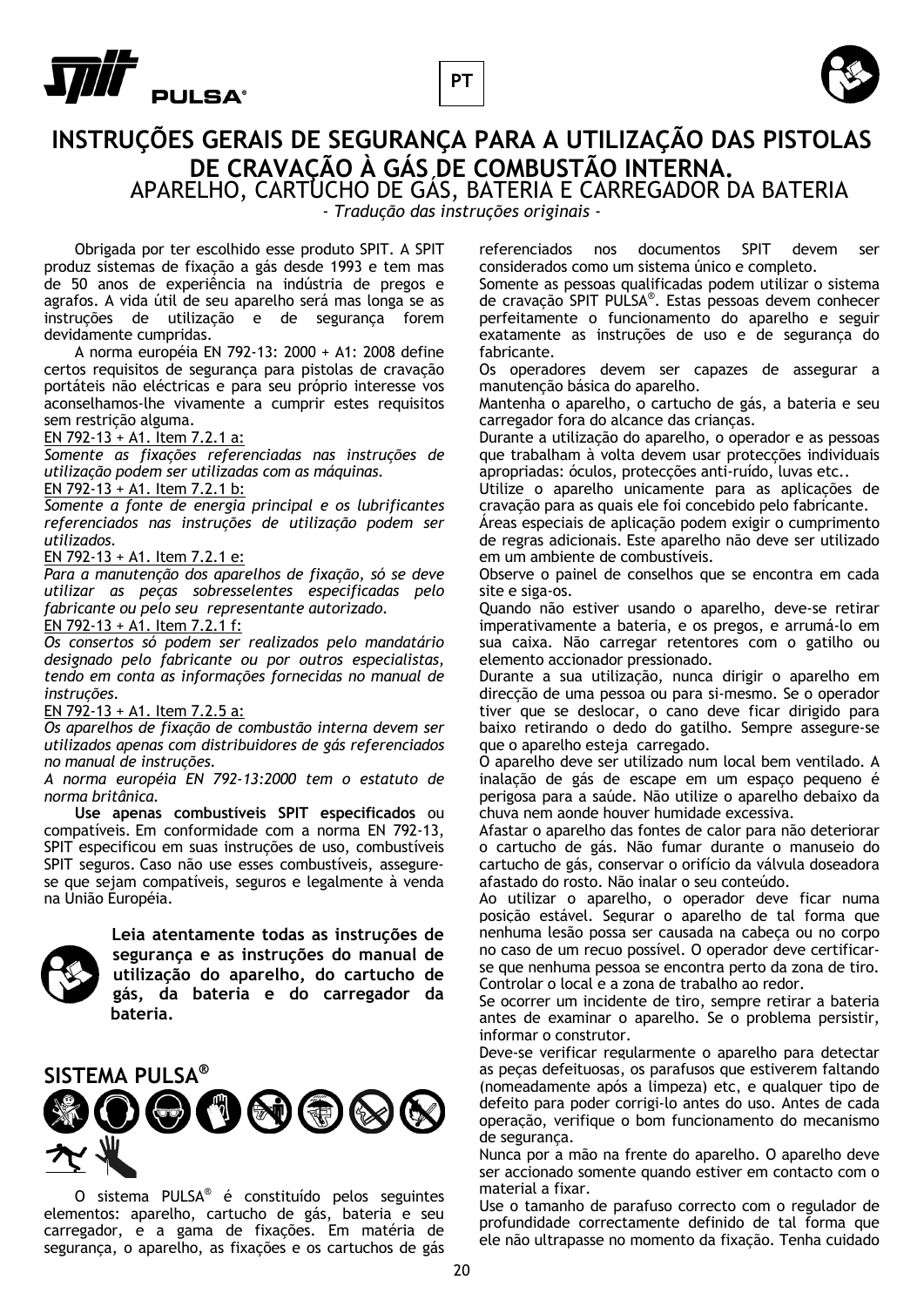ao perfurar perto das bordas porque os parafusos podem quebrar e desviar.

Não perfurar nós ou em cima de outras fixações.

Nunca perfurar zonas aonde houver riscos escondidos.

A temperatura do aparelho pode aumentar com a frequência de aquecimento. Observar as taxas de ciclo do manual de instrução.

Recomendamos-lhes que faça uma manutenção regular (limpeza e lubrificação) para conservar o aparelho num perfeito estado de funcionamento.

É proibido fazer no aparelho, no cartucho de gás ou na bateria qualquer modificação diferente das previstas pelo fabricante.

## **CARTUCHO DE GÁS**



 O cartucho de gás é um produto aerossol que obedece às regulamentações 2008/47/EC. Ele contem:

gases de hidrocarbonetos liquefeitos (butano, propano, propileno)

- Um lubrificante para aumentar a durabilidade do aparelho.

Quando o combustível é utilizado sempre haverá algum propelente dentro do cartucho. O cartucho de gás está sempre sob pressão. **Seu conteúdo é extremamente inflamável.**

O cartucho de gás não pode ser reutilizado e o seu enchimento é proibido.

Não vaporizar em direcção de uma chama ou de um corpo incandescente. Conservar longe de qualquer fonte de calor e de cargas eletrostáticas. Não fumar

## **Não expor a temperaturas superiores a 50°.**

Cuidado: o gás liquido pode provocar queimaduras em caso de contacto com a pele ou os olhos.

Conservar e utilizar o cartucho somente em locais bem ventilados. Não inale.

Não perfurar nem queimar o cartucho depois do uso.

Conservar fora do alcance das crianças.

Descartar somente nos lugares previstos para este efeito. Para obter uma eficácia máxima, deve-se utilizar antes da data indicada sob o cartucho.

## **TRANSPORTE**

 O transporte de pequena quantidade (< 30 Kg) em veículo privado é autorizado sem ficha de transporte e de segurança. Indicamos a seguir a regulamentação por categorias de transporte:

- Estrada/comboio: ADR – RID – código ONU 1950 classe 2 código 5F

- Marítimo: IMDG–código ONU 1950 + ficha de riscos FD S-U - Aéreo: IATA – código ONU 1950 classe 2.1

As mercadorias devem ser acompanhadas do cartão de transporte de emergência para a estrada ONU 1950

**O transporte por encomenda postal não** 

## **é autorizado**

## ARMAZENAGEM

 Os armazéns e salas de exposição devem estar em conformidade com as regulamentações do edifício. Todas as instruções locais relativas às regulamentações de protecção contra o fogo devem ser cumpridas.

Sempre que possível armazenar o combustível a uma temperatura estável entre 5 e 25°C. Não expor a temperaturas superiores a 50°C. Não utilizar aparelhos com dispositivo incandescente ou que possam atingir temperaturas elevadas, perto dos cartuchos.

Não armazenar em locais de passagem, halls de entrada, e perto das portas.

Sempre armazenar em um local bem ventilado. Os cartuchos de gás não devem ser expostos em vitrinas.

A armazenagem com outros produtos pirotécnicos não é permitida.

## PRIMEIROS CUIDADOS

 O contacto directo com o gás líquido pode causar queimaduras ou geladuras.

Em caso de inalação de gás, levar a pessoa para o lado de fora e colocá-la em uma posição confortável.

Quando alguém estiver inconsciente, colocá-lo em posição lateral e quando parar de respirar, comece a reanimação.

Quando houver contacto com os olhos, limpá-los com água.

Quando houver contacto com a pele, lavá-la com sabão e água.

Se necessário, chame um médico.

## **BATERIA E CARREGADOR DA BATERIA**



 O adaptador, o carregador e a bateria foram concebidos para funcionar juntos. Só use o carregador "SPIT PULSA®" para baterias "SPIT PULSA®".

O sistema de carga foi concebido para ser utilizado em locais cobertos. Não expô-lo à chuva nem à humidade excessiva.

Organizar o sistema de carga de maneira adequada para evitar danos desnecessários.

Não utilizar o sistema se o cabo ou a tomada estiverem danificados. Substituí-los imediatamente.

Para evitar os riscos de electrocussão, desligar o adaptador de alimentação antes de limpar os bornes e os contactos. Usar um pano seco.

Não por uma bateria em curto-circuito porque pode produzir-se uma corrente de forte intensidade que pode provocar um aquecimento excessivo e destruir a bateria.

Não por uma bateria para carregar se a temperatura desta for inferior a 5°C ou superior a 40°C. Não utilizar um carregador de bateria que aqueça de maneira excessiva ou que libere fumaça quando estiver conectado. Se for o caso, desligar imediatamente o carregador.

Não perfurar nem abrir os elementos da bateria.

Não armazenar as baterias a uma temperatura superior a 50°C. Não incinerar as baterias.

Carregar somente uma bateria de cada vez no carregador. As baterias e os carregadores devem ser recicladas ou depositadas em locais apropriados (recipientes de colecta segundo as disposições locais).

Conservar fora do alcance das crianças.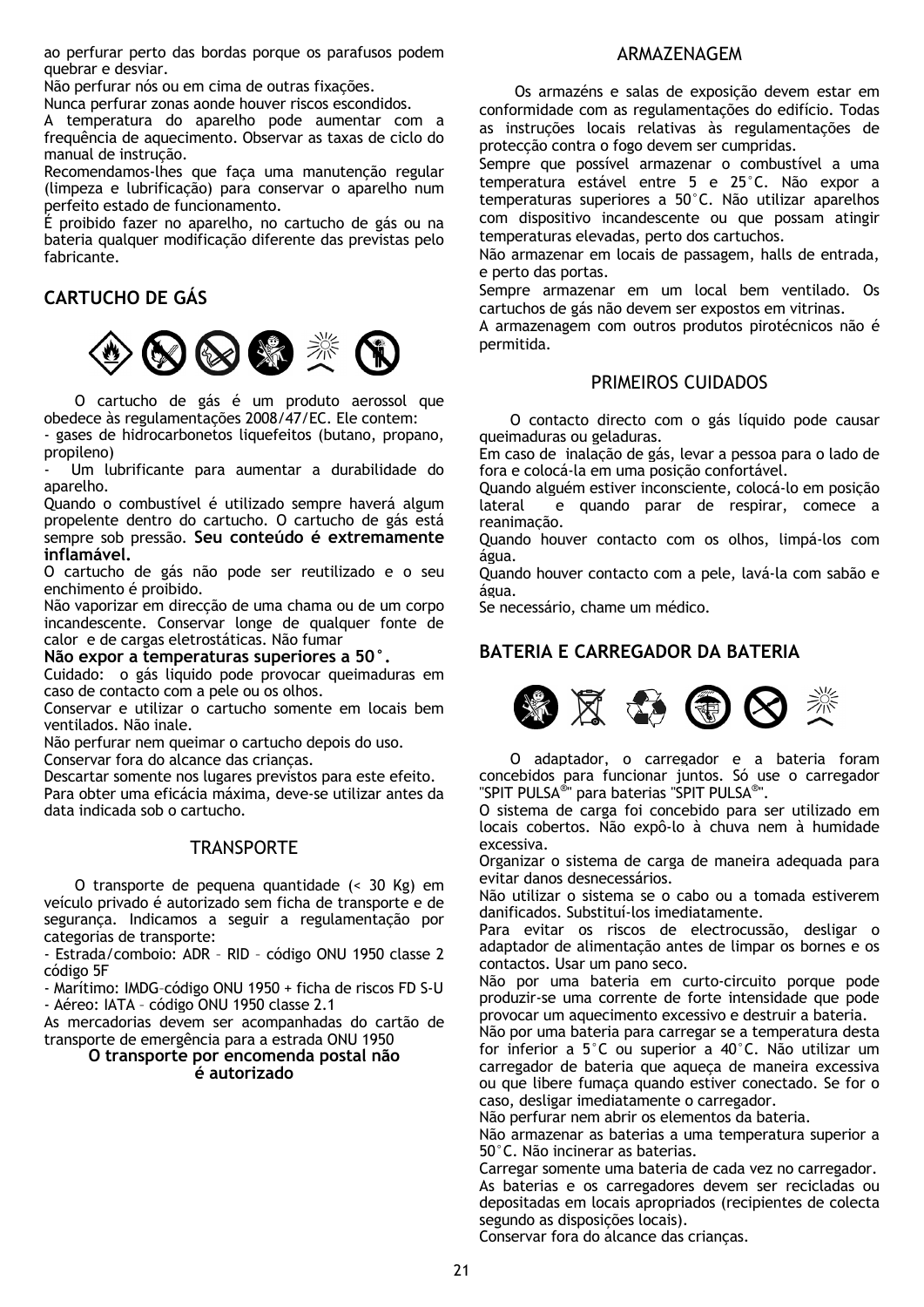





## **ISTRUZIONI GENERALI DI SICUREZZA PER L'UTILIZZO DELLE CHIODATRICI A GAS, A COMBUSTIONE INTERNA.** UTENSILE, CARTUCCIA DEL GAS, BATTERIA E CARICABATTERIA

*Traduzione delle istruzioni originali* 

 Grazie per aver scelto questo prodotto SPIT. SPIT produce sistemi di fissaggio a gas dal 1993. Abbiamo oltre 50 anni di esperienza nel settore delle chiodatrici e delle graffatrici. Seguendo scrupolosamente le istruzioni fornite nel manuale d'uso e nel manuale sulle misure di sicurezza, questo prodotto garantirà molti anni di servizio.

 Le norme europee EN 792-13:2000 + A1: 2008 definiscono i criteri di sicurezza per chiodatrici portatili non elettriche. Nell'interesse dell'utente consigliamo di attenersi scrupolosamente a tali criteri di sicurezza, senza eccezioni.

EN 792-13 + A1. Articolo 7.2.1 a:

*Le chiodatrici possono essere utilizzate solo con i fissaggi descritti nelle istruzioni per l'uso.* 

EN 792-13 + A1. Articolo 7.2.1 b:

*La chiodatrice può essere utilizzata solo con i lubrificanti e la fonte di energia principale definiti nelle istruzioni per l'uso.* 

EN 792-13 + A1. Articolo 7.2.1 e:

*Per la manutenzione della chiodatrice, utilizzare esclusivamente le parti di ricambio specificate dal fabbricante o dal suo rappresentante.*  EN 792-13 + A1. Articolo 7.2.1 f:

*Le riparazioni devono essere eseguite esclusivamente da un tecnico autorizzato dal fabbricante o da un altro specialista, nel totale rispetto delle informazioni fornite nelle istruzioni per l'uso.* 

EN 792-13 + A1. Articolo 7.2.5 a:

*Le chiodatrici a combustione interna devono essere utilizzate esclusivamente con le cartucce di gas combustibile elencate nelle istruzioni per l'uso.* 

*La norme europea EN 792-13:2000 ha lo stato di standard britannico.* 

 **Utilizzare esclusivamente prodotti consumabili specificati da SPIT** o compatibili. In conformità con la norma EN 792-13, nelle istruzioni per l'uso SPIT ha specificato i prodotti consumabili SPIT come sicuri per l'uso. In caso di utilizzo di prodotti consumabili non specificati, verificare che siano compatibili, sicuri e legalmente venduti nell'Unione europea.



**Leggere con attenzione tutte le istruzioni di sicurezza riportate nel manuale d'uso per l'utensile, la cartuccia del gas, la batteria e il caricabatteria.** 



 Il sistema PULSA® è costituito da: utensile, cartuccia del gas, batteria, caricabatteria ed elementi di fissaggio. In termini di sicurezza, l'utensile, gli elementi di fissaggio e le cartucce di gas descritti nei documenti SPIT, devono essere considerati come un sistema unico e completo.

Solo persone esperte possono utilizzare il sistema di chiodatura SPIT PULSA<sup>®</sup>. Tali persone devono conoscere perfettamente il funzionamento della chiodatrice e seguire attentamente le istruzioni d'uso del fabbricante e le prescrizioni per la sicurezza.

Dette persone devono essere in grado di assicurare la regolare manutenzione dell'utensile.

Mantenere la chiodatrice, la cartuccia del gas, la batteria e il caricabatteria fuori dalla portata dei bambini.

Durante l'utilizzo della chiodatrice, l'operatore e gli eventuali presenti devono indossare mezzi di protezione individuale: occhiali, protezioni per l'udito, guanti, ecc.

Utilizzare l'utensile esclusivamente per le operazioni di chiodatura per le quali è stato progettato. Speciali campi di applicazioni per utensili come le chiodatrici possono richiedere il rispetto di regolamenti e normative aggiuntivi. Non utilizzare l'utensile in ambienti infiammabili.

Attenersi alle regole di smaltimento in vigore nel cantiere e seguirle strettamente.

Quando l'utensile non viene utilizzato, è obbligatorio estrarre la batteria e i chiodi residui e riporre l'utensile nella valigetta. Non caricare gli elementi di fissaggio con il grilletto e/o elementi a contatto con il pezzo in lavorazione premuti.

Al momento dell'uso, non dirigere mai la chiodatrice verso se stessi o verso altri. Durante i normali spostamenti dell'operatore, tenere sempre l'utensile rivolto verso il basso e senza il dito sul grilletto. Partire sempre dal presupposto che l'utensile sia carico.

La chiodatrice deve essere utilizzata in ambienti ben ventilati. I gas di scarico in ambienti chiusi possono essere pericolosi. Non utilizzare l'utensile sotto la pioggia o in presenza di umidità eccessiva.

Mantenere l'utensile lontano da fonti di calore in quanto la cartuccia di gas potrebbe deteriorarsi. Non fumare all'atto della manipolazione della cartuccia di gas e mantenere lontano dal viso e dagli occhi l'orifizio della valvola dosatrice. Non inalarne il contenuto.

Al momento dell'uso, l'operatore deve trovarsi in una posizione stabile. Durante le operazioni lavorative, sostenere l'utensile in modo da evitare lesioni alla testa o al corpo in caso di un eventuale contraccolpo.

L'operatore deve accertarsi che nessuno si trovi nelle immediate vicinanze della zona d'impiego. Controllare il luogo e l'ambiente di lavoro.

In caso di mancato funzionamento, rimuovere sempre la batteria prima di esaminare l'utensile. Se il problema persiste, contattare il fabbricante. È necessario ispezionare regolarmente l'utensile verificando che non presenti componenti difettosi, viti allentate (in particolare dopo una pulizia), ecc. Eventuali difetti devono essere eliminati prima dell'uso. Prima di ogni operazione, verificare che il meccanismo di sicurezza funzioni correttamente.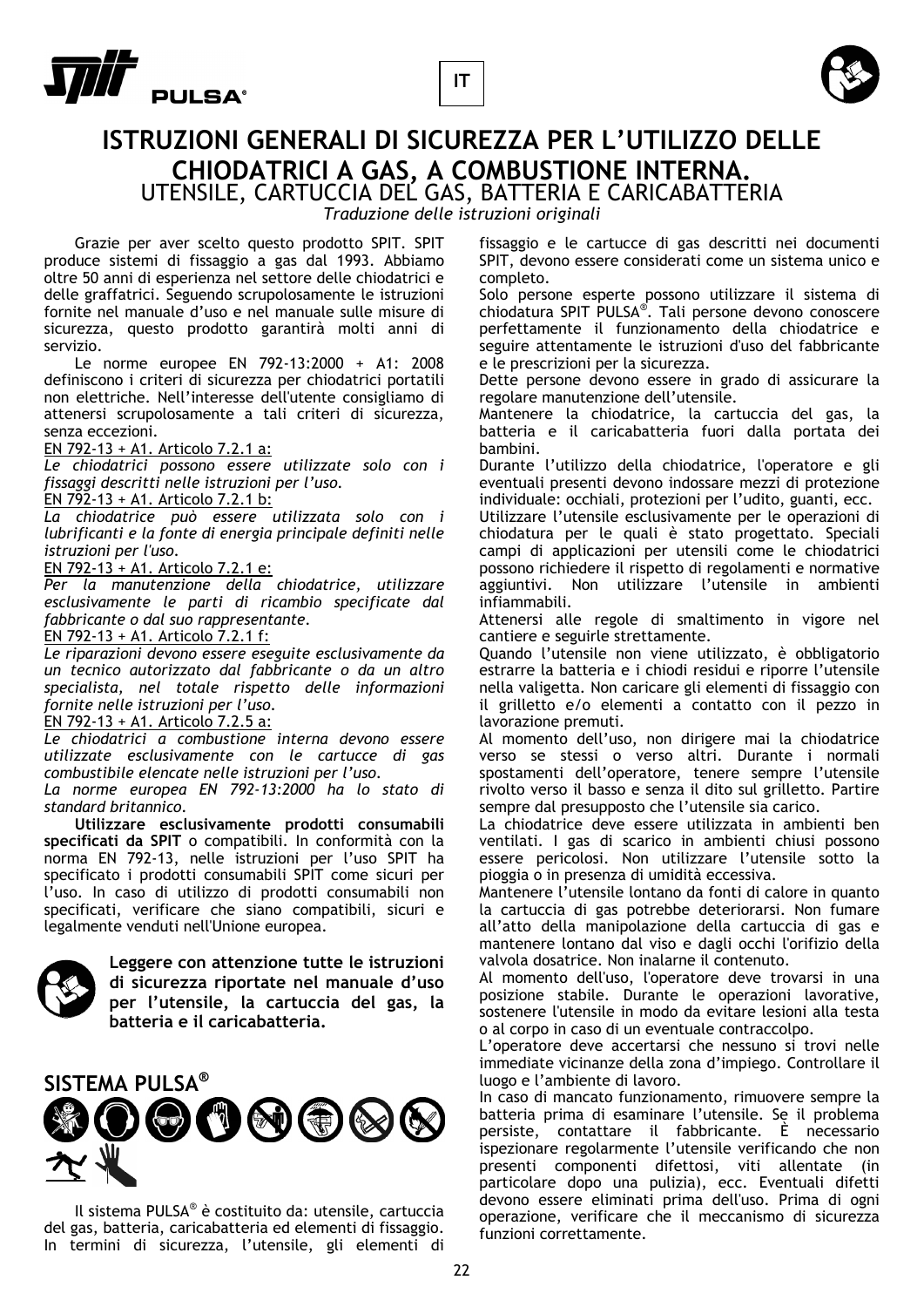Non posizionare mai le mani di fronte all'utensile. La chiodatrice deve essere azionata unicamente quando è a contatto con il materiale da fissare.

Verificare di utilizzare i chiodi della corretta lunghezza, con la regolazione di profondità correttamente impostata, in modo che il chiodo non sporga quando viene eseguito un fissaggio. Porre particolare attenzione inserendo i chiodi vicino ai bordi, in quanto gli elementi di fissaggio potrebbero spezzare il legno e fuoriuscire.

Non inserire chiodi nei nodi o sopra altri elementi di fissaggio.

Non inserire mai chiodi in aree con pericoli nascosti.

La temperatura dell'utensile può aumentare in funzione della frequenza di chiodatura. Osservare le cadenze di utilizzo indicate sulle istruzioni per l'uso.

Si consiglia di effettuare una regolare manutenzione (pulizia e lubrificazione) per mantenere l'utensile in perfetto stato di funzionamento.

È vietato apportare qualsivoglia modifica all'utensile, alla cartuccia del gas o alla batteria diversamente da quanto specificato dal fabbricante.

## **CARTUCCIA DI GAS**



 La cartuccia di gas è un prodotto aerosol conforme alle normative 2008/47/EC. La cartuccia contiene:

- Gas di idrocarburi liquefatti (butano, propano, propilene) - Un lubrificante per aumentare al massimo la durabilità dell'utensile. Dopo l'uso della cartuccia, rimarrà sempre una certa quantità di gas propulsore al suo interno. La cartuccia di gas è sempre sotto pressione. **Il suo contenuto è estremamente infiammabile**. La cartuccia di gas non è riutilizzabile, la ricarica è vietata. Non vaporizzare verso una fiamma o un corpo incandescente. Conservare al riparo da qualsiasi fonte di calore e da cariche elettrostatiche. Non fumare.

**Non esporre a temperature superiori a 50° C.** 

Attenzione: il gas liquido può causare lesioni in caso di contatto con la pelle o con gli occhi.

Conservare e utilizzare la cartuccia solo in luoghi ben ventilati. Non inalare.

Non forare o bruciare la cartuccia dopo l'uso.

Conservare fuori dalla portata dei bambini.

Smaltire esclusivamente in luoghi autorizzati.

Per ottenere prestazioni ottimali, utilizzare entro la data indicata sotto la cartuccia.

## **TRASPORTO**

 Il trasporto di piccole quantità (< 30 Kg) in un veicolo privato è consentito senza scheda per il trasporto e di sicurezza. Di seguito sono indicate le normative per categoria di trasporto:

- Strada/ferrovia: ADR – RID – Codice ONU 1950 classe 2 codice 5F

- Marittimo: IMDG – Codice ONU 1950 + scheda dei rischi FD S-U

- Aereo: IATA – Codice ONU 1950 classe 2.1

Le merci devono essere accompagnate dalla scheda di emergenza per il trasporto UN 1950.

#### **Il trasporto a mezzo collo postale non è consentito**

## STOCCAGGIO

 Magazzini e sale di esposizione devono rispettare le normative sull'edilizia. Rispettare tutte le normative locali vigenti in materia di protezione antincendio.

Ove possibile, stoccare il gas a temperatura stabile compresa fra 5 e 25°C. Non esporre a temperature superiori a 50°C. Non utilizzare apparecchi che emettono fiamme, scintille o raggiungono temperature elevate vicino alle cartucce.

Non stoccare nei luoghi di passaggio, negli atri di ingresso e nemmeno vicino alle porte.

Conservare in locali ben ventilati. Le cartucce di gas non devono essere esposte nelle vetrine.

Lo stoccaggio insieme a prodotti pirotecnici non è autorizzato.

## PRONTO SOCCORSO

Il contatto diretto con il gas liquido può provocare ustioni o sintomi da congelamento.

In caso di inalazione del gas, portare il paziente all'aria aperta e metterlo in una posizione confortevole.

Se il paziente è in stato di incoscienza, posizionarlo su un fianco e, qualora la respirazione si fermasse, iniziare la rianimazione.

In caso di contatto con gli occhi, lavare gli occhi con acqua corrente mantenendoli aperti.

In caso di contatto con la pelle, lavare con acqua e sapone.

Se necessario contattare un medico.

## **BATTERIA E CARICABATTERIA**



 L'adattatore il caricabatteria e la batteria sono progettati per funzionare insieme come un unico sistema. Utilizzare il caricabatteria 'SPIT PULSA®' esclusivamente per batterie 'SPIT PULSA®'.

Il sistema di ricarica è progettato per essere utilizzato al coperto. Non esporlo alla pioggia o a un'umidità eccessiva.

Disporre il cavo del caricabatteria in modo da evitare di danneggiarlo. Non utilizzare il caricabatteria se il cavo o la spina sono danneggiati. Sostituirli immediatamente.

Per evitare rischi di folgorazione, scollegare l'adattatore di alimentazione prima di pulire i morsetti e i contatti. Utilizzare un panno asciutto.

Non cortocircuitare la batteria: può prodursi una corrente di forte intensità che provoca surriscaldamento e danni irreversibili della batteria.

Non mettere in carica una batteria se la sua temperatura è inferiore a 5°C o superiore a 40°C. Non utilizzare il caricabatteria se si surriscalda o emana fumo al momento del collegamento. Scollegare immediatamente il caricabatteria.

Non forare o aprire gli elementi della batteria.

Non stoccare le batterie a temperature superiori a 50°C. Non bruciare le batterie.

Caricare una sola batteria alla volta nel caricabatteria. Le batterie e i caricabatterie devono essere riciclati o conferiti in apposite aree di smaltimento (contenitori di raccolta in conformità con le disposizioni locali). Conservare fuori dalla portata dei bambini.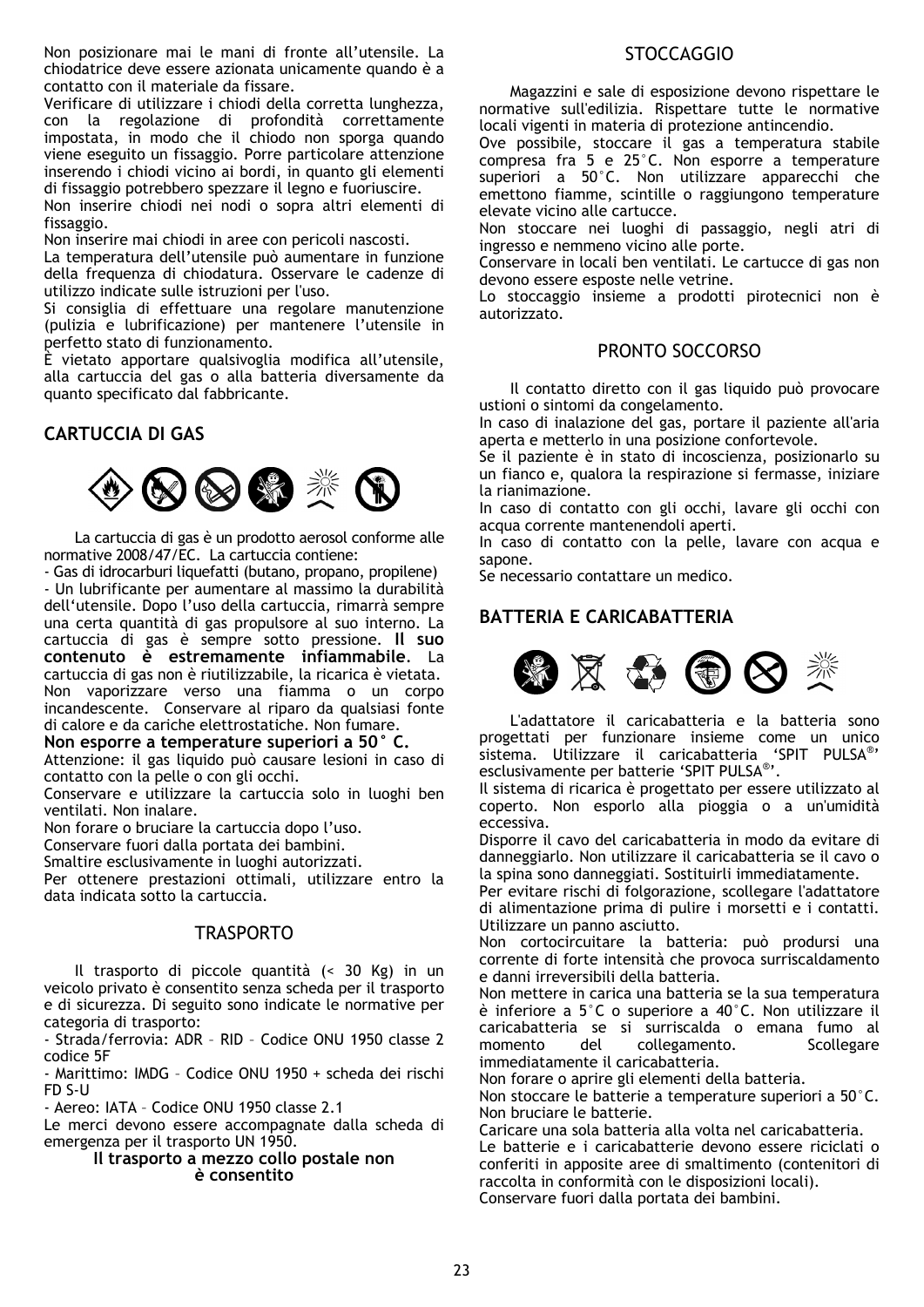





## **OGÓLNE INSTRUKCJE DOTYCZĄCE BEZPIECZEŃSTWA UŻYTKOWANIA GAZOWYCH GWOŹDZIAREK ZE SPALANIEM WEWNĘTRZNYM.**

NARZĘDZIE, ZASOBNIK Z GAZEM, AKUMULATOR I ŁADOWARKA

*- Tłumaczenie oryginalnych wskazówek -* 

 Dziękujemy za wybranie produktu SPIT. Firma SPIT zajmuje się produkcją narzędzi gazowych od 1993 roku, a od ponad 50 lat jest obecna na rynku gwoździ i zszywek. Produkt służyć będzie Państwu przez wiele lat pod warunkiem, że będą przestrzegane wskazówki eksploatacyjne oraz zasady bezpieczeństwa.

 Zagadnienia związane z bezpieczeństwem pracy z nieelektrycznymi gwoździarkami przenośnymi ujęto w normie EN 792-13: 2000 + A1: 2008. Dla bezpieczeństwa użytkowania zalecamy ścisłe przestrzeganie zamieszczonych tam zasad.

EN 792-13 + A1, punkt 7.2.1 a:

*Dozwolone jest korzystanie wyłącznie z mocowań wymienionych w instrukcji obsługi.* 

 $EN$  792-13 + A1. punkt 7.2.1 b:

*Dozwolone jest korzystanie wyłącznie ze źródeł energii oraz środków smarnych wymienionych w instrukcji obsługi.* 

## EN 792-13 + A1. punkt 7.2.1 e:

*W przypadku serwisowania narzędzi do wbijania mocowań dozwolone jest korzystanie wyłącznie z części zamiennych określonych przez producenta lub jego autoryzowanego przedstawiciela.* 

#### EN 792-13 + A1. punkt 7.2.1 f:

*Napraw mogą dokonywać wyłącznie osoby wskazane przez producenta lub posiadające odpowiednie uprawnienia, a prace takie powinny być prowadzone z uwzględnieniem informacji zamieszczonych w instrukcji obsługi.* 

## EN 792-13 + A1. punkt  $7.2.5$  a:

*W narzędziach ze spalaniem wewnętrznym do wbijania mocowań stosować można tylko zasobniki gazu wymienione w instrukcji obsługi.* 

*W Wielkiej Brytanii obowiązującymi przepisami są postanowienia normy EN 792-13:2000.* 

 **Dozwolone jest korzystanie wyłącznie z akcesoriów zatwierdzonych przez SPIT** lub akcesoriów kompatybilnych. Zgodnie z normą EN 792-13 akcesoria wymienione w instrukcji obsługi SPIT są bezpieczne. W przypadku korzystania z akcesoriów niewymienionych w instrukcji obsługi należy upewnić się, że są one kompatybilne, bezpieczne i zostały dopuszczone do sprzedaży w Unii Europejskiej.



**Prosimy o przeczytanie wszystkich instrukcji bezpieczeństwa oraz instrukcji zamieszczonych w podręczniku użytkownika w odniesieniu do narzędzia, zasobnika z gazem, akumulatora oraz ładowarki.** 



 System PULSA® obejmuje: narzędzie, zasobnik z gazem, akumulator, ładowarkę oraz mocowania. Z punktu widzenia

bezpieczeństwa narzędzie, mocowania oraz zasobniki z gazem opisane w dokumentacji SPIT rozpatrywać należy jako jeden system.

Gwoździarkę SPIT PULSA® obsługiwać mogą wyłącznie doświadczeni operatorzy. Konieczne jest poznanie zasady działania narzędzia, a w czasie eksploatacji przestrzeganie instrukcji obsługi i bezpieczeństwa.

Operator powinien umieć wykonać podstawowe prace związane z konserwacją narzędzia.

Gwoździarkę, zasobnik z gazem, akumulator oraz ładowarkę należy przechowywać poza zasięgiem dzieci.

W czasie korzystania z narzędzia operator oraz osoby przebywające w pobliżu muszą mieć na sobie osobiste wyposażenie ochronne: okulary, nauszniki, rękawice itp.

Gwoździarki należy używać do prac zgodnych z jej przeznaczeniem. W przypadku zastosowań specjalnych konieczne może być uwzględnienie dodatkowych norm i przepisów. Urządzenie nie może być eksploatowane w warunkach zagrożenia pożarem.

Należy przestrzegać zasad utrzymania porządku obowiązujących w miejscu prowadzenia prac.

Jeżeli narzędzie nie jest używane, należy usunąć z niego akumulator oraz gwoździe, a urządzenie umieścić w walizce. Nie należy wprowadzać do narzędzia gwoździ przy wciśniętym przycisku spustowym i/lub elemencie kontaktowym.

W czasie pracy nigdy nie należy kierować narzędzia w swoją stronę lub w stronę innych osób. Jeżeli konieczna jest zmiana miejsca pracy, narzędzie należy przenosić stroną roboczą skierowaną w dół. Nigdy nie należy przenosić narzędzia z palcem umieszczonym na przycisku spustowym. Należy zawsze założyć, że narzędzie jest załadowane.

Z narzędzia należy korzystać w miejscach zapewniających odpowiednią wentylację. Gazy wydechowe w zamkniętych pomieszczeniach mogą być niebezpieczne. Nie należy narażać narzędzia na działanie deszczu lub wilgoci.

Narzędzie należy utrzymywać z dala od źródeł wysokich temperatur, które mogą spowodować uszkodzenie zasobnika z gazem. W czasie obsługi zasobnika z gazem zabronione jest palenie tytoniu, a zawór dozujący powinien znajdować się z dala od twarzy i oczu. Nie wdychać oparów.

W czasie pracy z narzędziem należy utrzymywać stabilną pozycję ciała. Narzędzie należy przytrzymywać w taki sposób, aby ewentualny odrzut nie spowodował obrażeń ciała lub głowy.

Obowiązkiem operatora jest upewnienie się, że w pobliżu miejsca prowadzenia prac nie znajdują się inne osoby. Należy zadbać o to, aby prace prowadzone były w odpowiednim miejscu i we właściwych warunkach.

Jeżeli w czasie wystrzału dojdzie do zablokowania gwoździa w narzędziu, przed sprawdzeniem usterki należy odłączyć akumulator. Jeżeli problem pojawia się nadal, należy skontaktować się z producentem narzędzia. Narzędzie należy w regularnych odstępach czasu sprawdzać pod kątem uszkodzonych części, poluzowanych śrub (zwłaszcza po czyszczeniu) itp., a wszelkie uszkodzenia usuwać przed rozpoczęciem pracy. Przed każdym użyciem należy upewnić się, że mechanizm zabezpieczający jest sprawny.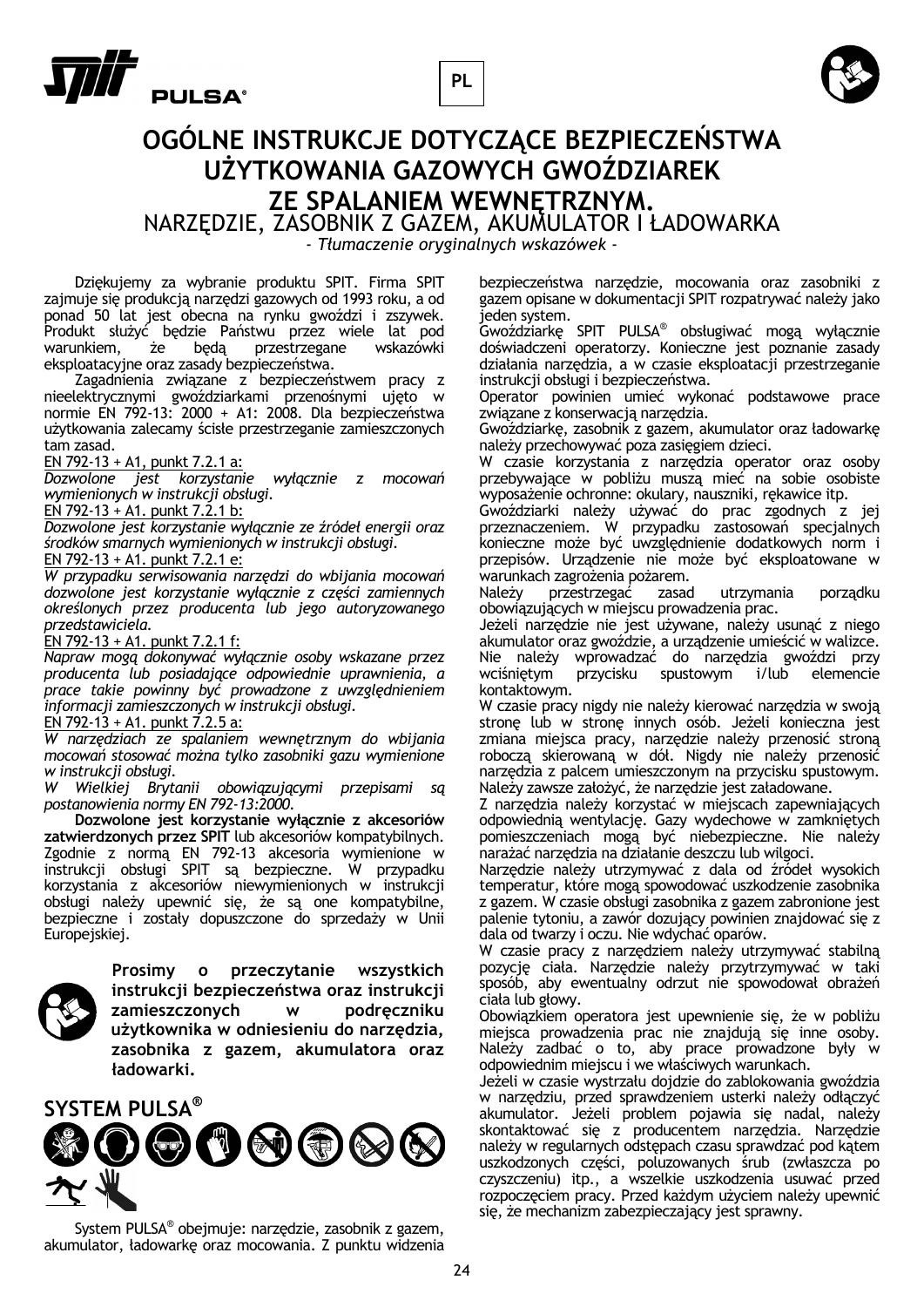Nigdy nie należy kłaść dłoni na części roboczej narzędzia. Wbijanie gwoździ można rozpocząć dopiero po przyłożeniu narzędzia do obrabianego materiału.

Należy dobrać właściwą długość gwoździ, a za pomocą regulatora ustawić odpowiednią głębokość wbijania, tak aby gwoździe nie wystawały z łączonych elementów. Szczególną ostrożność należy zachować w przypadku łączenia elementów w pobliżu ich krawędzi, ponieważ może dojść do złamania gwoździa i przebicia ściany drewnianego elementu. Nie należy wbijać gwoździ w sęki lub inne mocowania.

Nigdy nie należy wbijać gwoździ w miejscach, w których mogą występować ukryte przeszkody.

Szybkie tempo wbijania powoduje wzrost temperatury narzędzia. Należy przestrzegać zalecanego tempa prowadzenia prac, podanego w instrukcji obsługi.

Zalecamy prowadzenie regularnych przeglądów (czyszczenie i smarowanie) w celu utrzymania narzędzia w dobrym stanie technicznym.

Niedozwolone jest wprowadzanie modyfikacji w obrębie narzędzia, zasobnika z gazem lub akumulatora innych niż określone przez producenta.

## **ZASOBNIK Z GAZEM**



 Zasobnik z gazem napełniony jest produktem w aerozolu zgodnie z wymogami norm 2008/47/EC. Zawiera:

- Upłynnione gazy węglowodorowe (butan, propan, propylen) - Środek smarny zmniejszający zużycie narzędzia.

Po zużyciu paliwa w zasobniku nadal znajdują się resztki gazu. Zasobnik gazu pozostaje zawsze pod ciśnieniem. **Opary gazu są bardzo łatwopalne**. Zasobnik nie nadaje się do ponownego użycia. Nie należy go napełniać.

Nie rozpylać gazu w stronę ognia lub żarzących się przedmiotów. Utrzymywać z dala od źródeł wysokich temperatur oraz ładunków elektrostatycznych. Nie palić

tytoniu.<br>**Nie wystawiać Nie wystawiać na działanie temperatur przekraczających 50°C.** 

Ostrzeżenie: w przypadku kontaktu ze skórą lub oczami gaz płynny może powodować obrażenia.

Zasobnik należy przechowywać i użytkować wyłącznie w dobrze wentylowanych pomieszczeniach. Nie wdychać oparów.

Nie przekłuwać i nie wrzucać zasobnika do ognia po zakończeniu użytkowania.

Przechowywać poza zasięgiem dzieci.

Usuwać tylko we wskazany sposób.

Najwyższą wydajność można osiągnąć tyko w okresie przydatności do użycia. Data przydatności do użycia znajduje się na spodzie zasobnika.

## TRANSPORT

Transport w ilości poniżej 30 kg pojazdami<br>prywatnymi nie wymaga dołaczenia karty nie wymaga dołączenia karty bezpieczeństwa transportowanego towaru. Poniżej zamieszczono odnośne przepisy według poszczególnych rodzajów transportu:

- drogowy/kolejowy: ADR – RID – UN 1950, klasa 2 kod 5F - morski: IMDG – UN 1950 + karta zagrożenia FD S-U

- lotniczy: IATA – UN 1950 klasa 2.1

Do towaru musi zostać dołączona karta danych towaru niebezpiecznego dla transportu drogowego – UN 1950 **Transport pocztą jest zabroniony** 

### **PRZECHOWYWANIE**

 Pomieszczenia, w których przechowywany jest produkt, muszą spełniać wymogi przepisów

budowlanych. Należy także uwzględnić wszystkie wymogi przepisów przeciwpożarowych.

O ile jest to możliwe, paliwo należy przechowywać w stałej temperaturze w zakresie od 5 do 25°C. Nie wystawiać na działanie temperatur przekraczających 50°C. Nie korzystać z narzędzia, jeżeli wydobywają się z niego płomienie bądź iskry lub jeśli rozgrzewa się ono do bardzo wysokiej temperatury w pobliżu zasobnika.

Nie przechowywać w przejściach, korytarzach oraz w pobliżu wejść.

w odpowiednio wentylowanych pomieszczeniach. Zasobników z gazem nie należy umieszczać na wystawach w oknach sklepowych.

Zabronione jest przechowywanie wraz z materiałami pirotechnicznymi.

## PIERWSZA POMOC

Bezpośredni kontakt z gazem płynnym może powodować poparzenia lub odmrożenia.

Osobę, u której gaz dostał się do dróg oddechowych, należy wyprowadzić na zewnątrz i ułożyć w wygodnej pozycji.

Jeżeli dojdzie do utraty przytomności, osobę nieprzytomną należy ułożyć w pozycji bocznej ustalonej, a w przypadku zatrzymania funkcji oddechowych – wykonać sztuczne oddychanie.

Jeżeli gaz dostanie się do oczu, należy przemyć je wodą. W tym czasie oczy powinny być otwarte.

W razie kontaktu ze skórą przemyć miejsce wodą z mydłem.

W razie konieczności wezwać lekarza.

## **AKUMULATOR I ŁADOWARKA**



 Zasilacz, ładowarkę oraz akumulator zaprojektowano z myślą o wspólnym użytkowaniu w ramach jednego systemu. Należy korzystać wyłącznie z ładowarek SPIT PULSA® do akumulatorów SPIT PULSA®.

Ładowarka przeznaczona jest do pracy w pomieszczeniach. Nie należy narażać jej na działanie deszczu lub wilgoci.

Przewód ładowarki należy poprowadzić w taki sposób, aby nie doszło do jego uszkodzenia. Nie korzystać z systemu, jeżeli doszło do uszkodzenia kabla lub wtyczki. Uszkodzone elementy należy niezwłocznie wymienić.

Aby uniknąć ryzyka porażenia prądem elektrycznym, przed przystąpieniem do czyszczenia zacisków i styków należy odłączyć zasilacz od źródła zasilania. Czyścić suchą ściereczką.

Nie zwierać zacisków akumulatora. Zwarcie może doprowadzić do powstania prądu o wysokim natężeniu, a w efekcie do przegrzania i uszkodzenia akumulatora.

Nie ładować akumulatora, jeżeli jego temperatura jest niższa niż 5°C lub wyższa niż 40°C. Nie korzystać z ładowarki, jeżeli w czasie pracy silnie się nagrzewa lub wydostaje się z niej dym. W takiej sytuacji należy natychmiast odłączyć ładowarkę od zasilania.

Nie przekłuwać ani nie otwierać ogniwa akumulatorowego.

Nie przechowywać akumulatora w temperaturze powyżej 50°C. Nie wrzucać do ognia.

Ładowarka służy do ładowania w danym czasie tylko jednego akumulatora.

Zużyte akumulatory i ładowarki powinny być usuwane w taki sposób, aby umożliwić ich dalsze przetworzenie (pojemniki na odpady zgodnie z lokalnymi przepisami). Przechowywać poza zasięgiem dzieci.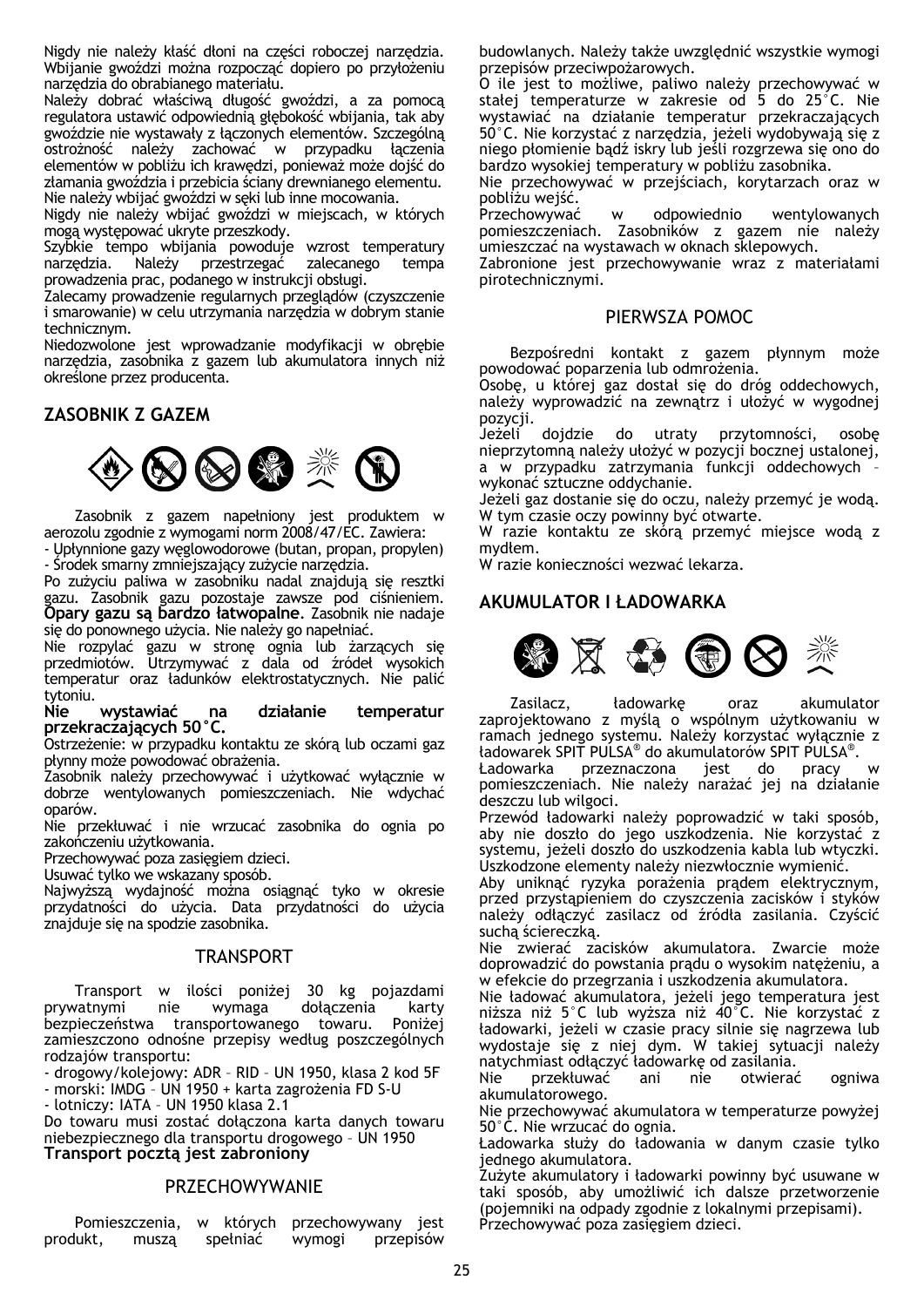





## **VŠEOBECNÁ BEZPEČNOSTNÍ UPOZORNĚNÍ PRO POUŽÍVÁNÍ <sup>H</sup>ŘEBÍKOVAČEK NA STLAČENÝ PLYN, VNITŘNÍ SPALOVÁNÍ.** NÁŘADÍ, ZÁSOBNÍK PLYNU, BATERIE A NABÍJEČ BATERIE

*– Překlad originálních pokynů –* 

 Děkujeme, že jste si vybrali výrobky firmy SPIT. SPIT vyrábí upevňovací systémy na stlačený plyn od roku 1993. Máme více než 50 let historie v odvětví hřebíkovaček a skobování. Pokud budete dodržovat pokyny v provozních a bezpečnostních příručkách, bude vám tento produkt sloužit mnoho let.

 Evropská norma EN 792-13: 2000 + A1: 2008 klade určité požadavky na přenosné hřebíkovací nářadí, které není poháněno elektricky, a ve vašem vlastním zájmu vám doporučujeme dodržovat tyto požadavky bez výjimky.

EN 792-13 + A1. Položka 7.2.1 a:

*Pouze tyto spojovací materiály, uvedené v provozních pokynech, lze používat v nářadí.* 

EN 792-13 + A1. Položka 7.2.1 b:

*Lze používat pouze zdroje energie a maziva uvedené v provozních pokynech.* 

EN 792-13 + A1. Položka 7.2.1 e:

*Pro údržbu nářadí pro spojovací materiály se smí používat pouze náhradní díly určené výrobcem nebo jeho autorizovaným reprezentantem.* 

EN 792-13 + A1. Položka 7.2.1 f:

*Opravy by měly provádět pouze osoby autorizované výrobcem nebo jiným specialistou s přihlédnutím k informacím obsaženým v provozních pokynech.* 

EN 792-13 + A1. Položka 7.2.5 a:

*Nářadí pro spojovací materiály poháněné stlačeným plynem by mělo být používáno pouze se zásobníky pro hnací plyn, které jsou uvedeny v seznamu v provozních pokynech.* 

*Evropský standard EN 792-13:2000 má status Britského standardu.* 

 **Používejte pouze spotřební materiály specifikované společností SPIT** nebo materiály s nimi kompatibilní. V souladu s normou EN 792-13 specifikovala společnost SPIT ve svých provozních pokynech spotřební materiály SPIT bezpečné k použití. V případě použití nespecifikovaných spotřebních materiálů se ujistěte, že jsou kompatibilní, bezpečné a povolené k prodeji v EU.



**Pročtěte si pečlivě veškerá bezpečnostní upozornění a pokyny uživatelské příručky pro nářadí, zásobník plynu, baterii a nabíječku baterie.** 



 Systém PULSA® se skládá z: nářadí, zásobník plynu, baterie, její nabíječky a spojovacích materiálů. S ohledem na bezpečnost je nutné považovat nářadí, spojovací materiály a zásobníky plynu, které jsou uváděny v dokumentaci společnosti SPIT, za jeden kompletní systém.

Systém nastřelování hřebíků SPIT PULSA® smí používat pouze kvalifikované osoby. Musí vědět, jak nářadí funguje a přesně dodržovat pokyny výrobce a bezpečnostní upozornění.

Obsluha musí být schopna provádět základní pravidelnou údržbu nářadí.

Uchovávejte hřebíkovačku, zásobník plynu, baterii a nabíječku mimo dosah dětí.

Při používání nářadí musí mít na sobě obsluha i blízko stojící osoby vhodné prostředky osobní ochrany: brýle, sluchátka, rukavice, atd.

Nářadí používejte pouze pro účely nastřelování hřebíků, pro které bylo vytvořeno. U zvláštních typů použití nářadí pro spojovací materiály může být zapotřebí zajistit splnění dalších podmínek a nařízení. Toto nářadí se nesmí používat v hořlavém prostředí.

Dodržujte předpisy pro likvidaci odpadu na staveništi.

Pokud není nářadí používáno, je nezbytné vyjmout baterii a hřebíky a uložit je do kufříku. Spojovací materiály nevkládejte při stisknutém spínači a/nebo když je ústí zatlačeno dovnitř.

Během používání nářadí nikdy neobracejte proti sobě ani jiným osobám. Pokud se obsluha musí přesunout, je nutné obrátit ústí přístroje směrem dolů a přitom zvednout prst ze spínače. Vždy předpokládejte, že je nářadí nabito.

Nářadí musí být používáno v dobře větraných prostorách. Výfukové plyny v uzavřených prostorách mohou být nebezpečné. Toto nářadí nepoužívejte za deště nebo v nadměrně vlhkých prostorách.

Nářadí nesmí být blízko zdrojů tepla, mohlo by dojít k poškození zásobníku plynu. Při manipulaci se zásobníkem plynu nekuřte, udržujte vzdálenost mezi ústím dávkovacího ventilu a vaším obličejem a očima. Jeho obsah nevdechujte.

Při použití tohoto nářadí musí stát obsluha ve stabilní pozici. Během práce musí obsluha nářadí držet tak, aby v případě zpětného odrazu nedošlo ke zranění hlavy nebo těla.

Obsluha se musí ujistit, že se nikdo nenachází v bezprostřední blízkosti pracovní oblasti. Zkontrolujte pracovní oblast a okolí.

Pokud dojde k nesprávnému nastřelení, vždy před kontrolou nářadí vyjměte baterii. Pokud problém přetrvává, kontaktujte výrobce nářadí. Nářadí je nutné pravidelně kontrolovat, zda na něm nejsou poškozené díly, uvolněné šrouby (především po čištění), atd. Před použitím veškerá poškození odstraňte. Před každým použitím zkontrolujte, že bezpečnostní mechanismus funguje správně.

Nikdy před nářadí nedávejte ruku. Hřebíkovačka smí být uvedena do provozu pouze tehddy, když se dotkne materiálu k upevnění.

Ujistěte se, že používáte hřebíky správné délky se správně nastavenou hloubkou tak, aby hřebíky po připevnění nevyčnívaly. Obzvláště si dejte pozor při nastřelování hřebíků poblíž okrajů, protože spojovací materiály mohou prasknout a odchýlit se od dřeva.

Nenastřelujte spojovací materiály do uzlů nebo na jiné spojovací materiály.

Nikdy nenastřelujte spojovací materiály v oblastech se skrytým nebezpečím.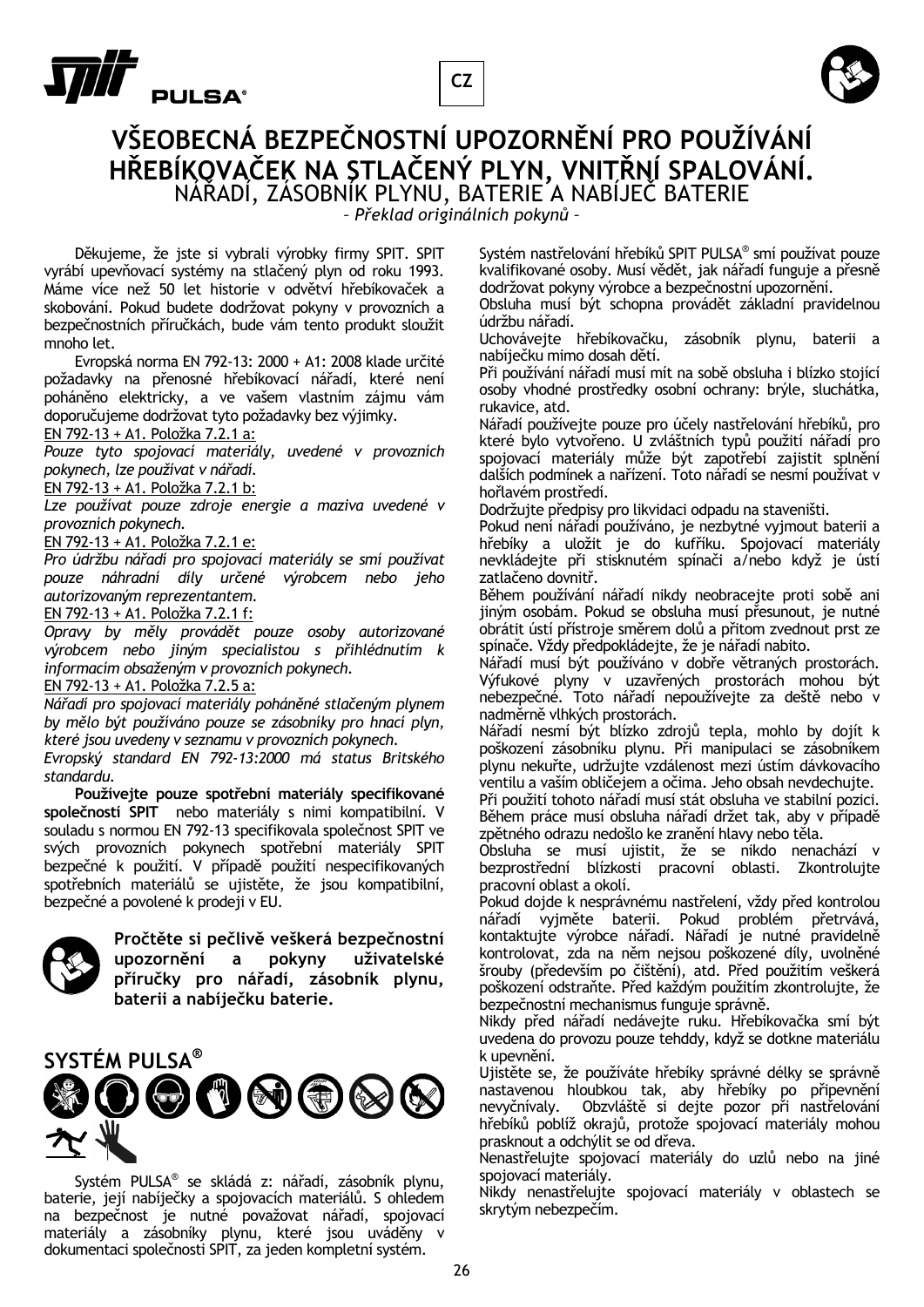Vzhledem k frekvenci nastřelování se může zvýšit teplota nářadí. Dodržujte kadence používání uvedené v provozních pokynech.

Doporučujeme provádět pravidelnou údržbu (čištění a mazání), aby bylo nářadí udržováno v dobrém provozním stavu.

Je zakázáno na nářadí, zásobníku plynu či baterii provádět jakékoliv úpravy než ty, které určil výrobce.

## **ZÁSOBNÍK PLYNU**



 Zásobník plynu je rozprašovač, který je v souladu s nařízeními 2008/47/EC. Zásobník obsahuje:

- zkapalněné uhlovodíkové plyny (butan, propan, propylen) - mazivo pro maximalizaci odolnosti pístu.

Při použití vždy uvnitř zásobníku zbude nějaký hnací plyn. Zásobník plynu je pod stálým tlakem. **Jeho obsah je mimořádně vznětlivý**. Zásobník plynu není možné opětovně použít. Nepokoušejte se o doplňování.

Nerozprašujte směrem k ohni nebo na rozžhavené těleso.

Uchovávejte mimo veškeré zdroje tepla a mimo elektrostatické výboje. Nekuřte.

## **Nevystavujte teplotám přesahujícím 50 °C.**

Varování: kapalný plyn může způsobit poranění, pokud přijde do styku s kůží či očima.

Zásobník skladujte a používejte pouze v dobře větraných prostorách. Plyn nevdechujte.

Zásobník po využití nepropichujte ani nespalujte.

Uchovávejte mimo dosah dětí.

Likvidujte výhradně na určených místech.

Pro zajištění optimálního výkonu používejte zásobník před datem použitelnosti uvedeného na něm.

## PŘEPRAVA

 Přeprava malého množství (< 30 kg) v osobním vozidle je povolena bez přepravního a bezpečnostního listu. Níže jsou uvedena nařízení podle kategorií přeprav:

- Silniční/železniční: ADR – RID – kód UN 1950 třída 2 kód 5F

- Námořní: IMDG – UN kód 1950 + bezpečnostní list FD S-U

- Letecká: IATA – UN kód1950 třída 2.1

Zboží musí být vybaveno přepravní pohotovostní kartou pro silniční dopravu UN 1950

**Přeprava poštou není povolena** 

## SKLADOVÁNÍ

 Skladiště a předváděcí místnosti musí být v souladu s předpisy budovy. Musí být dodržovány všechny místní pokyny ohledně ochranným opatřením proti ohni.

Pokud je to možné, skladujte plyn při stabilním rozpětí teplot: 5 až 25 °C. Nevystavujte teplotě přesahující 50 °C. Poblíž zásobníků nepoužívejte nářadí, ze kterého vychází plameny, jiskry, nebo které dosahuje vysokých teplot.

Neskladujte v průchodech, vstupních halách nebo poblíž dveří.

Skladujte v dobře větraných prostorách. Zásobníky plynu nesmí být vystaveny ve výkladních skříních.

Není povoleno skladování společně s dalšími pyrotechnickými produkty.

## PRVNÍ POMOC

Přímý kontakt s tekutým plynem může způsobit popáleniny nebo omrzliny.

Při vdechnutí plynu odveďte osobu ven a uložte ji do pohodlné pozice.

Pokud je osoba v bezvědomí, položte ji na bok a pokud nedýchá, začněte s oživováním.

Pokud dojde ke kontaktu s očima, propláchněte otevřené oči tekoucí vodou.

Pokud dojde ke kontaktu s kůží, omyjte ji mýdlem a vodou. Je-li to nutné, zavolejte lékaře.

## **BATERIE A NABÍJEČKA**



 Adaptér, nabíječka a baterie jsou koncipovány jako jeden systém. Nabíječku 'SPIT PULSA® ' používejte pouze pro baterie 'SPIT PULSA®'.

Nabíjecí systém je určen pro použití v zakrytých prostorách. Nevystavujte jej vlivu deště či nadměrné vlhkosti.

Napájecí kabel položte tak, abyste se vyhnuli jeho poškození. Systém nepoužívejte, pokud jsou kabel či zásuvka poškozené. Okamžitě je vyměňte.

Abyste se vyhnuli nebezpečí usmrcení elektrickým proudem, odpojte napájecí adaptér před čištěním svorek a kontaktů. Použijte suchý hadr.

Nezkratujte baterii. Vysoké napětí by mohlo způsobit přehřátí a poškození baterie.

Nenabíjejte baterii, pokud je její teplota nižší než 5 °C nebo vyšší než 40 °C. Nabíječku nepoužívejte, pokud se příliš zahřívá nebo z ní po připojení vychází kouř. Okamžitě nabíječku odpojte.

Články baterie nepropichujte ani neotevírejte.

Baterie neukládejte při teplotách přesahujících 50 °C. Baterie nespalujte.

V nabíječce nabíjejte vždy pouze jednu baterii současně.

Baterie a nabíjecí systémy musí být recyklovány či vráceny na vhodné místo likvidace (sběrné nádrže v souladu s místními předpisy).

Uchovávejte mimo dosah dětí.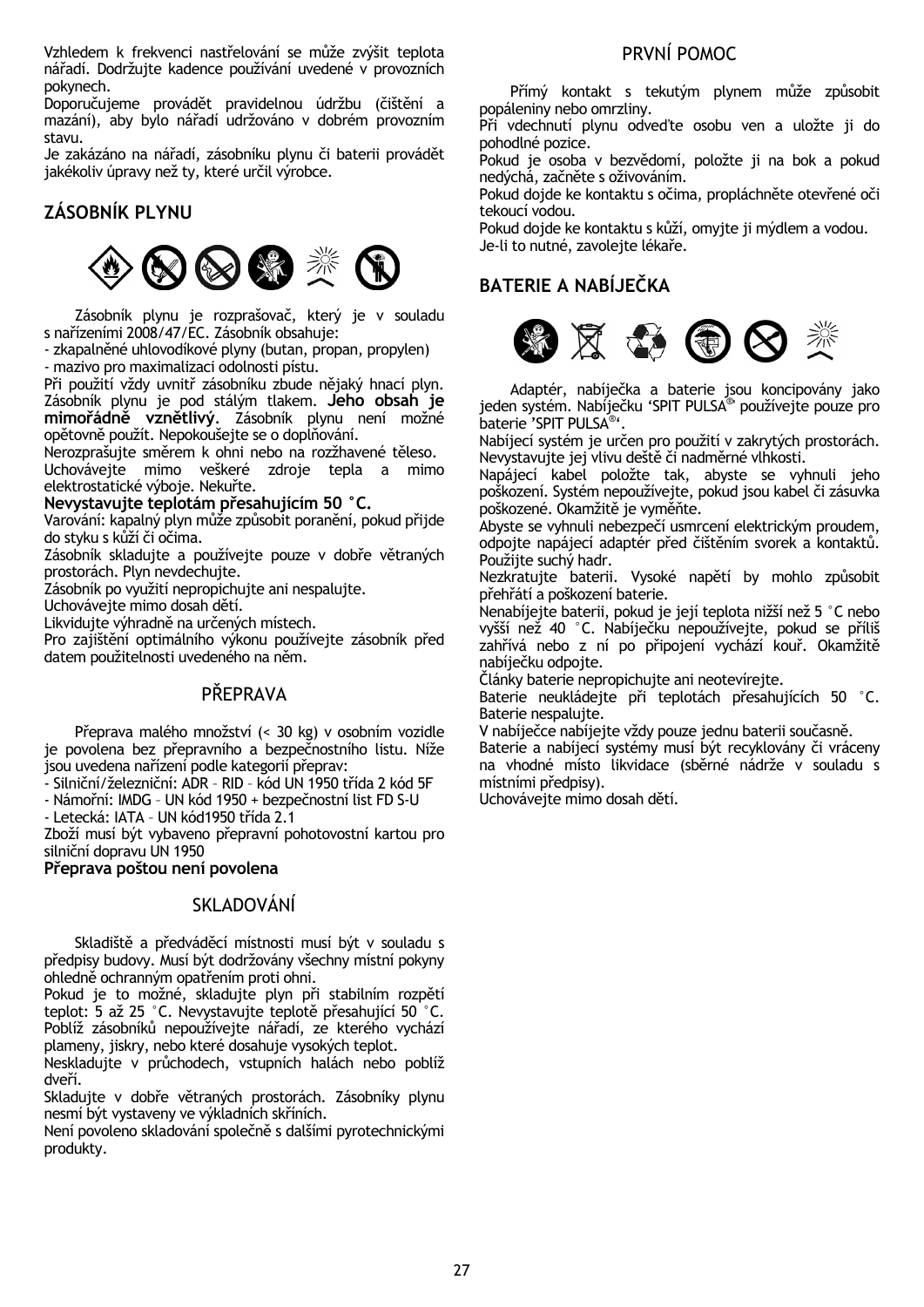**HU**



# **T**<br>Pulsa°

## **ÁLTALÁNOS BIZTONSÁGI ELŐÍRÁSOK A BELSŐ ÉGÉSŰ GÁZPATRONOS SZÖGBELÖVŐ GÉP HASZNÁLATÁHOZ** KÉSZÜLÉK, GÁZPATRON, AKKUMULÁTOR ÉS AKUMMULÁTORTÖLTŐ

## *Az eredeti előírások fordítása*

 Köszönjük, hogy a SPIT termékét választotta. A SPIT 1993 óta foglalkozik gáztechnológiai rendszerek gyártásával. Cégünk több mint 50 éves múlttal rendelkezik a szög- és kapocsbelövő iparban. Amennyiben követi a használati útmutatót és a biztonsági előírásokat a termék rendkívül jó szolgálatot fog tenni hosszú éveken keresztül.

 Az EN 792-13: 2000 + A1:2008 európai szabvány meghatároz bizonyos, a nem elektromos, hordozható szögbelövő gépekre vonatkozó biztonsági követelményeket. A saját érdekében azt javasoljuk, hogy kivétel nélkül tartsa be az összes biztonsági előírást.

EN 792-13 + A1. európai szabvány § 7.2.1.a:

*A kötőelem-beütő készülékekhez kizárólag a használati utasításban megjelölt rögzítő elemeket lehet használni.*  EN 792-13 + A1. európai szabvány § 7.2.1.b:

*A készülékhez kizárólag a használati utasításban meghatározott kenőanyag és fő energiaforrás használható.*  EN 792-13 + A1. európai szabvány § 7.2.1.e:

*A kötőelem-beütő gépek karbantartásához kizárólag a gyártó vagy az általa engedélyezett viszonteladók szerint megjelölt alkatrészek használhatók.* 

EN 792-13 + A1. európai szabvány § 7.2.1.f:

*A javításokat csak a gyártó által engedélyezett személy vagy egyéb szakszerviz végezheti a használati útmutatóban megadott előírások figyelembe vételével.* 

EN 792-13 + A1. európai szabvány § 7.2.1.a:

*A belső égésű motorral működő kötőelem-beütő gépek csak a használati útmutatóban felsorolt gáz üzemanyag-adagoló eszközökkel használható.* 

*EN 792-13:2000 európai szabvány brit szabvány státusszal rendelkezik.* 

 **Csak a SPIT által meghatározott** vagy azzal egyenértékű **kapható elemeket használjon**. Az EN 792-13 szabvánnyal összhangban, a használati útmutatóban a PASDOLE meghatározta a biztonságosan használható PASDOLE elemek körét. A listában nem szereplő elemek használata esetében győződjön meg arról, hogy a felhasználni kívánt elem kompatibilis, biztonságos és értékesítése engedélyezett az Európai Unió területén.



**Kérjük, olvassa el figyelmesen a készülékre, gázpatronra, akkumulátorra és akkumulátor töltőre vonatkozó biztonsági előírásokat és használati útmutatókat!** 

## **AZ PULSA® RENDSZER**



Az PULSA® rendszer a következő elemekből áll: a készülék, a gázpatron, az akkumulátor, az akkumulátor töltője valamint a kötőelemek. Biztonsági szempontból a SPIT dokumentumokban feltüntetett készüléket, kötőelemeket és

gázpatronokat önálló és teljes rendszernek kell tekinteni.

A SPIT PULSA® szögbeverő gépet csak tapasztalt személyek használhatják. A gép használójának ismernie kell a készülék működését, és követnie kell a gyártó használatra és biztonságra vonatkozó utasításait. A kezelőjének el kell tudnia végezni a készülék alapvető karbantartási műveleteit. A készüléket, a gázpatront, az akkumulátort és annak töltőjét gyermekektől távol kell tartani.

A készülék használata közben a kezelőnek és a környezetében lévő személyeknek megfelelő egyéni védőfelszerelést kell használniuk: szem és fül védelme, kesztyű, stb.

A készüléket kizárólag eredeti rendeltetésének megfelelő szegezési műveletekre használja. A kötőelem-beütő szerszámok különleges alkalmazási területeire további intézkedések és szabályok vonatkozhatnak. A készülék nem használható gyúlékony környezetben.

Tartsa be az adott munkaterületen érvényben lévő hulladékkezelési szabályokat.

Amikor a készülék használaton kívül van, az akkumulátort és a tárban lévő szegeket távolítsa el, és a gépet tegye a dobozába. Ne töltsön bele kötőelemet miközben az ujja a ravaszon van, vagy miközben a szerszám munkafelülettel érintkezik.

A használat során soha ne fordítsa a készüléket saját maga vagy más személyek felé. Ha a gép kezelője helyet változtat, a szerszámot a föld felé kell fordítania, az ujját pedig le kell vennie a ravaszról. Mindig azt kell feltételezni, hogy a készülék meg van töltve.

A szerszámot jól szellőzött helyiségben kell használni. Zárt térben a készülék által kibocsátott égéstermék veszélyes lehet. Ne használja esőben vagy nagyon nedves helyen.

Tartsa távol a készüléket hőforrásoktól, mert azok károsíthatják a gázpatront. A gázpatron kivétele és behelyezése közben tilos a dohányzás! Tartsa távol a patron adagolószelepének nyílását az arcától és a szemétől. Ne lélegezze be a patron tartalmát.

A készülék használata során a kezelőnek stabil testhelyzetben kell lennie. Munka közben úgy tartsa a készüléket, hogy a feje vagy a teste ne sérülhessen meg egy esetleges visszalökődés során.

A kezelőnek meg kell bizonyosodnia arról, hogy senki más nem tartózkodik a munkaterület közvetlen közelében. Mindig ellenőrizze a munkavégzés helyszínét és környezetét.

Ha a szög kilövése sikertelen volt, mindig távolítsa el az akkumulátort a készülék megvizsgálása előtt. Ha a hiba továbbra is fennáll, értesítse a gyártót. Rendszeresen ellenőrizni kell, hogy nem hibásak-e a készülék alkatrészei, csavarok nem hiányoznak-e (különösen tisztítás után) stb., és használat előtt minden hiányosságot pótolni kell. Minden használat előtt ellenőrizze a biztonsági szerkezet megfelelő működését.

Ne helyezze a kezét a készülék elé! A szögbelövőt csak akkor szabad használni, amikor az a rögzítendő munkafelülettel érintkezik.

Bizonyosodjon meg arról, hogy a megfelelő hosszúságú szöget megfelelő mélységbeállítással használja, mert különben a szögek kiemelkednek a felületből a szög rögzítését követően. Különösen óvatosan járjon el, ha élek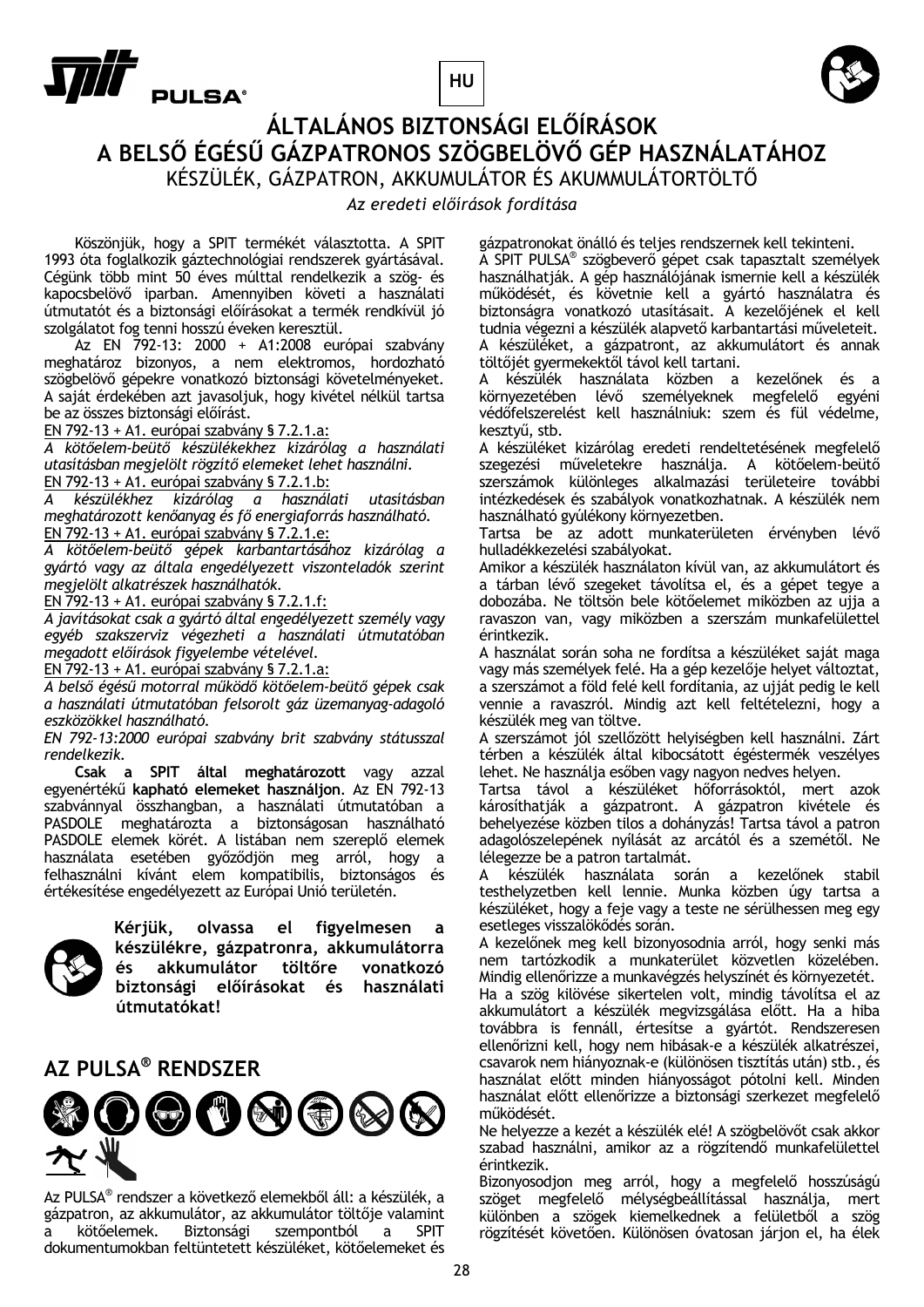közelében szegel, mert a kötőelemek eltörhetnek és kihajolhatnak a fából.

Ne üssön kötőelemet csomókba vagy más kötőelemek tetejére.

Ne üssön kötőelemet rejtett veszélyforrással összefüggésbe hozható területeken.

A készülék hőmérséklete a szögbelövés sűrűségétől függően emelkedhet. Tartsa be a műszaki leírásban megadott szögbelövési gyakoriságot.

Javasoljuk a rendszeres karbantartást (tisztítás és kenés) a készülék tökéletes működőképességének megtartása érdekében.

A készüléken, a gázpatronon vagy az akkumulátoron csak a gyártó által előírt módosításokat szabad végrehajtani.

## **GÁZPATRON**



 A gázpatron a 2008/47/EC előírásoknak megfelelő aeroszol termék. A gázpatron tartalma:

Cseppfolyósított szénhidrogén-gázok (bután, propán, propilén).

- Kenőanyag a készülék maximális tartóssága érdekében.

Valamennyi hajtógáz mindig marad a használt patronban. A gázpatron mindig túlnyomás alatt van. **Tartalma fokozottan tűzveszélyes!** A gázpatron nem újrafelhasználható. Ne próbálja meg újratölteni!

Ne permetezze láng vagy izzó felület irányába! Hőforrástól és elektrosztatikus töltéstől távol tartandó! Használat közben a dohányzás tilos!

**Óvni kell az 50 °C-nál magasabb hőmérséklettől!** 

Vigyázat! A cseppfolyós gáz sérüléseket okozhat, ha bőrrel vagy szemmel érintkezik.

Kizárólag jól szellőző helyiségekben tárolja és használja a gázpatront! Belélegezni tilos!

A patront kilyukasztani vagy tűzbe dobni még használat után is tilos!

Gyermekektől távol tartandó!

Az üres patront csak az erre kijelölt helyen dobja el!

Az optimális teljesítmény érdekében a patronon jelzett időpontig használja!

## SZÁLLÍTÁS

 Kis mennyiségben (<30 kg) magánjárműben történő szállítása külön szállítólevél illetve biztonsági adatlap nélkül is engedélyezett. Különböző szállítási kategóriákra vonatkozó biztonsági előírások:

- Közút / Vasút ADR – RID – UN szám: 1950, osztály: 2, veszély-szám: 5F

- Tengeri szállítás: IMDG- UN szám: 1950 + EMS szám: FD S-U

- Légi szállítás IATA – UN szám: 1950, osztály: 2.1.

A termék szállításához az UN 1950 úti okmány szükséges. **Postai csomagban történő szállítás tilos!** 

## TÁROLÁS

 A raktáraknak és kiállítótermeknek meg kell felelniük az épületekre vonatkozó biztonsági előírásoknak. A tűzvédelmi szabályokra vonatkozó minden helyi utasítást be kell tartani! Lehetőleg tartsa a gázpatront állandó hőmérsékleten 5 és 25 °C között. Óvni kell az 50 °C-nál magasabb hőmérséklettől! Ne használjon lángot vagy szikrát kibocsátó eszközöket, illetve ne alkalmazzon magas hőmérsékletet a patron közelében.

Ne tárolja olyan helyen, ahol átjárás van (folyosókon, bejáratoknál, előterekben).

Mindig jól szellőzött helyen tárolja! A gázpatronokat tilos üzletek kirakatában kiállítani!

Pirotechnikai eszközökkel együtt tilos tárolni!

## ELSŐSEGÉLY

Cseppfolyós gázzal történő közvetlen érintkezés égési vagy fagyási sérüléseket okozhat.

A gáz belégzése esetén vigye ki az érintett személyt a friss levegőre és helyezze kényelmes testtartásba.

Amennyiben a személy eszméletlen, fordítsa az oldalára. Ha ezek után azt tapasztalja, hogy a sérült nem lélegzik, kezdje el az újraélesztést.

Ha szembe került, a nyitva tartott szemet bő folyó vízzel öblítse át!

Ha bőrrel érintkezett az érintett testrészeket szappanos vízzel le kell mosni.

Ha szükséges, hívjon orvost!

## **AKKUMULÁTOR ÉS AKKUMULÁTORTÖLTŐ**



 Az adaptert, a töltőt és az akkumulátort együtt történő használatra tervezték. Csak a SPIT PULSA® töltőt használja a SPIT PULSA® akkumulátor feltöltéséhez.

Az akkumulátortöltő rendszert zárt helyiségben való használatra tervezték. Tartsa távol esőtől vagy nedves helyektől!

Úgy helyezze el a töltőt, hogy a kábel ne sérüljön meg. Tilos a készüléket sérült tápvezetékkel vagy csatlakozódugóval használni! A sérült elemeket azonnal cserélje ki!

Az áramütés elkerülése érdekében a készülék és az érintkezők tisztítása előtt mindig húzza ki a konnektorból. Használjon száraz rongyot!

Ne zárja rövidre az akkumulátor pólusait! Az előidézett magas áramerősség az akkumulátor túlmelegedését és károsodását okozhatja.

Ne töltsön fel 5 °C-nál alacsonyabb, vagy 40 °C-nál magasabb hőmérsékletű akkumulátort. Ne használjon olyan töltőt, amely hálózatra csatlakoztatva túlmelegszik és füstöt bocsát ki. Ilyenkor azonnal áramtalanítsa a töltőt!

Az akkumulátor celláinak átfúrása vagy felnyitása szigorúan tilos!

Ne tárolja az akkumulátort 50 °C feletti hőmérsékleten! Tilos az akkumulátort tűzbe dobni!

Egy töltővel egyszerre csak egy akkumulátort szabad tölteni. Az akkumulátort és a töltőrendszert újra kell hasznosítani, vagy az arra kijelölt helyre kell elszállítani (hatóságok által kihelyezett hulladékgyűjtő).

Gyermekektől távol tartandó!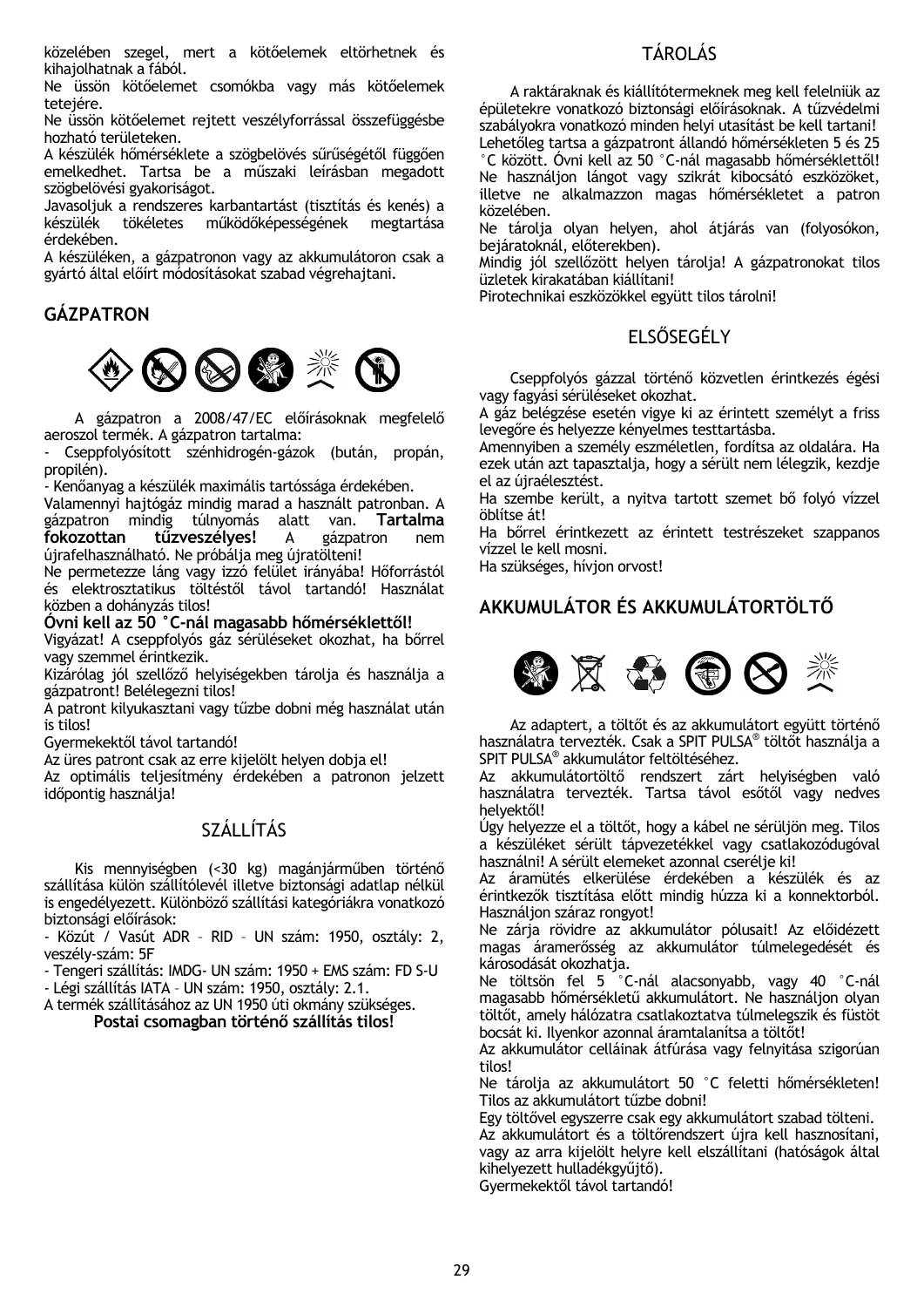





## **ΓΕΝΙΚΕΣ ΟΔΗΓΙΕΣ ΑΣΦΑΛΕΙΑΣ ΓΙΑ ΤΗ ΧΡΗΣΗ ΤΩΝ ΚΑΡΦΩΤΙΚΩΝ ΠΙΣΤΟΛΙΩΝ ΑΕΡΙΟΥ, ΕΣΩΤΕΡΙΚΗΣ ΚΑΥΣΗΣ.** ΕΡΓΑΛΕΙΟ, ΦIΑΛH ΑΕΡΙΟΥ, ΜΠΑΤΑΡΙΑ ΚΑΙ ΦΟΡΤΙΣΤΗΣ ΜΠΑΤΑΡΙΑΣ

*- Μετάφραση των αρχικών οδηγιών -* 

Σας ευχαριστούμε που επιλέξατε αυτό το προϊόν της SPIT. H SPIT κατασκευάζει στερεωτικές συσκευές αερίου από το 1993. Η εμπειρία μας στη βιομηχανία καρφωτικών και συρραπτικών συστημάτων μετρά περισσότερα από 50 χρόνια. Το προϊόν αυτό θα σας εξυπηρετήσει για πολλά χρόνια, αρκεί να ακολουθήσετε τις οδηγίες στα εγχειρίδια λειτουργίας και ασφάλειας.

Το ευρωπαϊκό πρότυπο EN 792-13: 2000 + A1: 2008 ορίζει ορισμένες απαιτήσεις ασφαλείας για τα μη ηλεκτρικά, φορητά καρφωτικά εργαλεία. Σας συμβουλεύουμε να τηρείτε αυστηρά τις εν λόγω απαιτήσεις ασφαλείας για το δικό σας συμφέρον.

## EN 792-13 + A1. Στοιχείο 7.2.1 α:

*Στα εργαλεία στερέωσης επιτρέπεται η χρήση μόνο των συνδετήρων που αναφέρονται στις οδηγίες λειτουργίας.*  EN 792-13 + A1. Στοιχείο 7.2.1 β:

*Επιτρέπεται η χρήση μόνο της βασικής παροχής ισχύος και των λιπαντικών που αναφέρονται στις οδηγίες λειτουργίας.* 

### EN 792-13 + A1. Στοιχείο 7.2.1 ε:

*Για τη συντήρηση των εργαλείων στερέωσης συνδετήρων, θα πρέπει να χρησιμοποιούνται μόνο τα ανταλλακτικά που ορίζονται από τον κατασκευαστή ή τον εξουσιοδοτημένο αντιπρόσωπό του.* 

### EN 792-13 + A1. Στοιχείο 7.2.1 στ:

*Επισκευές θα πρέπει να εκτελούνται μόνο από τον εξουσιοδοτημένο αντιπρόσωπο του κατασκευαστή ή άλλους ειδικούς, δίνοντας τη δέουσα προσοχή στις πληροφορίες που αναφέρονται στις οδηγίες λειτουργίας.*  EN 792-13 + A1. Στοιχείο 7.2.5 α:

*Τα εργαλεία στερέωσης συνδετήρων που λειτουργούν μέσω εσωτερικής καύσης θα πρέπει να χρησιμοποιούνται μόνο με τους διανομείς καύσιμου αερίου που αναφέρονται στις οδηγίες λειτουργίας.* 

*Το ευρωπαϊκό πρότυπο EN 792-13:2000 είναι βρετανικό πρότυπο.* 

**Χρησιμοποιείτε μόνο τα αναλώσιμα που έχουν καθοριστεί από την SPIT** ή συμβατά εξαρτήματα. Σύμφωνα με το πρότυπο EN 792-13, η SPIT έχει ορίσει στις οδηγίες λειτουργίας της τα αναλώσιμα SPIT ως ασφαλή για χρήση. Στην περίπτωση που χρησιμοποιούνται μη καθορισμένα αναλώσιμα, βεβαιωθείτε ότι είναι συμβατά και ασφαλή και ότι πωλούνται νόμιμα στην Ευρωπαϊκή Ένωση.



**Διαβάστε προσεκτικά όλες τις οδηγίες ασφαλείας, καθώς και τις οδηγίες στο εγχειρίδιο χρήσης για το εργαλείο, το φυσίγγιο αερίου, την μπαταρία και το φορτιστή μπαταρίας.** 



Το σύστημα PULSA® αποτελείται από το εργαλείο, το φυσίγγιο αερίου, την μπαταρία, το φορτιστή της και συνδετήρες. Αναφορικά με την ασφάλεια, το εργαλείο, οι συνδετήρες και τα φυσίγγια αερίου που αναφέρονται στα έγγραφα της SPIT πρέπει να θεωρούνται ένα ενιαίο, ολοκληρωμένο σύστημα.

Μόνο εξειδικευμένα άτομα μπορούν να χρησιμοποιούν το καρφωτικό σύστημα PULSA® της SPIT. Τα άτομα αυτά πρέπει να γνωρίζουν τον τρόπο λειτουργίας του εργαλείου και να ακολουθούν τις οδηγίες λειτουργίας και ασφαλείας του κατασκευαστή.

Οι χειριστές πρέπει να είναι σε θέση να διεξάγουν τις βασικές εργασίες συντήρησης στο εργαλείο.

Φυλάσσετε το καρφωτικό πιστόλι, το φυσίγγιο αερίου, την μπαταρία και το φορτιστή μακριά από τα παιδιά.

Κατά τη χρήση του εργαλείου, ο χειριστής και οι παρευρισκόμενοι πρέπει να φορούν κατάλληλα μέσα ατομικής προστασίας: προστατευτικά ματιών και αυτιών, γάντια κ.λπ.

Χρησιμοποιείτε το καρφωτικό εργαλείο μόνο για τις εφαρμογές για τις οποίες σχεδιάστηκε. Η χρήση του εργαλείου στερέωσης συνδετήρων σε ειδικές εφαρμογές ενδέχεται να απαιτεί την τήρηση πρόσθετων διατάξεων και κανονισμών. Το εργαλείο αυτό δεν πρέπει να χρησιμοποιείται σε εύφλεκτο περιβάλλον.

Παρατηρείτε τις συστάσεις απόρριψης που υπάρχουν στο εργοτάξιο και τηρείτε τις.

Προσοχή: αφαιρείτε την μπαταρία και τα καρφιά και τοποθετείτε ξανά το εργαλείο στη θήκη του όταν δεν το χρησιμοποιείτε. Μην τοποθετείτε τους συνδετήρες με τη σκανδάλη και/ή το στοιχείο που έρχεται σε επαφή με την επιφάνεια εργασίας πατημένη/ο.

Μη στρέφετε το εργαλείο προς τον εαυτό σας ή άλλα άτομα κατά τη χρήση. Αν ο χειριστής πρέπει να μετακινηθεί, το εργαλείο πρέπει να είναι στραμμένο προς τα κάτω. Μη μεταφέρετε ποτέ το εργαλείο με το δάκτυλό σας στη σκανδάλη. Να υποθέτετε πάντοτε ότι το εργαλείο είναι γεμάτο.

Το εργαλείο πρέπει να χρησιμοποιείται σε καλά αεριζόμενο χώρο. Τα καυσαέρια μπορούν να είναι επικίνδυνα σε κλειστό χώρο. Μη χρησιμοποιείτε το εργαλείο στη βροχή ή σε χώρους με υπερβολική υγρασία.

Διατηρείτε το εργαλείο μακριά από πηγές θερμότητας, καθώς μπορεί να προκληθεί ζημιά στο φυσίγγιο αερίου. Κατά το χειρισμό του φυσιγγίου αερίου, μην καπνίζετε και κρατάτε τη δοσομετρική βαλβίδα μακριά από το πρόσωπο και τα μάτια σας. Μην εισπνέετε το περιεχόμενό της.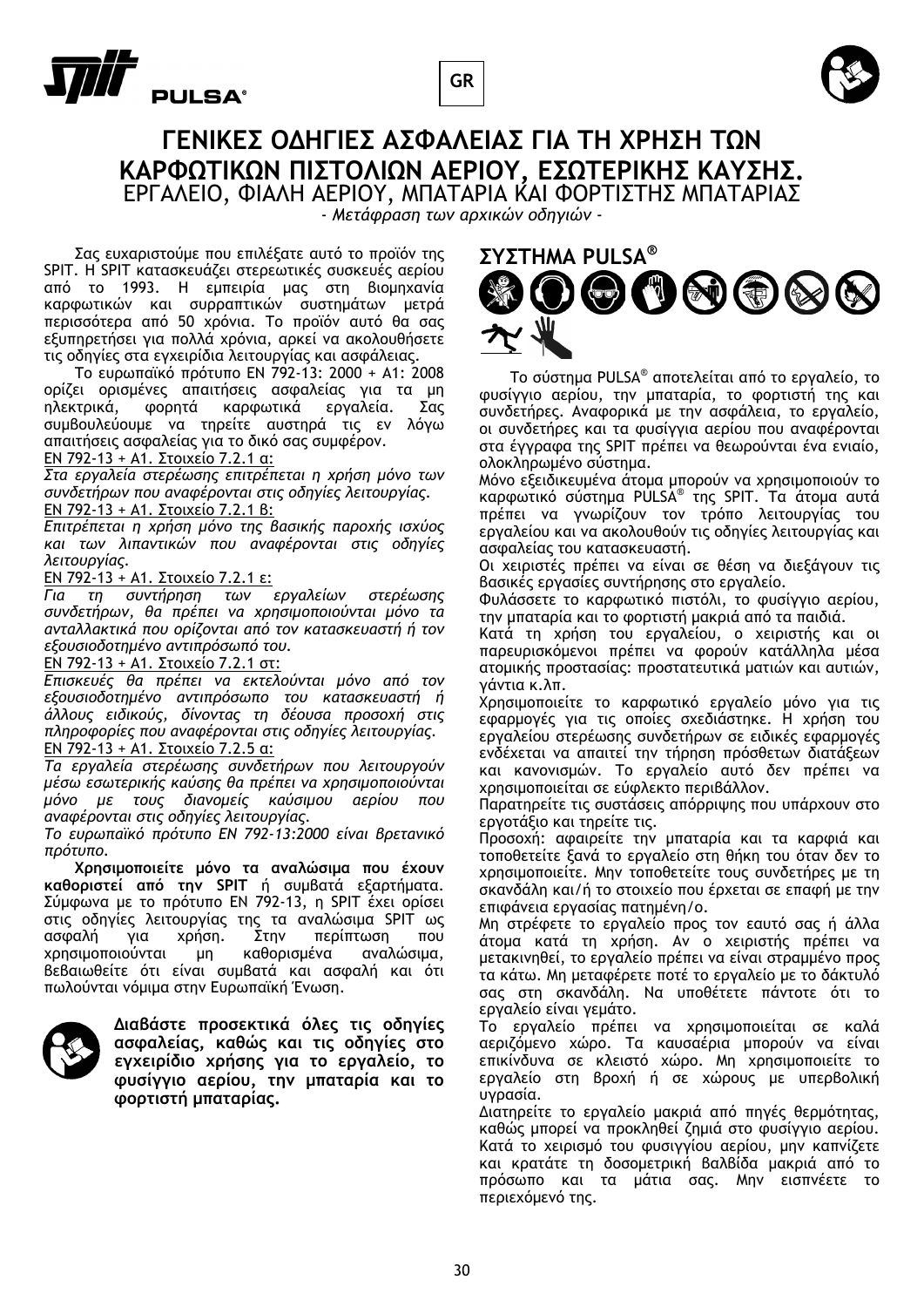Κατά τη χρήση του εργαλείου, ο χειριστής πρέπει να στέκεται σε σταθερή θέση. Κατά τη διάρκεια της εργασίας, κρατάτε το εργαλείο με τέτοιον τρόπο, ώστε να μην μπορούν να προκληθούν τραύματα στο κεφάλι ή το σώμα σε περίπτωση αναπήδησης του εργαλείου.

Ο χειριστής πρέπει να επιβεβαιώνει ότι δεν παραβρίσκονται άλλα άτομα σε κοντινή απόσταση από την περιοχή εργασίας. Ελέγχετε το χώρο εργασίας και το γύρω χώρο.

Σε περίπτωση αφλογιστίας, αφαιρείτε πάντοτε την μπαταρία πριν από τον έλεγχο του εργαλείου. Αν το πρόβλημα παραμένει, επικοινωνήστε με τον κατασκευαστή του εργαλείου. Το εργαλείο θα πρέπει να ελέγχεται τακτικά για ελαττωματικά εξαρτήματα, χαλαρές βίδες (κυρίως μετά από τον καθαρισμό) κ.λπ. και τυχόν ελαττώματα που είχαν αποκατασταθεί πριν από τη χρήση. Ελέγχετε αν ο μηχανισμός ασφαλείας λειτουργεί σωστά πριν από κάθε εργασία.

Μη βάζετε ποτέ το χέρι σας μπροστά στο εργαλείο. Το καρφωτικό πιστόλι πρέπει να τίθεται σε λειτουργία μόνο όταν είναι σε επαφή με το υλικό που θέλετε να στερεώσετε.

Βεβαιωθείτε ότι χρησιμοποιείτε καρφιά με το σωστό μήκος και ότι ο ρυθμιστής βάθους είναι σωστά ρυθμισμένος, ώστε τα καρφιά να μην προεξέχουν όταν εκτελείτε μια εργασία. Επιδείξτε ιδιαίτερη προσοχή όταν καρφώνετε κοντά σε άκρες και γωνίες, καθώς οι συνδετήρες μπορούν να σπάσουν και να παρεκκλίνουν από το ξύλο.

Μη στερεώνετε συνδετήρες σε στοίβες ή πάνω από άλλους συνδετήρες.

Μη στερεώνετε ποτέ συνδετήρες σε περιοχές με κρυφούς κινδύνους.

Η θερμοκρασία του εργαλείου μπορεί να αυξηθεί ανάλογα με τη συχνότητα βολής. Τηρείτε τους κύκλους χρήσης που αναφέρονται στις οδηγίες λειτουργίας.

Συνιστάται η τακτική συντήρηση (καθαρισμός και λίπανση), ώστε το εργαλείο να διατηρείται σε καλή κατάσταση λειτουργίας.

Δεν επιτρέπεται οποιαδήποτε τροποποίηση στο εργαλείο, το φυσίγγιο αερίου ή την μπαταρία πέρα από αυτές που καθορίζονται από τον κατασκευαστή.

## **ΦIΑΛH ΑΕΡΙΟΥ**



Το φυσίγγιο αερίου είναι προϊόν αερολύματος σύμφωνα με τους κανονισμούς της οδηγίας 2008/47/EC. Περιέχει:

- υγροποιημένους αεριώδεις υδρογονάνθρακες (βουτάνιο, προπάνιο, προπυλένιο)

- λιπαντικό για να μεγιστοποιείται η διάρκεια ζωής του εργαλείου.

Κατά τη χρήση του καύσιμου αερίου, θα παραμένει πάντοτε κάποια ποσότητα προωθητικού αερίου μέσα στο φυσίγγιο. Το φυσίγγιο αερίου είναι πάντα υπό πίεση. **Το περιεχόμενό του είναι εξαιρετικά εύφλεκτο**. Το φυσίγγιο αερίου είναι μίας χρήσης. Μην επιχειρήσετε να το ξαναγεμίσετε.

Μην ψεκάζετε πάνω σε φλόγα ή σε θερμό σώμα. Να φυλάσσεται μακριά από πηγές θερμότητας και ηλεκτροστατικά φορτία. Μην καπνίζετε.

**Να μην εκτίθεται σε θερμοκρασίες που υπερβαίνουν τους 50°C.** 

Προειδοποίηση: το υγροποιημένο αέριο μπορεί να προκαλέσει βλάβες σε περίπτωση επαφής με το δέρμα ή τα μάτια.

Φυλάσσετε και χρησιμοποιείτε το φυσίγγιο μόνο σε καλά αεριζόμενο χώρο. Μην εισπνέετε.

Μην τρυπάτε και μην καίτε το φυσίγγιο μετά από τη χρήση.

Να φυλάσσεται μακριά από τα παιδιά.

Να απορρίπτεται μόνο στους ενδεδειγμένους χώρους. Για βέλτιστες επιδόσεις, να χρησιμοποιείται πριν από την ημερομηνία που αναγράφεται στη βάση του φυσιγγίου.

## ΜΕΤΑΦΟΡΑ

Επιτρέπεται η μεταφορά μικρών ποσοτήτων (< 30 kg) σε ιδιωτικό όχημα χωρίς να απαιτείται ειδικό δελτίο μεταφοράς και ασφαλείας. Παρακάτω αναφέρονται οι κανονισμοί ανά κατηγορία μεταφορικής οδού:

- Οδικώς/σιδηροδρομικώς: ADR – RID – Κώδικας UN 1950 κλάση 2 κωδικός 5F

- Ακτοπλοϊκώς: IMDG – Κώδικας UN 1950 + κατάλογος κινδύνων FD S-U

- Αεροπορικώς: IATA – Κώδικας UN 1950 κλάση 2.1

Τα εμπορεύματα πρέπει να συνοδεύονται από δελτίο έκτακτης μεταφοράς για την οδική μεταφορά UN 1950. **Δεν επιτρέπεται η ταχυδρομική αποστολή**

## ΦΥΛΑΞΗ

Οι αποθήκες και οι εκθεσιακοί χώροι πρέπει να συμμορφώνονται με τους οικοδομικούς κανονισμούς. Πρέπει να τηρούνται όλες οι κατά τόπους ισχύουσες οδηγίες σχετικά με τους κανονισμούς πυροπροστασίας.

Όταν είναι δυνατό, το φυσίγγιο αερίου πρέπει να φυλάσσεται σε περιβάλλον με σταθερή θερμοκρασία η οποία κυμαίνεται από 5 έως 25°C. Να μην εκτίθεται σε θερμοκρασίες που υπερβαίνουν τους 50°C. Μη χρησιμοποιείτε κοντά στα φυσίγγια εργαλεία που εκλύουν φλόγες, σπινθήρες ή αναπτύσσουν υψηλές θερμοκρασίες.

Να μην αποθηκεύεται σε σημεία διέλευσης, εισόδους και κοντά σε πόρτες.

Να φυλάσσεται σε καλά αεριζόμενο χώρο. Τα φυσίγγια αερίου δεν πρέπει να εκτίθενται σε βιτρίνες καταστημάτων.

Η φύλαξη μαζί με πυροτεχνικά προϊόντα απαγορεύεται.

## ΠΡΩΤΕΣ ΒΟΗΘΕΙΕΣ

Η άμεση επαφή με το υγροποιημένο αέριο μπορεί να προκαλέσει εγκαύματα ή κρυοπαγήματα.

Στην περίπτωση εισπνοής αερίου, μεταφέρετε το άτομο σε εξωτερικό χώρο και βάλτε το σε αναπαυτική θέση.

Σε περίπτωση που κάποιος έχει χάσει τις αισθήσεις του, ξαπλώστε τον στο πλάι και αν σταματήσει να αναπνέει, ξεκινήστε διαδικασία ανάνηψης.

Σε περίπτωση επαφής με τα μάτια, πλύνετε με τρεχούμενο νερό ενώ τα μάτια είναι ανοιχτά.

Σε περίπτωση επαφής με το δέρμα, πλύνετε το δέρμα με σαπούνι και νερό.

Αν είναι απαραίτητο, καλέστε ένα γιατρό.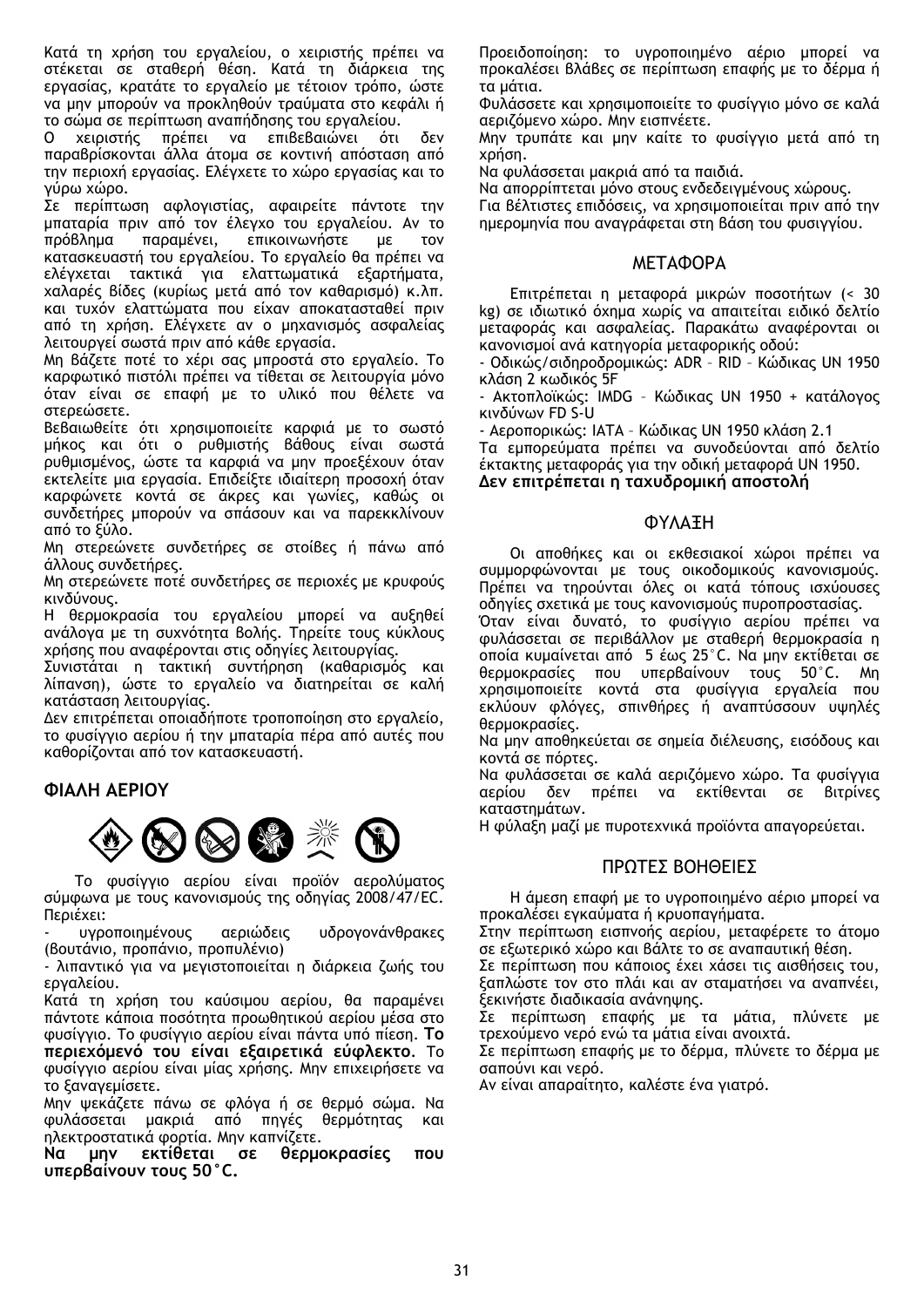## **ΜΠΑΤΑΡΙΑ ΚΑΙ ΦΟΡΤΙΣΤΗΣ ΜΠΑΤΑΡΙΑΣ**



Ο μετασχηματιστής, ο φορτιστής και η μπαταρία έχουν σχεδιαστεί να λειτουργούν μαζί ως ένα ενιαίο σύστημα. Χρησιμοποιείτε μόνο το φορτιστή 'SPIT PULSA®' για τις μπαταρίες 'SPIT PULSA®'.

Το σύστημα φόρτισης έχει σχεδιαστεί για χρήση σε κλειστούς χώρους. Μην το εκθέτετε στη βροχή ή σε υπερβολική υγρασία.

Τακτοποιείτε σωστά το καλώδιο του φορτιστή, ώστε να αποφεύγονται ακούσιες φθορές. Μη χρησιμοποιείτε το σύστημα αν το καλώδιο ή το βύσμα είναι φθαρμένο. Αντικαταστήστε αμέσως.

Για να αποφεύγεται ο κίνδυνος ηλεκτροπληξίας, αποσυνδέετε το μετασχηματιστή από την παροχή ισχύος προτού καθαρίσετε τους ακροδέκτες και τις επαφές. Χρησιμοποιείτε ένα στεγνό πανί.

Μη βραχυκυκλώνετε την μπαταρία. Μπορεί να παραχθεί ρεύμα υψηλής τάσης το οποίο θα προκαλέσει υπερθέρμανση και θα καταστρέψει την μπαταρία.

Μη φορτίζετε μια μπαταρία αν η θερμοκρασία της είναι μικρότερη από 5°C ή μεγαλύτερη από 40°C. Μη χρησιμοποιείτε φορτιστή μπαταρίας που υπερθερμαίνεται ή αναδύει καπνούς όταν είναι συνδεδεμένος. Αποσυνδέστε αμέσως το φορτιστή.

Μην τρυπάτε και μην ανοίγετε τα στοιχεία της μπαταρίας.

Μη φυλάσσετε μπαταρίες σε θερμοκρασία άνω των 50°C. Μην αποτεφρώνετε τις μπαταρίες.

Φορτίζετε μόνο μία μπαταρία κάθε φορά στο φορτιστή.

Οι μπαταρίες και τα συστήματα φόρτισης πρέπει να ανακυκλώνονται ή ενδεδειγμένους χώρους απόρριψης (κάδοι συλλογής σύμφωνα με τις κατά τόπους διατάξεις). Να φυλάσσεται μακριά από τα παιδιά.

32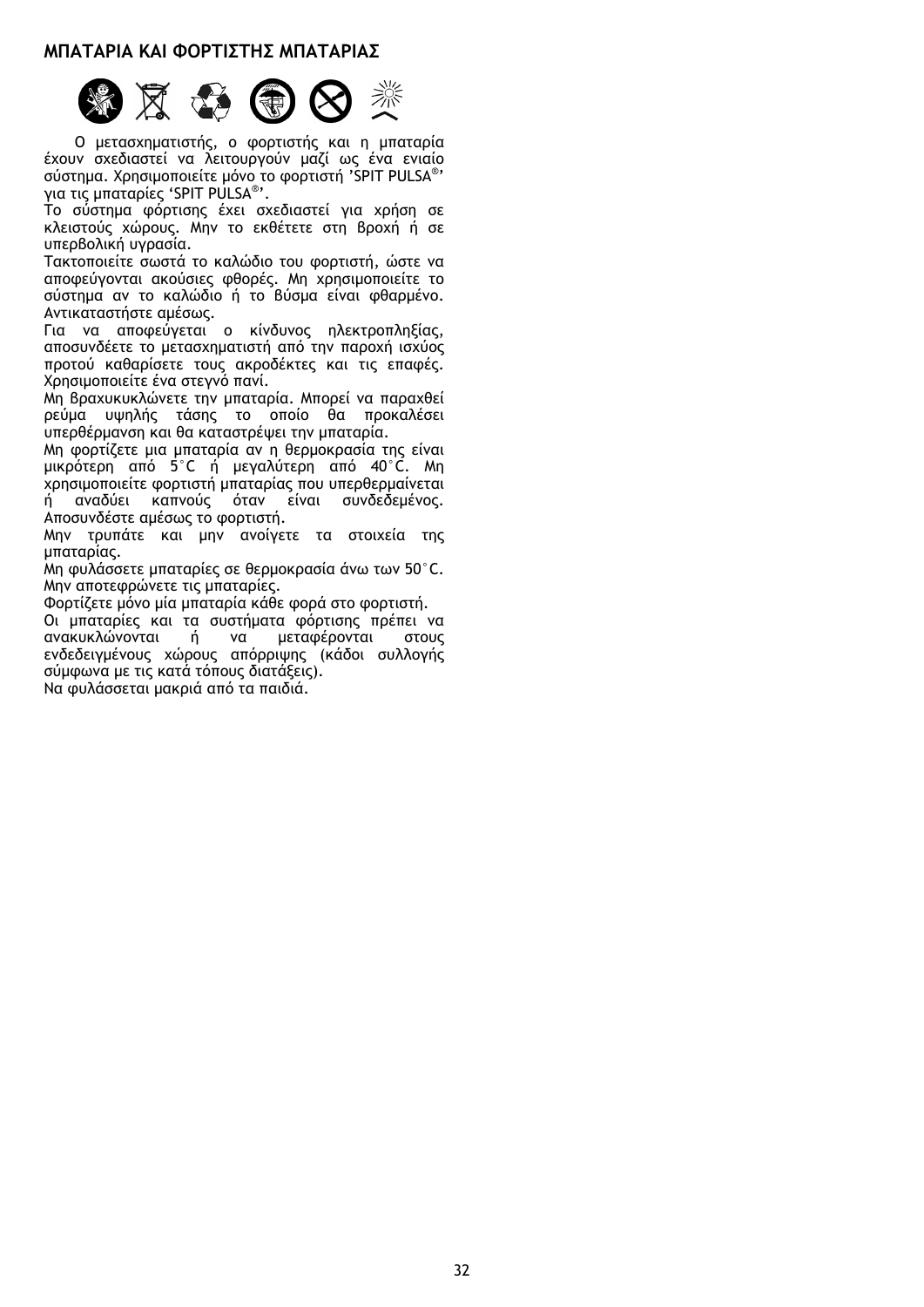



## **ОБЩИЕ ИНСТРУКЦИИ ПО БЕЗОПАСНОСТИ ПРИ РАБОТЕ С ГВОЗДЕЗАБИВНЫМ ИНСТРУМЕНТОМ С ГАЗОВЫМ ИСПОЛНИТЕЛЬНЫМ МЕХАНИЗМОМ ВНУТРЕННЕГО СГОРАНИЯ.**

ИНСТРУМЕНТ, ТОПЛИВНЫЙ ЭЛЕМЕНТ, АККУМУЛЯТОР И ЗАРЯДНОЕ УСТРОЙСТВО *- Перевод с английского языка -*

Благодарим вас за выбор инструмента SPIT. SPIT выпускает крепежные инструменты на газовом топливе с 1993 года. Мы работаем на рынке гвоздезабивных и скобозабивных инструментов уже 50 лет. Если вы будете неукоснительно выполнять все инструкции и придерживаться техники безопасности, инструмент прослужит вам долгие годы.

Евростандарт EN 792-13: 2000 + A1: 2008 содержит некоторые требования по безопасности к переносным гвоздезабивным инструментам. Настоятельно рекомендуем выполнять эти требования в целях вашей собственной безопасности.<br><u>EN 792-13 + A1. Пункт 7.2.1 a:</u>

*При работе с данными инструментами используйте только оригинальные расходные материалы.* EN 792-13 + A1. Пункт 7.2.1 b:

*Используйте только оригинальные газовые баллоны и смазочные материалы, указанные в инструкции по*

*эксплуатации.* EN 792-13 + A1. Пункт 7.2.1 e:

*При ремонте инструментов используйте запасные детали, рекомендованные производителем.* 

EN 792-13  $+$  A1. Пункт 7.2.1 f:

*Ремонт должен производиться в авторизированном производителем сервисном центре, обученными*

*специалистами.* EN 792-13 + A1. Пункт 7.2.5 a:

*Газовые гвоздезабивные пистолеты, при использовании оригинальных расходных материалов и газовых баллонов, полностью соответствуют требованиям по безопасности европейского стандарта EN 792-13:2000.* 

**Газовые гвоздезабивные пистолеты SPIT,** работающие по принципу внутреннего сгорания должны использоваться только с газовыми баллонами и смазочными средствами, указанными в инструкции по эксплуатации. В случае

использования других расходных материалов, они должны быть признаны производителем пригодными и<br>безопасными и для использования с данными использования с инструментами.



**Внимательно прочтите все указания по безопасности, инструкции по эксплуатации инструмента, горючего, аккумулятора и зарядного устройства.** 

**PULSA® НАЯ СИСТЕМА**  $0$   $0$   $0$   $0$   $0$ 

Гвоздезабивной пистолет, газовый баллон, аккумулятор, зарядное устройство и расходные материалы вместе представляют собой PULSA®ную технологию прямого монтажа, которую из соображений безопасности, следует рассматривать как единую цельную систему.

PULSA®ную гвоздезабивную технологию SPIT должны использовать только специально обученые рабочие.<br>Они должны знать принцип работы инструмента,<br>придерживаться инструкций по эксплуатации и придерживаться инструкций по<br>технике безопасности, технике безопасности, предоставленных производителем.

Оператор должен выполнять базовые операции по

уходу.<br>Держите инструмент, топливный элемент,<br>аккумулятор и зарядное устройство в местах, аккумулятор и зарядное устройство в местах, недоступных для детей.<br>Во время работы инструмента оператор и

находящиеся поблизости люди должны надевать средства индивидуальной защиты глаз, ушей, рук (перчатки) и т.п.

Используйте инструмент только по назначению. Некоторые области применения крепежных инструментов могут потребовать соблюдения<br>дополнительных мер безопасности. Данный дополнительных мер безопасности. Данный инструмент нельзя использовать в присутствии легковоспламенимых веществ.<br>Придерживайтесь правил утилизации отходов,

действующих на вашем объекте.<br>Если инструмент не используется, обязательно

снимите аккумулятор и извлеките гвозди. Храните инструмент в коробке. Прежде, чем заправлять крепежные элементы в инструмент, проверьте, не нажат ли курок и/или рабочие контакты.

При использовании инструмента не направляйте его на себя или на кого-либо другого. Если оператору необходимо перейти с одного места на другое, инструмент следует направлять вниз, и не держать палец на курке. Обращайтесь с инструментом так, словно он всегда заряжен.<br>Используйте инструмент только в хорошо

проветриваемых помещениях. Выхлопные газы в душном помещении могут представлять опасность. Не используйте инструмент под дождем или в местах с повышенной влажностью.

Не допускайте контакта инструмента с источниками тепла, поскольку это может повредить топливный элемент. Не курите во время обращения с топливным элементом, не направляйте клапан-дозатор в лицо и глаза. Не вдыхайте содержимое.<br>При использовании инструмента оператор должен

принять устойчивое положение. Во время работы держите инструмент так, чтобы при отдаче не повредить голову и туловище.

Оператор должен следить за тем, чтобы в непосредственной близости от него не было людей.<br>Проверьте рабочее место и окружение.<br>Если инструмент даст осечку, то перед осмотром

инструмента извлеките из него аккумулятор. Перед использованием следует регулярно осматривать инструмент на наличие повреждений, ослабленных винтов (особенно после чистки) и т.п., а также другие дефекты, которые могут иметь место. Перед каждым<br>включением — проверяйте — функционирования включением проверяйте функционирования

механизмов безопасности.<br>Не направляйте инструмент на руки. Задействовать инструмент следует только после того, как он приставлен к фиксируемой поверхности.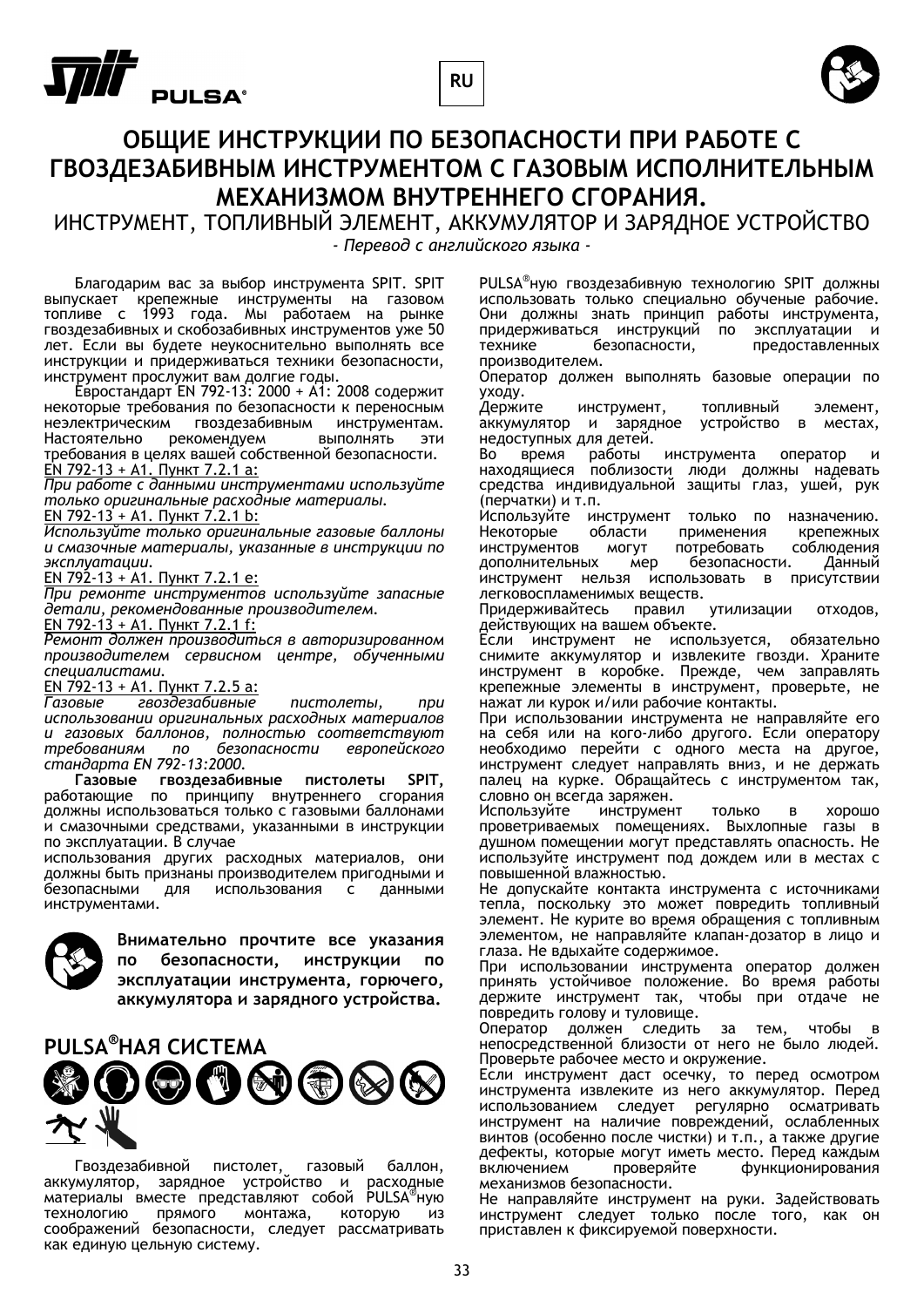Используйте гвозди правильной длины и выбирайте<br>правильное положение регулятора глубины правильное положение регулятора<br>забивания, чтобы гвозди не выс гвозди не выступали из фиксируемой поверхности. Будьте особенно<br>осторожны при фиксации краев поверхности. краев поверхности, поскольку гвоздь может сломаться и сместиться<br>внутридеревяннойдетали.

Не вбивайте гвозди в сучки или другие крепежные элементы.

Не вбивайте гвозди в замаскированные опасные участки.

В зависимости от частоты пристрелки инструмент может нагреваться. Соблюдайте цикличность работы-<br>отдыха, указанную в инструкции по эксплуатации.<br>Рекомендуем - регулярно - выполнять - техническое

регулярно выполнять техническое обслуживание (чистку и смазку) для поддержания инструмента в хорошем рабочем состоянии.

Запрещается вносить в инструмент, топливный элемент и аккумулятор модификации, не одобренные производителем.

## **ТОПЛИВНЫЙ ЭЛЕМЕНТ**



Топливный элемент представляет собой аэрозоль, который соответствует нормам 2008/47/EC. Состав:

- сжиженные углеводородные газы (бутан, пропан,<br>пропилен);<br>- смазка для продления срока службы инструмента.<br>В израсходованном топливном элементе может<br>оставаться какое-то количество газа-вытеснителя. оставаться какого-топловаться под давлением. **Содержимое легко воспламеняется**. Топливный предназначен использования. Не заправлять повторно!

Не распылять на огонь или горячие предметы. Держать в стороне от источников тепла или электростатических разрядов. Не курить.

**Не нагревать до температуры выше 50°C.** 

Осторожно! Сжиженный газ может вызвать поражение при попадании на кожу или в глаза.

Хранить в хорошо проветриваемом помещении. Не вдыхать содержимое.

Не прокалывать и не сжигать топливный элемент<br>послеиспользования.

Хранить в местах, недоступных детям.

Утилизировать только в специально отведенных местах.

Для достижения оптимальной производительности использовать до истечения срока годности, указанного на топливном элементе.

## ТРАНСПОРТИРОВКА

Транспортировка ограниченной партии (< 30 кг) в частном автомобиле без специального разрешения.<br>Ниже представлены нормы для транспортировки:

- Автомобильные и железные дороги: ADR - RID - UN код 1950 класс 2 код 5F

- По морю: IMDG – UN код 1950 + risk sheet FD S-U - По воздуху: IATA – UN код 1950 класс 2.1

Товары должны сопровождаться аварийной дорожной карточкой UN 1950

**Пересылка почтой запрещена**

## ХРАНЕНИЕ

Магазины и выставочные залы должны соответствовать СНиПам. Следует соблюдаться все противопожарной безопасности.

По возможности горючее следует хранить при<br>устойчивой температуре от 5 до 25 °C. Не подвергать воздействию температур выше 50 °C. Не использовать рядом <sup>с</sup> топливным элементом огнеметные, искрометные или сильно нагревающиеся инструменты Не хранить в проходах, прихожих и в дверных

проемах.<br>Хранить в хорошо проветриваемом помещении.<br>Запрешено выставлять топливные элементы в Запрещено выставлять топливные элементы в витринах.<br>Запрещено хранение вместе с пиротехническими

товарами.

## ПЕРВАЯ ПОМОЩЬ

Прямой контакт со сжиженным газом может<br>вызвать ожог или обморожение.

При вдыхании газа потерпевшего следует вынести на улицу, придать удобное положение.

При потере сознания потерпевшего необходимо уложить на бок, а при остановке дыхания приступить к реанимации.

При попадании в глаза, промыть глаза под проточной<br>водой, держа глаза открытыми.<br>При попадании на кожу, промыть водой с мылом.<br>При необходимости обратитесь к врачу.

## **АККУМУЛЯТОР И ЗАРЯДНОЕ УСТРОЙСТВО**



Адаптер, зарядное устройство и батарея предназначены для совместной работы как одна система. С аккумуляторами SPIT Impulse следует использовать только зарядное устройство SPIT Impulse.

Зарядное устройство нельзя использовать под открытым небом, под дождем или в местах с<br>повышеннойвлажностью.

Во избежание повреждения проводов их следует укладывать аккуратно. Не использовать систему, если кабель или вилка повреждены. Немедленно замените<br>поврежденную деталь.

поврежденную деталь.<br>Во избежание поражения электрическим током перед<br>чисткой клемм и контактов зарядное устройство следует отключать от сети питания. Используйте

сухую тряпку.<br>Не замыкайте аккумулятор накоротко. Ток высокой силы может привести к перегреву и повреждению аккумулятора.

Не ́за́ряжайте аккумулятор, если его температура<br>ниже 5 °C или выше 40 °C. Не используйте  $\degree$ С или выше 40 аккумулятор, если он сильно нагревается или дымиться при подключении зарядного устройства. В таком случае немедленно отключите зарядное<br>устройство.

Не прокалывайте ячейки аккумулятора.

Хранить аккумулятор при температуре не выше 50°C.

Не сжигать аккумуляторы.<br>Зарядное мустройство Зарядное устройство предназначено для<br>одновременной зарядки только одного аккумулятора. Утилизировать аккумулятор и зарядное устройство следует соответствующим методом (в мусорных контейнерах в соответствии с местным законодательством).

Хранить в местах недоступных детям.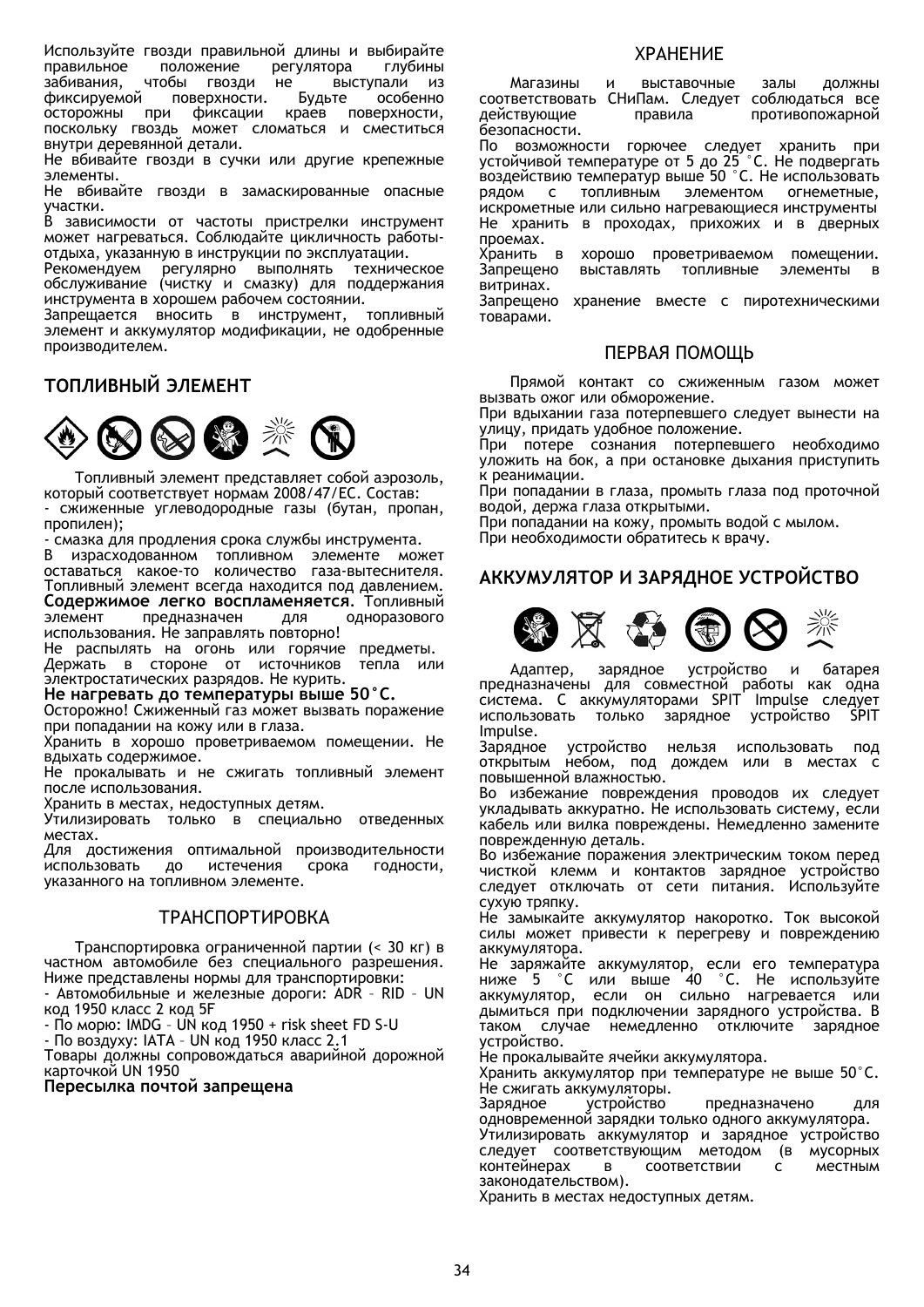





**عربي**

شكرا SPIT. تصنع SPIT أجھزة لطرق ً الختياركم منتجات المسامير بنظام اإلحتراق الداخلي منذ عام .1993 أكثر من خمسون عاما من الخبرة في مجال تصنيع أجهزة تثبيت المسامير و الدبابيس. يرجى اتباع ارشادات األمان الواردة فى ھذا الكتيب. ھذا المنتج نتيجه خبرات سنوات عديدة.

المواصفات االوروبية 2008 1:A + 2000 792-13: EN إشتراطات االمان المطلوب توفرھا فى اجھزة تثبيت المسامير المحمولة الغير كھربائية و لمصلحة المستخدم يرجى اتباع تعليمات الأمان التالية بدون استثناء

> EN 792-13 + A1. Item 7.2.1 a: تستخدم فقط لثتبيت الملحقات الواردة أدناه.

EN 792-13 + A1. Item 7.2.1 b:

تستخدم فقط مع عبوات الغاز و المشحمات الواردة أدناه.

EN 792-13 + A1. Item 7.2.1 e: تستخدم فقط قطع الغيار األصلية و المعتمدة من المصنع لصانة

المعدة.

EN 792-13 + A1. Item 7.2.1 f:

يجب أن يجرى إصالح من جانب الوكيل المعتمد من قبل الشركة المصنعة أو غيرھم من المتخصصين، مع المراعاة الواجبة للمعلومات الواردة في تعليمات التشغيل

EN 792-13 + A1. Item 7.2.5 a:

أجھزة طرق المسامير بنظام اإلحتراق الداخلي للغاز تستخدم فقط مع عبوات الغاز المدرجة فقط فى كتيب التشغيل.

**استخدم فقط عبوات غاز SPIT** أو المتوافق مع الموصفات االوروبية 792-13 EN. عبوات غاز SPIT امنه لالستخدام. في حالة استخدام غاز غير موصف، يرجى التأكد من توافقه مع الجھاز و أيضا التأكد بأنه امن و مصرح باستخدامه من قبل السلطات.



 **إقرأ بعناية كل تعليمات األمان و كتيب التشغيل المرفق للجھاز و عبوة الغاز و البطارية و شاحن البطارية**



نظام **PULSA** يتكون من الجھاز، عبوة الغاز، بطارية، شاحن بطارية، و مسمار التثبيت. لسالمة المشغل و الجھاز يجب أن يعتبر الجھاز و البطارية و عبوة الغاز و المسمار المذكورين فى مستندات **SPIT** وحده واحده كاملة

يجب استخدام **PULSA SPIT** من قبل مشغلين خبرة و مدربين. يجب أن يعرفوا كيفية استخدام الجھاز و اتباع تعليمات الأمان المذكور ه فى كتيب الأمان للجهاز . يجب أن يستطيع المشغل عمل الصيانه األساسية للجھاز. حافظ على بقاء األطفال و غيرھم من األشخاص على بعد كاف . يجب ارتداء واقى األذن و نظارات واقية عند استخدام ھذا الجھاز.

يجب مراقبة أداء البطارية.

افصل البطارية و انزع المسامير و ضع الجھاز فى الصندق عند عدم استخدامه.

ال تقم بتوجية المعده الى جسمك أو الى اى شخص اخر عند استخدام المعدة. فى حالة تغيير وضعية العمل يجب توجية المعدة للاسفل و لا تحمل المعدة و صوابعك على زر الاطلاق ابدا أو / و الضغط على اسطح قريبه بالمعدة. افترض دائماً أن المعدة جاھزة لالطالق.

موقع العمل يجب أن يكون جيد التھوية. قد يكون العادم خطر فى المناطق سيئة التھوية. فى حالة المطر أو الرطوبة الزائدة ال تستخدم المعده فى الخارج.

ابعد المعدة عن مصادر الحرارة حيث أن عبوة الغاز قد تتأذى. ال تدخن عندما تمسك بعبوة الغاز و ابقھا بعيدة عن الوجه و العينين. ال تستنشق محتوى عبوة الغاز.

عندما تستخدم المعدة يجب أن يكون المشغل فى وضع ثابت. تعمل الأداة بطريقة ينبغي أن ترتد الأداة ، لا يوجد أي خطر من إصابة في المشغل. يجب على المشغل التأكد من أن ال أحد في الجوار المباشر لمنطقة العمل. التحقق من مكان العمل والبيئة. اذا لم تعمل المعدة أو لم تطلق المسمار افصل اوال البطارية قبل فحص المعدة و اذا استمرت المشكلة اتصل بالمصنع. يجب فحص المعدة بشكل دوري الصالح العيوب، تربيط البراغي(خاصة بعد التنظيف) ، الخ و اى عطل قبل االستخدام. قبل كل استخدام تأكد من أن ميكانيكة المعدة تعمل بشكل سليم.

التضع يدك أيدا فى مقدمة المعدة. يجب تشغيل المعدة فقط عندما تكون على السطح المراد التثنيت عليه.

تأكد من أنك تستخدم الطول المناسب من مسامير التثبيت و ضبط محدد العمق.حتى ال تبرز الماسمير للخارج بعد تثبيتھا. يجب الحذر عند التثبيت قريبا من الحافة من الممكن ان يكسر المسمار حافة الركيزه.

ال تحاول ابدا التبيت في العقد أو فوق مسمار اخر.

ال تستخدم المعدة ابدا في األماكن التى ال تكون واضحة المخاطر. قد تزداد درجة حرارة المعدة نتيجة معدل االطالق. راجع المعدل األقصى لالطالق الموجود في كتيب التشغيل.

ننصح بعمل الصيانة الدورية للمعدة ( التنظيف و التشحيم) للمحافظة على المعدة فى حالة جيدة دائما.

غير مسموح اجراء أى تعديالت أو تغييرات على المعدة وال عبوة الغاز وال البطارية

.